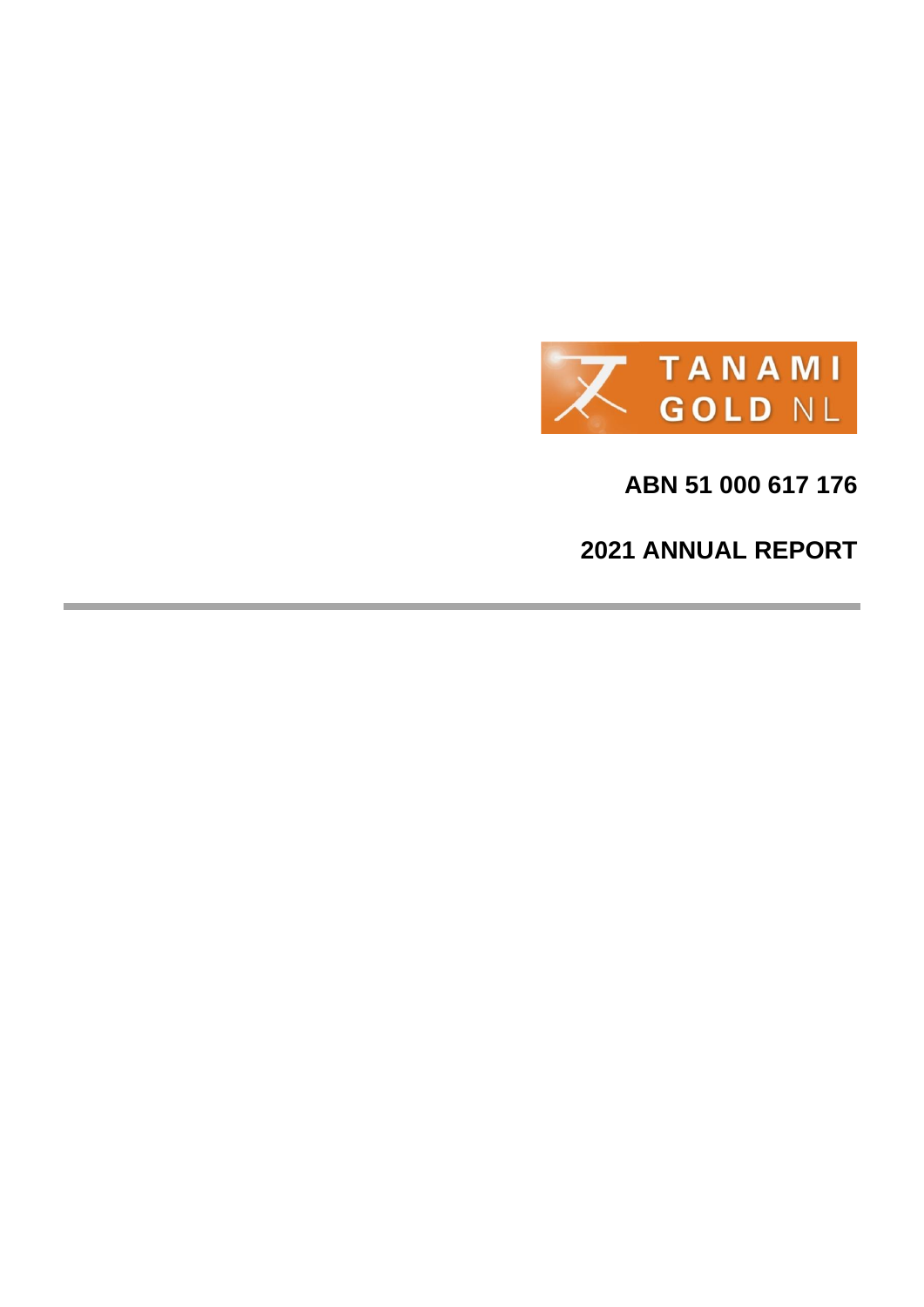## **EX** TANAMI GOLD NL<br>ANNUAL REPORT TABLE OF CONTENTS

| CONSOLIDATED STATEMENT OF PROFIT OR LOSS AND OTHER COMPREHENSIVE |  |
|------------------------------------------------------------------|--|
|                                                                  |  |
|                                                                  |  |
|                                                                  |  |
|                                                                  |  |
|                                                                  |  |
|                                                                  |  |
|                                                                  |  |
|                                                                  |  |
|                                                                  |  |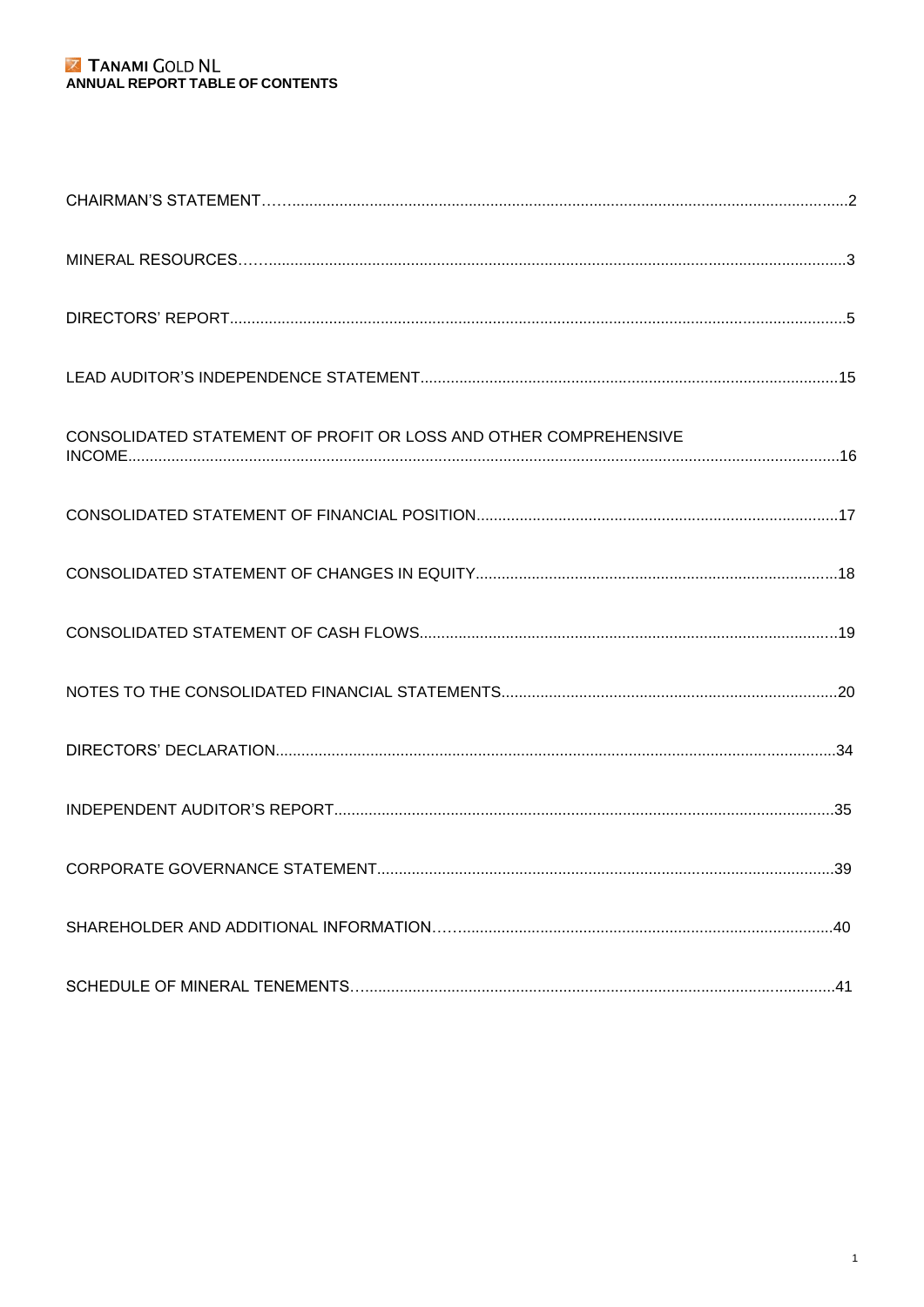#### **Z TANAMI COLD NL CHAIRMAN'S STATEMENT**

#### Dear Shareholder

The major project for the Company during the year was the renegotiation of the Joint Venture with Northern Star regarding the development of the Company's Groundrush deposit.

We are pleased that the new 50 / 50 Joint Venture Agreement has now been completed and a Joint Venture operating company formed to manage the Joint Venture.

The agreement provides that the express intention of the new Joint Venture is to develop the Groundrush mine as soon as possible consistent with commercial constraints and good mining practice. The Company has also received \$15m for the sale of an additional 10% of the project to Northern Star and Tanami will be a 50 / 50 owner of the project with equal influence on its development.

We believe the new Joint Venture agreement provides a significant opportunity to complete the exploration at Groundrush and surrounding tenements and to commence mining at an early date provided, on completion of the exploration work and necessary engineering and other studies, mining is commercially attractive.

I would like to thank our Directors and staff for their efforts and our shareholders for their support during this year.

Yours faithfully

Arthur Dew

Chairman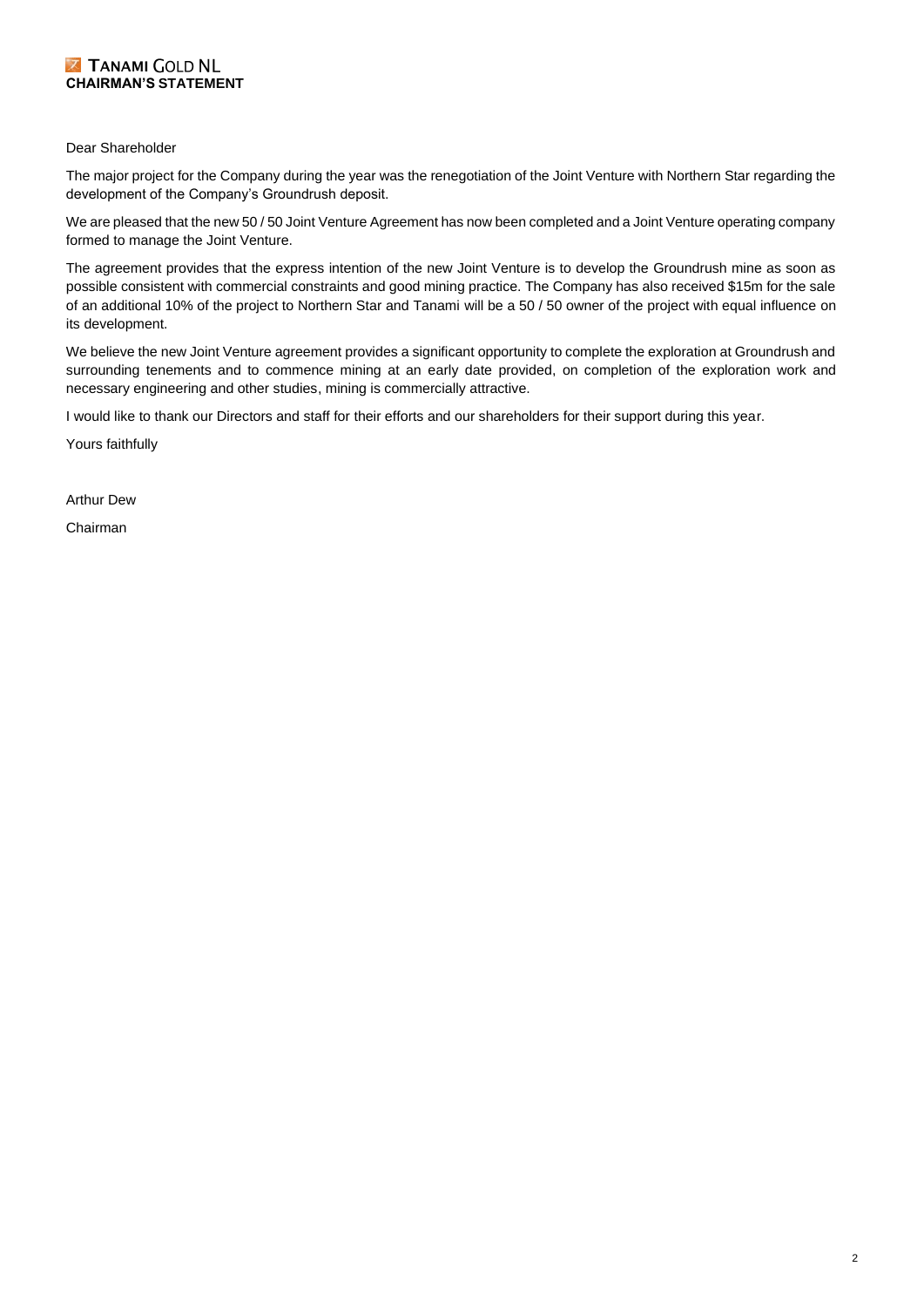#### **Z TANAMI GOLD NL MINERAL RESOURCES**

#### **Table 1: Tanami Gold NL Mineral Resources as at 15 September 2021 (50% Tanami)**

|                                | <b>Resource Category</b> |        |                  |                |                 |               |                          |              |                          |            |        |               |
|--------------------------------|--------------------------|--------|------------------|----------------|-----------------|---------------|--------------------------|--------------|--------------------------|------------|--------|---------------|
| Project                        | <b>Measured</b>          |        | <b>Indicated</b> |                | <b>Inferred</b> |               |                          | <b>Total</b> |                          |            |        |               |
|                                | <b>Tonnes</b>            | Grade  | <b>Qunces</b>    | <b>Tonnes</b>  | Grade           | <b>Qunces</b> | <b>Tonnes</b>            | Grade        | <b>Ounces</b>            | Tonnes     | Grade  | <b>Ounces</b> |
|                                |                          | g/t Au |                  |                | g/t Au          |               |                          | g/t Au       |                          |            | g/t Au |               |
| <b>CTP</b>                     | 6,255,000                | 2.9    | 579,000          | 11,075,000     | 2.8             | 1,001,000     | 12,106,000               | 2.9          | 1,133,000                | 29,436,000 | 2.9    | 2,713,000     |
| <b>CTP</b><br><b>Stockpile</b> | 1,400,000                | 0.7    | 31,000           | $\overline{a}$ | $\sim$          | -             | $\overline{\phantom{0}}$ |              | $\overline{\phantom{0}}$ | 1,400,000  | 0.7    | 31,000        |
| <b>Total</b>                   | 7,655,000                | 2.5    | 610,000          | 11,075,000     | 2.8             | 1,001,000     | 12,106,000               | 2.9          | 1,133,000                | 30,836,000 | 2.8    | 2,744,000     |

#### **Table 2: Central Tanami Project Mineral Resources as at 15 September 2021 (50% Tanami)**

|                         |               | <b>Resource Category</b> |                |               |       |                 |                |                |               |               |       |               |  |
|-------------------------|---------------|--------------------------|----------------|---------------|-------|-----------------|----------------|----------------|---------------|---------------|-------|---------------|--|
| <b>Mineral</b><br>Lease |               | <b>Measured</b>          |                | Indicated     |       | <b>Inferred</b> |                |                | <b>Total</b>  |               |       |               |  |
|                         | <b>Tonnes</b> | Grade                    | <b>Qunces</b>  | <b>Tonnes</b> | Grade | <b>Ounces</b>   | <b>Tonnes</b>  | Grade          | <b>Ounces</b> | <b>Tonnes</b> | Grade | <b>Ounces</b> |  |
| <b>MLS153</b>           | 1,051,000     | 2.2                      | 73,000         | 3,046,000     | 2.2   | 217,000         | 849,000        | 2.7            | 74,000        | 4,946,000     | 2.3   | 364,000       |  |
| <b>MLS167</b>           | 2,709,000     | 3.4                      | 293,000        | 2,613,000     | 2.9   | 244,000         | 2,050,000      | 2.9            | 191,000       | 7,372,000     | 3.1   | 728,000       |  |
| <b>MLS168</b>           | 854,000       | 2.2                      | 60,000         | 314,000       | 1.6   | 16,000          | 1,094,000      | 1.6            | 58,000        | 2,262,000     | 1.8   | 134,000       |  |
| <b>MLS180</b>           | 545,000       | 3.3                      | 57,000         | 872,000       | 2.7   | 76,000          | 269,000        | $\overline{2}$ | 18,000        | 1,686,000     | 2.8   | 151,000       |  |
| EL28282                 | 1,096,000     | 2.7                      | 96,000         | 176,000       | 1.8   | 10,000          | 142,000        | 2.7            | 12,000        | 1,414,000     | 2.6   | 118,000       |  |
| ML22934-<br>Groundrush  |               | ÷                        | $\blacksquare$ | 4.054.000     | 3.4   | 438.000         | 6,602,000      | 3.3            | 691.000       | 10.656.000    | 3.3   | 1,129,000     |  |
| ML22934-<br>Ripcord     |               | ۰                        | ٠              |               |       | ٠               | 1,100,000      | 2.5            | 89,000        | 1,100,000     | 2.5   | 89,000        |  |
| <b>Sub Total</b>        | 6,255,000     | 2.9                      | 579,000        | 11,075,000    | 2.8   | 1,001,000       | 12,106,000     | 2.9            | 1,133,000     | 29,436,000    | 2.9   | 2,714,000     |  |
| <b>Stockpiles</b>       | 1,400,000     | 0.7                      | 31,000         | $\sim$        | ٠     | ٠               | $\blacksquare$ | ٠              | ٠             | 1,400,000     | 0.7   | 31,000        |  |
| <b>Total</b>            | 7,655,000     | 2.5                      | 610,000        | 11,075,000    | 2.8   | 1,001,000       | 12,106,000     | 2.9            | 1,133,000     | 30,836,000    | 2.8   | 2,744,000     |  |

#### **Notes to accompany Tables 1 and 2**

1. CTP is Central Tanami Project.<br>2. Resource estimations complete

2. Resource estimations completed using MineMap, Vulcan and Micromine software packages comprising a combination of ellipsoidal inverse distance and ordinary kriging grade interpolation methods.

3. Variable gold assay top cuts were applied based on geostatistical parameters and historical production reconciliation.

4. Resources reported above relevant cut-offs based on economic extractions, varying between 0.7g/t Au and 2.5g/t Au block model grade.<br>5. Stockpile figures from previously reported Otter Gold Mines NL 2001 Mineral Resourc Stockpile figures from previously reported Otter Gold Mines NL 2001 Mineral Resource estimate less recorded treatment by Newmont Asia Pacific.

6. Tonnes and ounces rounded to the nearest thousand and grade rounded to 0.1g/t. Rounding may affect tallies.

7. On 4th of August 2015, an unincorporated joint venture ("JV") was formed between the Company and Northern Star Resources Limited who purchased an initial 25% interest in the Company's CTP. On 14 September 2018, the Company exercised the first put option available to it under the JV to sell a further 15% in the CTP. On 15 September 2021, the Company announced the Completion of the 50/50 joint venture covering the CTP JV resulting in the sale of a further 10% in the CTP. As at 15 September 2021, the Company retains a 50% interest in the CTP Resources stated in this table.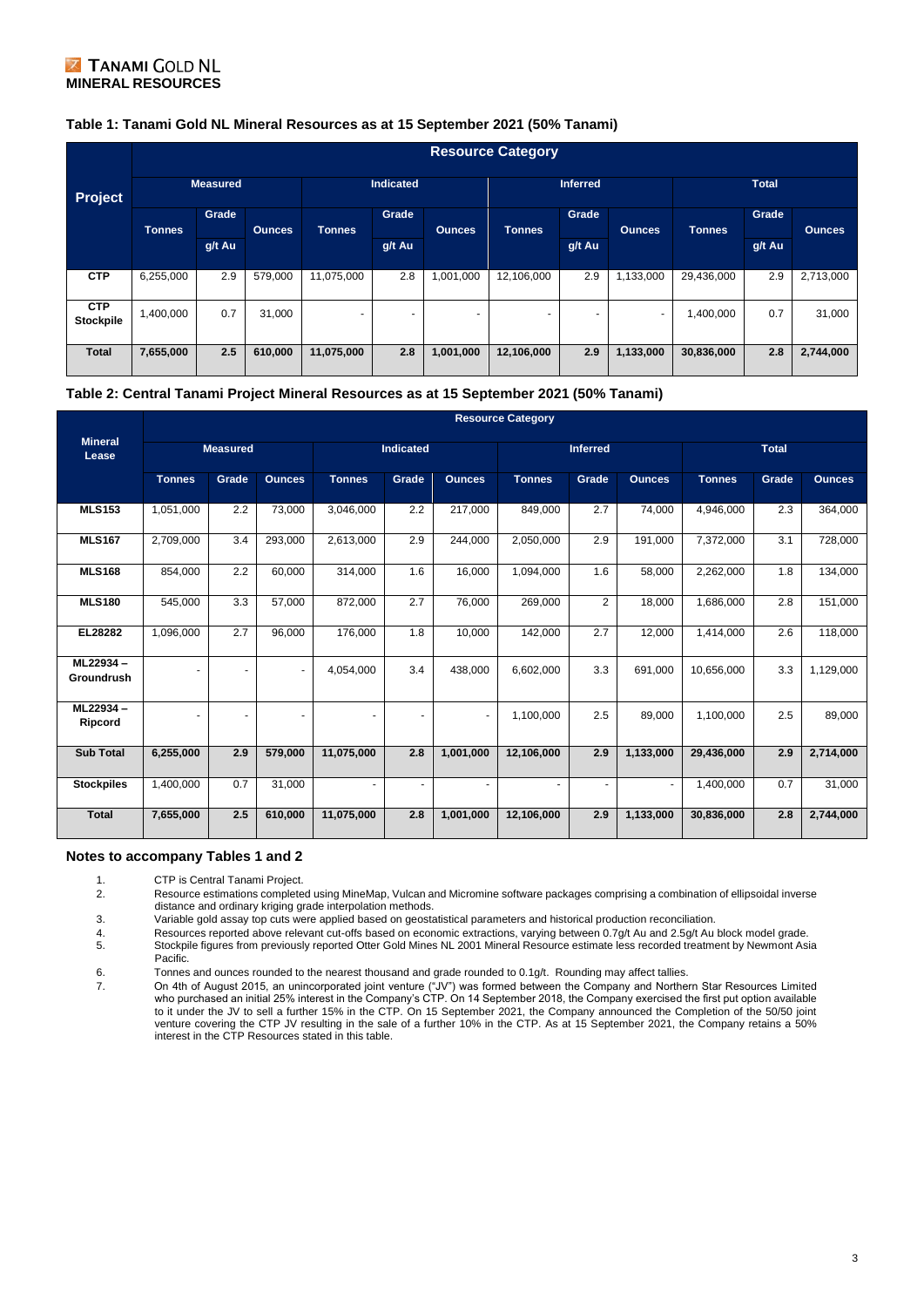#### **Z TANAMI GOLD NL MINERAL RESOURCES**

#### **ESTIMATION GOVERNANCE STATEMENT**

The Company ensures that all Mineral Resource calculations are subject to appropriate levels of governance and internal controls.

Exploration results are collected and managed by an independent competent qualified geologist. All data collection activities are conducted to industry standards based on a framework of quality assurance and quality control protocols covering all aspects of sample collection, topographical and geophysical surveys, drilling, sample preparation, physical and chemical analysis and data and sample management.

Mineral Resource estimates are prepared by qualified independent Competent Persons. If there is a material change in the estimate of a Mineral Resource, the estimate and supporting documentation in question is reviewed by a suitable qualified independent Competent Persons.

The Company reports its Mineral Resources on an annual basis in accordance with JORC Code 2004 and 2012.

#### **COMPETENT PERSON'S STATEMENT**

The information in this report pertaining to Mineral Resources for the Central Tanami Project excluding ML22934 Groundrush were compiled by Mr Bill Makar (MAusIMM), former Consultant Geologist – Tanami Gold NL, Mr Michael Thomson (MAusIMM), former Principal Geologist for Tanami Gold NL, Mr Steven Nicholls (MAIG), former Senior Geologist for Tanami Gold NL, Mrs. Claire Hillyard (MAusIMM), former Resource Geologist for Tanami Gold NL, Mr Mark Drabble (MAusIMM) – Principal Consultant Geologist, Optiro Pty Ltd and Mr Peter Ball (MAusIMM), Director of Datageo Geological Consultants. Mr Makar, Mr Thomson, Mr Nicholls, Mrs. Hillyard, Mr Drabble and Mr Ball have sufficient experience which is relevant to the style of mineralisation and type of deposit under consideration to qualify as Competent Persons as defined in the 2004 JORC Code. The Mineral Resources were prepared and disclosed in the Tanami Gold NL Quarterly Report for the period Ending 30 June 2014 in accordance with the 2004 Edition of the Australasian Code for Reporting of Exploration Results, Mineral Resources and Ore Reserves (2004 JORC Code), which was released to the ASX on the 30 July 2014. The Mineral Resources have not been updated since to comply with the 2012 Edition of the Australasian Code for Reporting of Exploration Results, Mineral Resources and Ore Reserves (2012 JORC Code) on the basis that the information has not materially changed since it was last reported. Mr Makar, Mr Thomson, Mr Nicholls, Mrs. Hillyard, Mr Drabble and Mr Ball have previously provided consent for the inclusion of the matters based on their information in the form and context in which it appears.

The Company confirms that it is not aware of any new information or data that materially affects the Mineral Resources as reported on the 30 July 2014, and the assumptions and technical parameters underpinning the estimates in the 30 July 2014 release continue to apply and have not materially changed.

Mr Neale Edwards BSc (Hons), a Fellow of the Australian Institute of Geoscientists, who is a Director of Tanami Gold NL and has sufficient experience which is relevant to the style of mineralisation and type of deposit under consideration and to the activity which he is undertaking to qualify as Competent Person as defined in the 2012 Edition of the Australasian Code of Reporting for Exploration Results, Mineral Resources and Ore Reserves confirms that the form and context in which the Mineral Resources dated 30 June 2014 presented in this report have not been materially modified and are consistent with the 30 July 2014 release. Mr Neale Edwards has provided written consent approving the use of previously reported Mineral Resources in this report in the form and context in which they appear.

The information in this report that relates to the Mineral Resource for ML22934 Groundrush was previously disclosed on the 1 October 2018 to the ASX in the Tanami Gold NL 2018 Annual Report. It is based on information compiled Mr Brook Ekers, a Competent Person who is a full-time employee of Northern Star Resources Limited. Mr Ekers is a member of the Australian Institute of Geoscientists and has sufficient experience which is relevant to the style of mineralisation and type of deposit under consideration to qualify as a Competent Person as defined in the 2012 Edition of the Australasian Code for Reporting of Exploration Results, Mineral Resources and Ore Reserves (JORC Code). Mr Ekers previously provided consent for the inclusion in the 1 October 2018 report of the matters based on his information in the form and context in which they appeared.

The Company confirms that it is not aware of any new information or data that materially affects the Mineral Resources as reported on the 1 October 2018, and the assumptions and technical parameters underpinning the estimates in the 1 October 2018 report continue to apply and have not materially changed.

Mr Neale Edwards BSc (Hons), a Fellow of the Australian Institute of Geoscientists, who is a Director of Tanami Gold NL and has sufficient experience which is relevant to the style of mineralisation and type of deposit under consideration and to the activity which he is undertaking to qualify as Competent Person as defined in the 2012 Edition of the Australasian Code of Reporting for Exploration Results, Mineral Resources and Ore Reserves confirms that the form and context in which the Mineral Resources dated 1 October 2018 presented in this report have not been materially modified and are consistent with the 1 October 2018 release. Mr Neale Edwards has provided written consent approving the use of previously reported Mineral Resources in this report in the form and context in which they appear.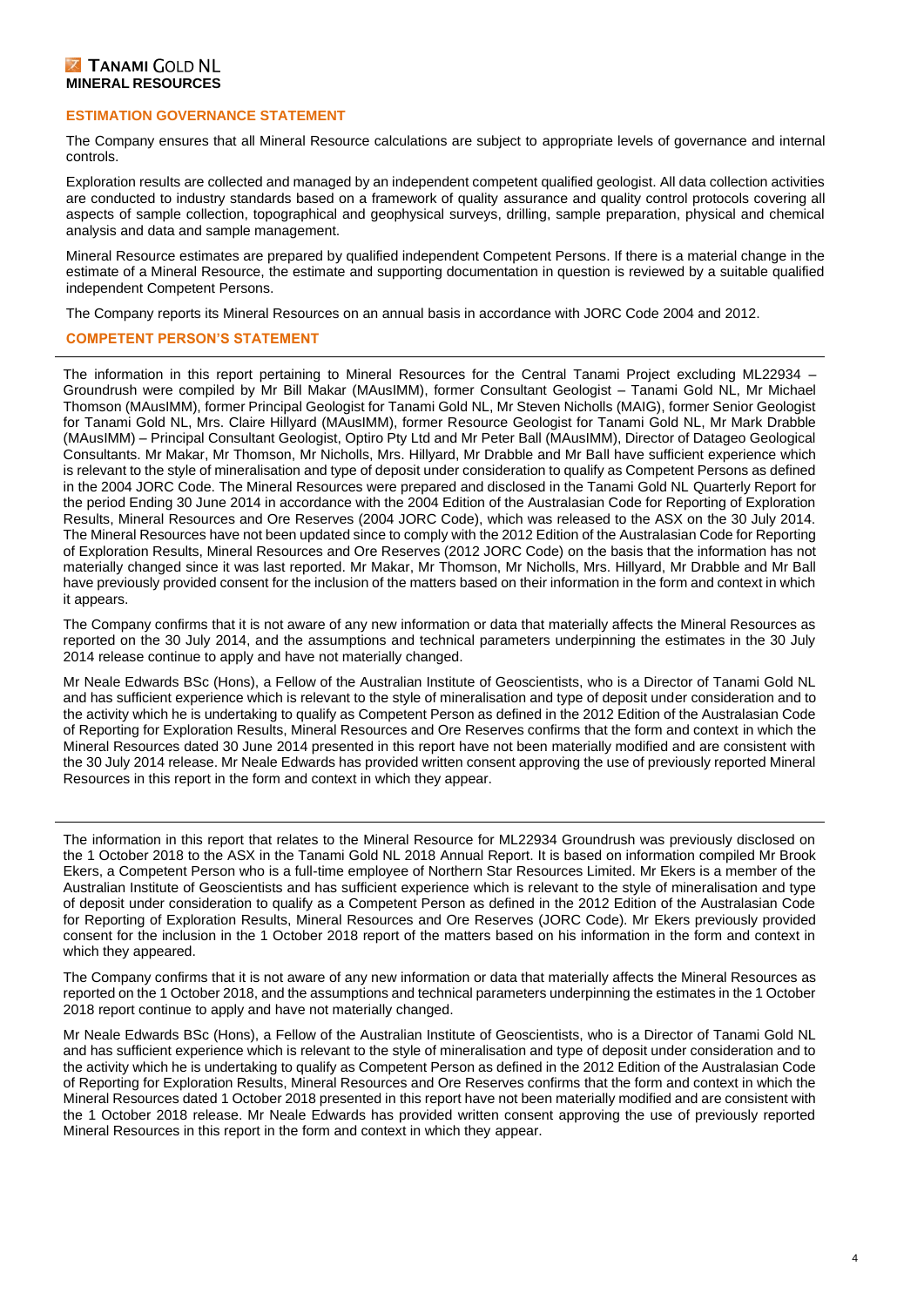The Directors present their report together with the consolidated financial report of the Consolidated Entity, being the Company and its subsidiaries for the year ended 30 June 2021 and the auditor's report thereon.

#### **1. Directors**

The Directors of the Company at any time during or since the end of the financial year are:

**Non-Executive Chairman** – Arthur G Dew, B.A., L.L.B. (appointed 2 December 2011 as a Non-Executive Director and Non-Executive Chairman as of 27 November 2018)

Mr Arthur Dew graduated from the Law School of the University of Sydney, Australia, and was admitted as a Solicitor and later as a Barrister of the Supreme Court of New South Wales, Australia. Mr Dew is a non-practicing Barrister with a broad range of corporate and business experience and has served as a director, and in some instances Chairman of the Board of Directors, of a number of publicly listed companies in Australia, Hong Kong and elsewhere. He is Chairman and Non-Executive Director of Hong Kong listed companies Allied Group Limited (Stock Code: 373), APAC Resources Limited (Stock Code: 1104) and Dragon Mining Limited (Stock Code: 1712). He is also Non-Executive Director of ASX listed company Tian An Australia Limited (previously known as PBD Developments Limited) (ASX: TIA). Mr Dew retired from the positions of Chairman and Non-Executive Director of Allied Properties (H.K.) Limited (a company previously listed on The Stock Exchange of Hong Limited until 26 November 2020) with effect from 1 January 2021 and resigned as a Non-Executive Director of Hong Kong listed company SHK Hong Kong Industries Limited effective 27 April 2021.

**Non-Executive Director –** Gerard J McMahon (resigned as Non-Executive Chairman as of 27 November 2018 and appointed 23 April 2013 as a Non-Executive Director)

Mr Gerard McMahon is admitted as a Barrister in Hong Kong and New South Wales and has been living and working in Hong Kong for over 35 years. He is a Non-Executive Director of Hong Kong listed Guangnan (Holdings) Limited (appointed 2000). Mr McMahon is also a consultant to ZZCI Corporate Finance Limited, a Hong Kong based corporate finance and advisory firm which he co-founded (formerly known as Asian Capital (Corporate Finance) Limited). Over the past 30 years, Mr McMahon has been a director of other listed Companies in the Asia Pacific region which are involved in the banking, manufacturing, retailing, information technology, medical, telecoms & mining industries. Mr McMahon's experience includes extensive involvement in Hong Kong's Securities and Futures Commission as Chief Counsel, Member and Executive Director and is specialised in Hong Kong company law, securities and banking law and takeovers and mergers regulations.

Special responsibilities - Member of the Audit Committee and the Remuneration and Nomination Committee.

**Non-Executive Director** – Carlisle C Procter, B.Ec, M.Ec, FFin, (appointed 9 December 2011)

Mr Carlisle Procter graduated from the University of Sydney with a bachelor's degree and a master's degree in Economics. He is a fellow of the Financial Services Institute of Australasia (FFin.). Based in Australia, Mr Procter worked in the Reserve Bank of Australia for over 30 years, holding various senior management positions. Since leaving the Reserve Bank, he has worked as a consultant to the International Monetary Fund and the Asian Development Bank and has also undertaken private consulting work in Southeast Asia and the Pacific. Mr Procter has been a Non-Executive Director of a number of public companies. He is currently a Non-Executive Director of Hong Kong listed company Dragon Mining Limited (Stock Code: 1712).

Special responsibilities – Chairman of the Audit Committee and Member Remuneration and Nomination Committee.

**Non-Executive Director** – Brett Montgomery (appointed 6 February 2013)

Mr Brett Montgomery has extensive experience in the management of publicly listed mining companies having previously been the Managing Director of Kalimantan Gold NL, a Director of Grants Patch Mining Limited and Chairman and Joint Managing Director of Eurogold Limited. Mr Montgomery was appointed Non-Executive Director of AIC Mines Limited (formerly AIC Resources Limited) on 11 February 2019 (ASX: A1M). He was appointed a Non-Executive Director of Magnum Gas and Power Limited on 9 October 2008 (resigned 19 August 2016) and Non-Executive Director of EZA Corporation Ltd on 19 November 2014 (resigned 18 January 2016) and Non-Executive Director of Bard1 Life Sciences Limited (formerly Eurogold Limited) on 17 November 2014 (resigned on 17 June 2019).

Special responsibilities - Member of the Audit Committee and Chairman of the Remuneration and Nomination Committee.

#### **Non-Executive Director** – Brett R Smith (appointed 27 November 2018)

Mr Brett Smith graduated from Melbourne University, Australia with a bachelor's degree in Chemical Engineering with Honours. He has also obtained a master's degree in Business Administration from Henley Management College, the United Kingdom and a master's degree in Research Methodology from Macquarie University, Australia. Mr Smith has participated in the development of a number of mining and mineral processing projects including coal, iron ore, base and precious metals. He has also managed engineering and construction companies in Australia and internationally. Mr Smith has served on the board of private mining and exploration companies and has over 32 years international experience in the engineering, construction, and mineral processing businesses. Mr Smith is Executive Director of ASX listed company Metals X Limited (ASX: MLX) and Hong Kong listed company Dragon Mining Limited (Stock Code: 1712), Executive Director and Deputy Chairman of Hong Kong listed company APAC Resources Limited (Stock Code: 1104) and a Non-Executive Director of ASX listed companies Prodigy Gold NL (formerly known as ABM Resources NL) (ASX: PRX) and Elementos Limited (ASX: ELX) on 24 January 2020.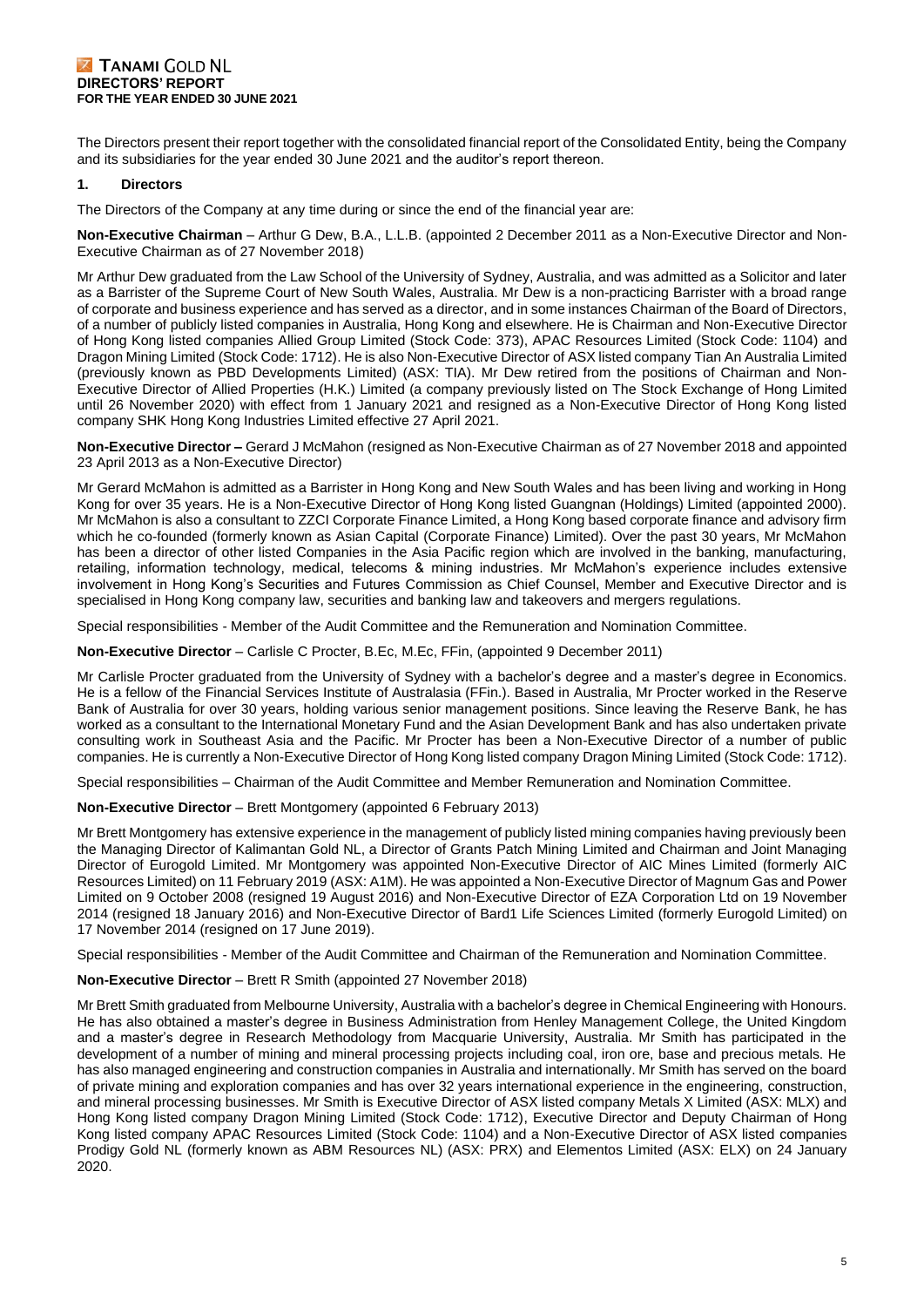**Non-Executive Director –** Neale M Edwards (appointed 28 May 2021), BAppSc (Hons) and BSc (Hons); Fellow of Australian Institute of Geoscientists (FAIG)

Mr Neale Edwards has over 30 years' experience in the mineral exploration and mining industry, covering major geological regions throughout Australia, the Pacific Rim, northern Africa, and Europe. Mr Edwards holds a Bachelor of Science (Hons) and is a Fellow of the Australian Institute of Geoscientists.

#### **2. Company Secretary**

**Pauline Collinson** was appointed Company Secretary on 18 July 2013 and has over 25 years' experience in the mining industry. She is the Joint Company Secretary of HKEx listed entity Dragon Mining Limited (Stock Code: 1712). Ms Collinson was previously the Company Secretary of ASX listed BARD1 Life Sciences Limited (ASX:BD1) and a Non-Executive Director of Eurogold Limited (now known as BARD1 Life Sciences Limited).

#### **3. Directors' Meetings**

| <b>Directors</b>       |                       | <b>Board Meetings</b> |                       | <b>Audit Committee Meetings</b> | <b>Remuneration and</b><br><b>Nomination Committee</b><br><b>Meetings</b> |          |  |
|------------------------|-----------------------|-----------------------|-----------------------|---------------------------------|---------------------------------------------------------------------------|----------|--|
|                        | Eligible to<br>attend | Attended              | Eligible to<br>attend | Attended                        | Eligible to<br>attend                                                     | Attended |  |
| Mr A Dew               |                       |                       |                       |                                 |                                                                           |          |  |
| Mr G McMahon           |                       |                       |                       |                                 |                                                                           |          |  |
| Mr C Procter           |                       | 2                     | 2                     |                                 |                                                                           |          |  |
| Mr B Montgomery        | っ                     | 2                     | 2                     | 2                               |                                                                           |          |  |
| Mr B Smith             | 2                     | 2                     | 2                     | 2                               |                                                                           |          |  |
| Mr N Edwards           |                       |                       |                       |                                 |                                                                           |          |  |
| Mr Wong Tai Chun Mark* | っ                     |                       |                       |                                 |                                                                           |          |  |

\*Mr Wong is alternate Director to Mr A Dew.

#### **4. Nature of Operations and Principal Activities**

The Company is a no liability company and is domiciled and incorporated in Australia. The principal activity of the Consolidated Entity during the financial year related to its involvement in the Heads of Agreement with Northern Star Resources Limited ("Northern Star") to develop the Company's Central Tanami Project ("CTP") in the Tanami Desert in the Northern Territory.

#### **5. Corporate and Financial Review**

#### **COVID-19 Pandemic Response**

The COVID-19 pandemic has had a significant impact on, individuals, communities, and businesses globally. Employees at all levels of the Company's business were asked to change the way they work, and how they interacted professionally and socially. In line with the various Government health measures, the Group implemented significant controls and requirements at all its sites to protect the health and safety of its workforce, their families, local suppliers, and neighbouring communities, while ensuring a safe environment for operations to continue.

The Group's COVID-19 response protocols reinforce, and operate concurrently with, public health advice. They include:

- social distancing protocols;
- suspension of large indoor gatherings;
- cancellation of all non-essential travel;
- flexible and remote working plans for employees:
- access to site restrictions and temperature screening;
- self-isolation following international travel, development of symptoms or interaction with a confirmed case of COVID-19;
- increased inventory of hand sanitiser and hygiene supplies; and
- increased focus on cleaning and sanitation.

The COVID-19 pandemic, and the various Government measures so far introduced have not, to date, significantly disrupted the Group's activities but did cause delays at various times due to Government lockdowns. No adjustments have been made to the Group's financial results. However, the scale and duration of possible future Government measures, including vaccine rollouts necessarily remains highly uncertain, as does their possible impact on the Group's operations and financial situation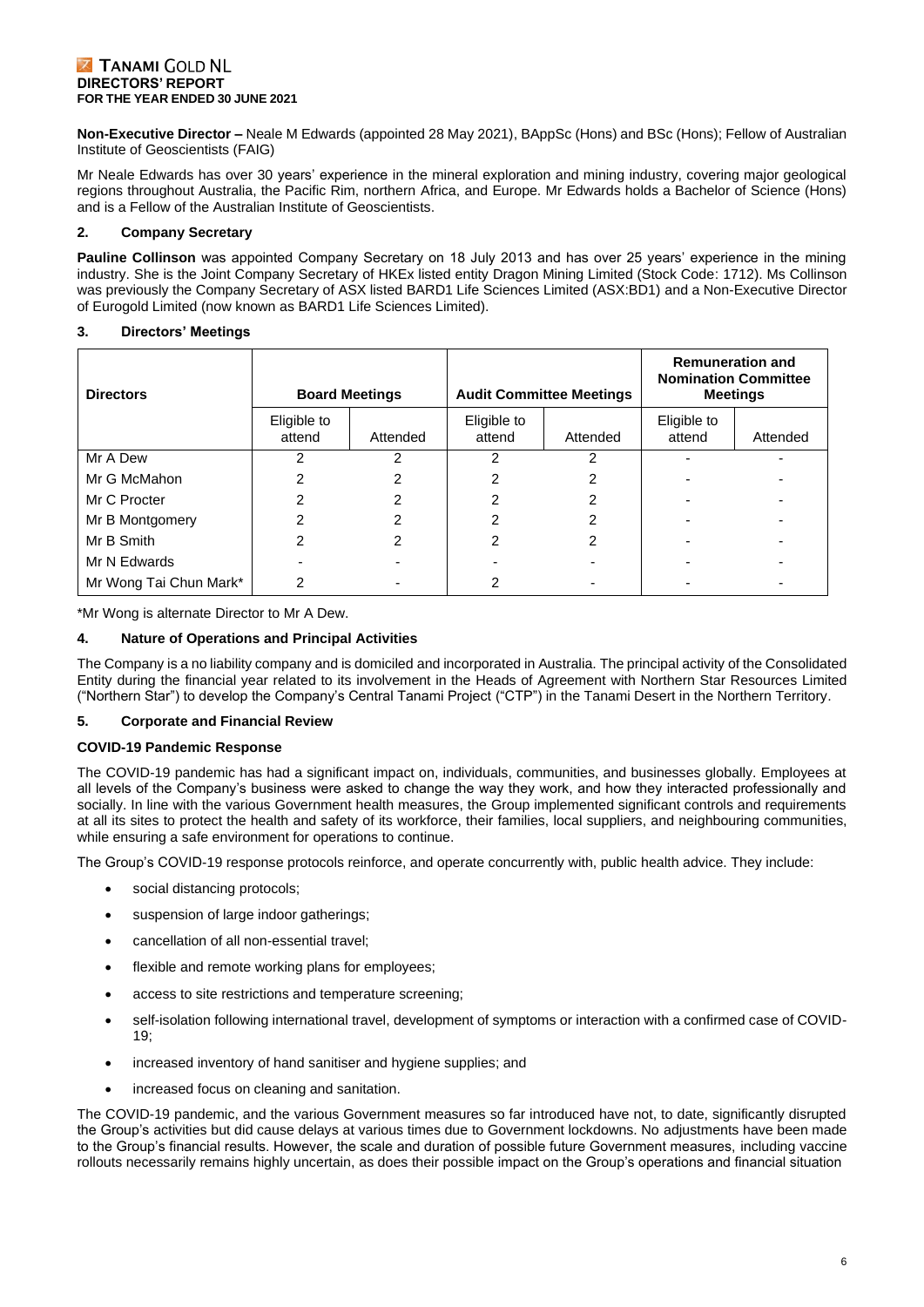#### **Restructure of JV with Northern Star**

On 10 May 2021, the Company entered into a binding agreement ("Agreement") with Northern Star and its wholly owned subsidiary Northern Star (Tanami) Pty Ltd to establish a new 50/50 Joint Venture ("Joint Venture") covering the Central Tanami Project Joint Venture ("CTP"). The Agreement envisages that the previous Heads of Agreement will be terminated on completion.

The express purpose of the new Agreement is to commence mining of the Groundrush deposit as soon as practicable commensurate with good mining practice.

Under the Agreement, Northern Star will purchase a further 10% interest in the CTP for \$15m cash, increasing its stake to 50%. Upon Completion of the Agreement, a Joint Venture Management Company ("Management Company") will be formed to manage the CTP. The Management Company will be overseen by a Board of Directors' comprising two representatives each from Tanami and Northern Star. Tanami and Northern Star will be jointly responsible for funding all exploration and development activities to be carried out by the Management Company.

On 16 September 2021, the Company announced that Completion under the Agreement had occurred. See section 9 - Events Subsequent to Reporting Date.

#### **Northern Star Shares**

At 30 June 2021, the Company had 500,000 (2020: 500,000) shares in Northern Star.

#### **6. Exploration Activities Overview**

#### *Central Tanami Project (50% Tanami)*

Northern Star advised that limited on-ground exploration programs were maintained during the year with activities restricted due to ongoing access restrictions caused by COVID-19 entry protocols. Seasonal rainfall during the year has impacted the movement of personnel in and around the CTP, with roads and infrastructure requiring extensive repair.

![](_page_7_Figure_11.jpeg)

**Figure 1 – CTP JV Tenements**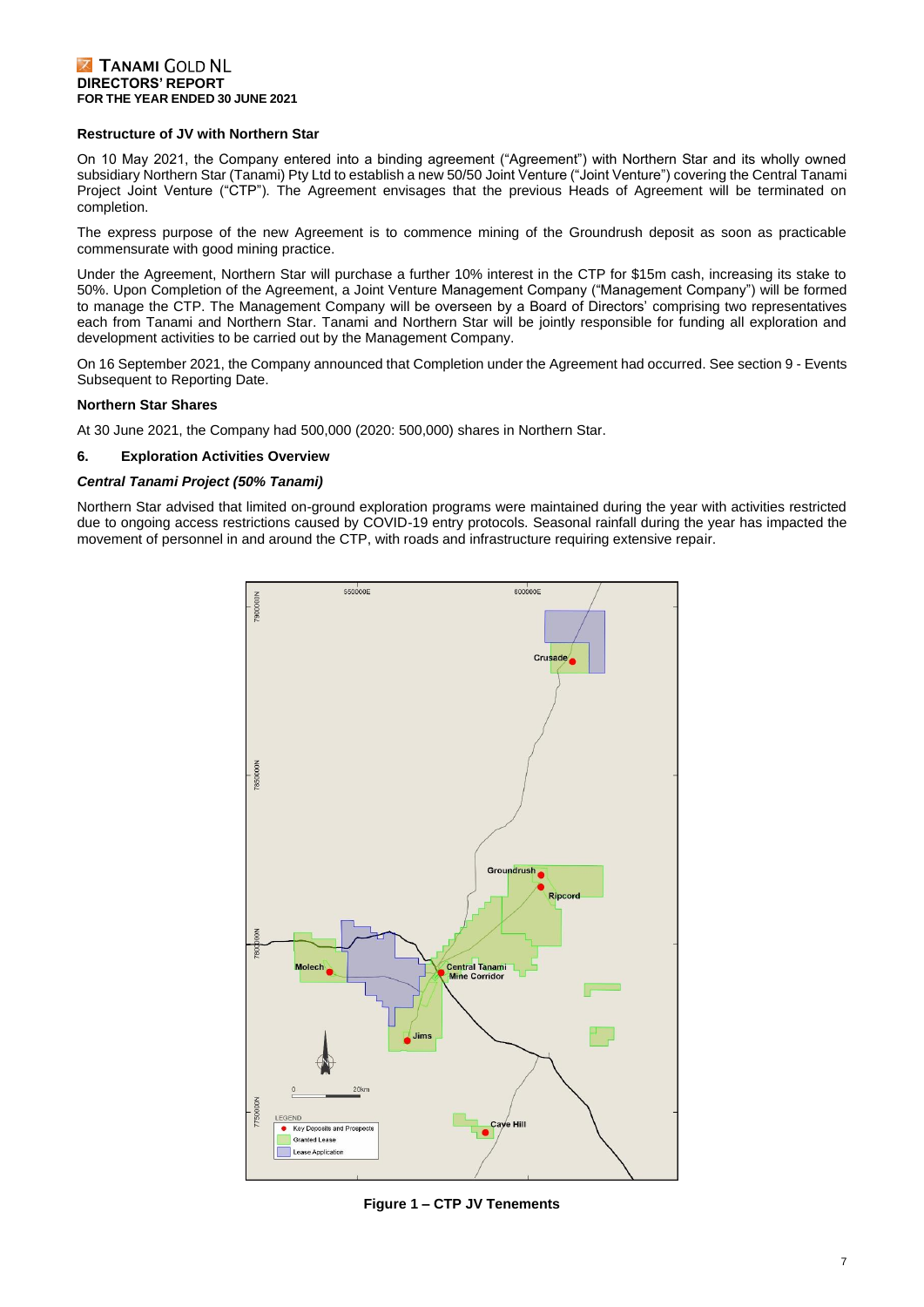The following activities were completed by Northern Star during the year.

#### *Gold Paragenesis and Geometallurgy Project (CSIRO)*

During the year, Applied Petrologic Services and Research ("APSAR"), in conjunction with CSIRO were engaged to investigate the geometallurgy, gold paragenesis and gold deportment within the deposits of the Central Tanami Mine Corridor.

Two parallel studies researched the paragenesis of refractory gold mineralisation and compared it to nearby areas without refractory mineralisation to better understand the metallurgical properties of the CTP deposits and develop a regional exploration model. Northern Star advised that the final CSIRO report and presentation was delivered during the final quarter of the financial year.

A summary of the findings are as follows:

- Some deposits in the Central Tanami Mine Corridor, Crusade, Bald Hill camp and at the Granites have a high component of refractory gold mineralisation. There is no obvious difference in the host rock type in these deposits, nor the dominant overprinting alteration style typified by quartz+Kspar-sericite-pyrite-carbonate assemblage with which free gold is present. There is no apparent geochemical relationship with which to characterise such material.
- Refractory mineralisation types are characterised by the presence of high potassium alteration and complex, zoned arsenic bearing sulphides that host fine grained gold.
- These ores lack a thermal metamorphic overprint imparted on them by late orogenic granite intrusions that are common in the district and synchronous with mineralisation.
- Thermal metamorphic overprints are associated with evidence of sulphide melting, liberation, and subsequent precipitation of course, nuggety gold and the presence of bismuth.
- Early characterisation of host rocks and the mineralisation style is important to define which prospects may have a refractory component.
- A deposit model should incorporate evidence of higher metamorphic grade (upper greenschist) and/or evidence of a thermal metamorphic overprint. This may decrease the chance of discovery a new deposit and then finding that it is refractory.

#### **Stratigraphy/Geochemistry Project**

In late 2020, Northern Star completed project work focussing on the geochemical and mineralogical classification of the Tanami Group sedimentary and volcanic rocks, their alteration and interpretation of their depositional environment. Sample sites chosen for the project included some areas outside of the CTP JV together with CTP JV sites including the Central Tanami Mine Corridor (Hurricane-Repulse, Jims) and the Groundrush Domain (Groundrush, Ripcord, Regional AC). The project was validated by baseline data generated from infield core logging and re-assay.

Given the scale and scope of the project, further analysis of the results and interpretation is required to also assist in determining how best to integrate these key findings into future exploration targeting.

#### **Drill Hole Sampling**

Northern Star advised that resampling of historical diamond core and reverse circulation ("RC") drill chips was undertaken during the year from Crusade (Suplejack), and regional drill holes from the Ripcord, Groundrush and Molech areas. This sampling program commenced in late-2020 and was designed to provide greater spatial coverage of geochemical data for validating key stratigraphic units across the region.

No material changes to the geological interpretation resulted from an initial review of the received multielement data. A complete review and interpretation of the multielement data will commence during the coming year.

Re-logging and re-assaying of historical drilling from Crusade (EL28282), Groundrush (ML22934) and Jims (MLS168) was also undertaken. 85 assays from 12 drill holes at Crusade and 7 assays from 2 drill holes from Jims were returned. Model interpretations were broadly confirmed from the relogging and re-assaying exercise.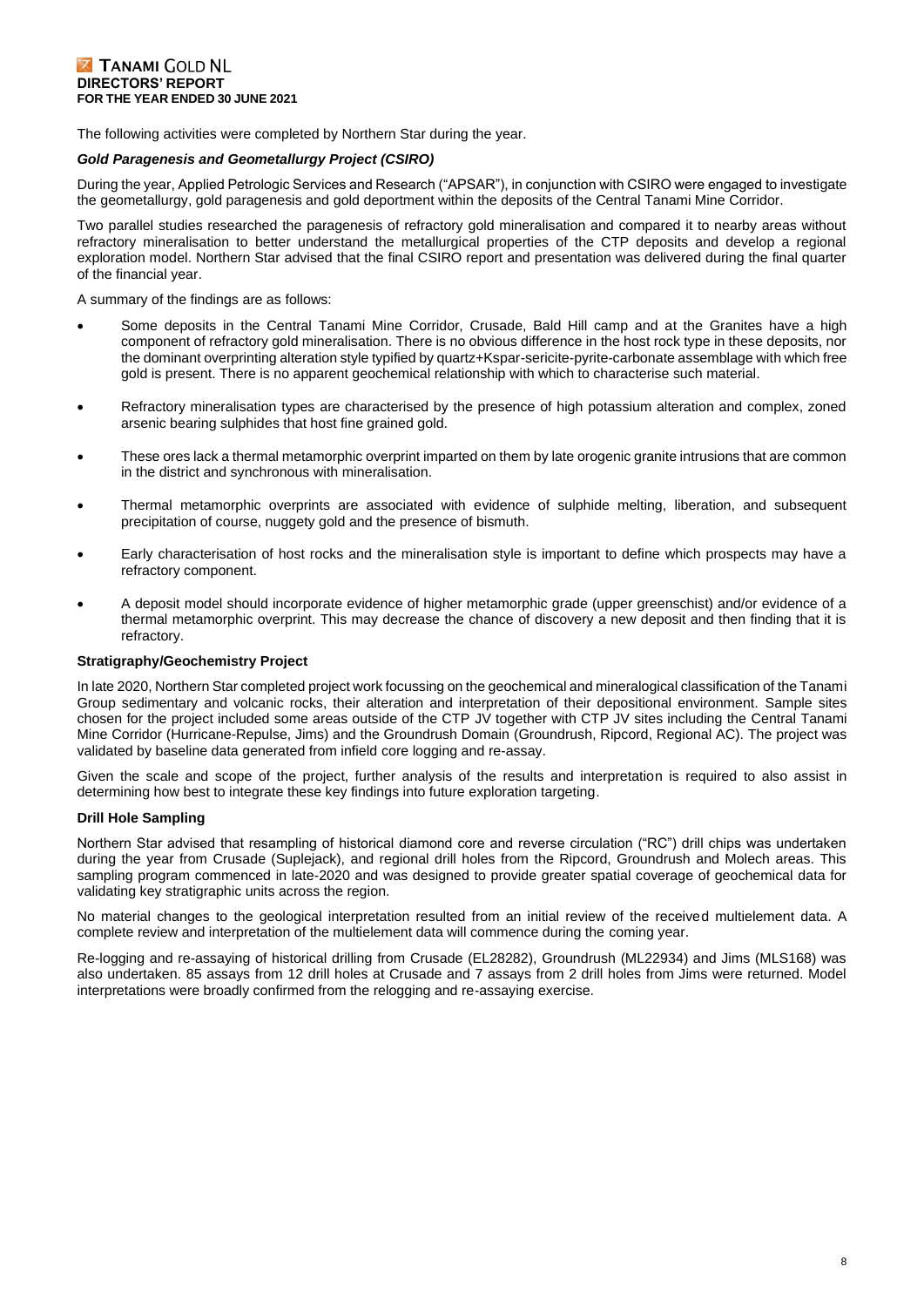#### **Review Work – Jims Deposit**

A review of the Jims deposit was completed during the year, incorporating Northern Star's 2018 exploration drilling beneath the main Jims open-pit and unmined supergene mineralisation immediately west of the pit. Preliminary assessment showed that further drill testing is required to confirm the potential for primary mineralisation below the supergene zone. In addition, further diamond drilling is planned to test the lateral and depth extensions of the mineralisation intersected below the main Jims open pit.

All four Jims diamond holes drilled by Northern Star in 2018 were re-logged to validate the geological interpretation and update the geological model for future drilling program design. Additional sampling was undertaken through the regolith zone due to an earlier review highlighting the presence of adjacent supergene mineralisation. A total of 109 additional samples were collected with all assays still pending.

![](_page_9_Picture_4.jpeg)

#### *Heritage and Environment*

During the year, Northern Star engaged with the Central Land Council ("CLC") for the purpose of obtaining Sacred Site Clearances for exploration programs proposed for 2021.

Sacred Site Clearance approval was received from the CLC for the Cave Hill and regional exploration programs during the December 2020 and March 2021 quarters.

Rehabilitation reviews of recent tracks and air core drill pads were completed and signed off for the Cave Hill tenement EL22378 during the June 2021 quarter.

#### **Financial Overview**

The Consolidated Entity generated a total comprehensive loss for the financial year ended 30 June 2021 of \$2.491 million (2020: \$0.849 million).

#### **Business Strategies and Prospects**

The Board will provide oversight and support to the newly formed CTP Joint Venture in accordance with the Agreement between Tanami and Northern Star.

#### **Risks**

Whilst the Board believes the CTP is likely to be returned to commercial production, there are risks and uncertainties. These include, but are not limited to, the gold price and a risk that CTP exploration activities being undertaken do not produce a commercial outcome.

Environmental risks are noted in Section 6 below and financial risks are set out in note 16 of the consolidated financial statements.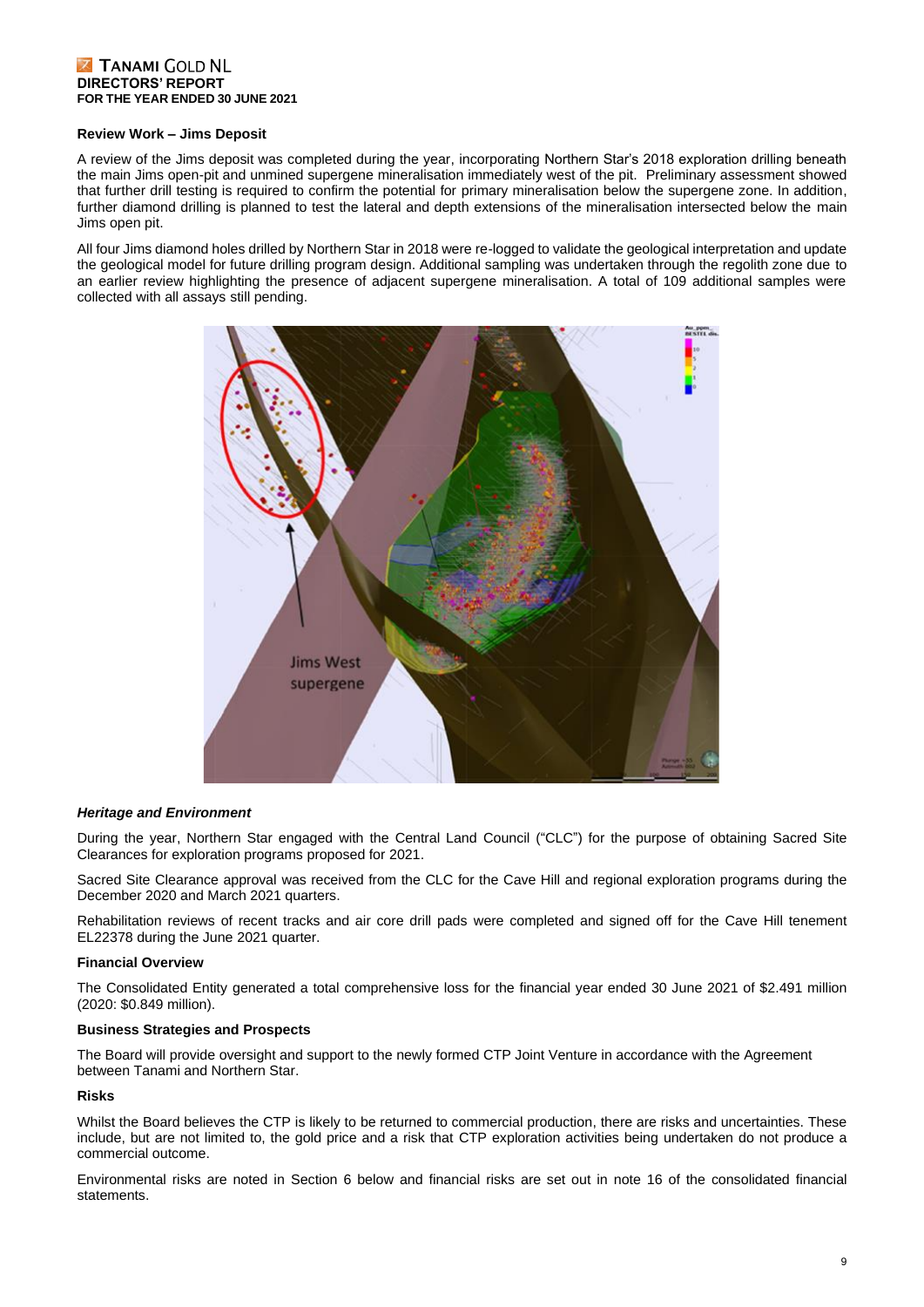#### **Community Relations**

The Company recognises the importance of establishing relationships with the Traditional Owners that are based on trust and mutual advantage and are respectful of the needs and concerns of the communities located within the regions in which it operates. The Company has agreements in place with the Traditional Owners through the CLC and is committed to building strong relationships by:

- Being open and transparent in its communications;
- Improving cross-cultural awareness through training and education;
- Developing community relations management procedures that include business alliances;
- Being sensitive to the values and heritage issues of the local communities; and
- Being a good neighbour.

With the Completion of the Agreement for the CTP Joint Venture, communication with the CLC will be jointly managed by both Tanami and Northern Star through the newly formed Joint Venture Management Company.

#### **6. Environmental Regulation**

The environment is a key aspect of mining activities.

The Consolidated Entity's operations are subject to environmental regulations under Commonwealth and State legislation. The Directors believe that the Consolidated Entity has had adequate arrangements in place for the management of the requirements under those regulations and are not aware of any breach of such requirements as they apply to the Consolidated Entity.

The Consolidated Entity has environmental performance bonds lodged with Newmont Australia Limited and the Department of Resources (NT) to support its rehabilitation obligations at the Central Tanami Project.

#### **7. Significant Changes in the Company's State of Affairs**

Significant changes to the Company's State of Affairs have been set out in the Operating and Financial Review above and in the Events Subsequent to Reporting Date below.

#### **8. Dividends**

The Directors have not recommended the declaration of a dividend. No dividends were paid or declared during the year.

#### **9. Events Subsequent to Reporting Date**

Completion of the new 50/50 Joint Venture covering the CTP Joint Venture occurred on 15 September 2021 following the transfer of a 10% Joint Venture interest by Tanami to Northern Star for a \$15 million cash payment to Tanami. A Joint Venture Management Company has been registered, through which both Tanami and Northern Star will jointly fund all exploration and development activities for the CTP Joint Venture. The previous Head of Agreement was cancelled upon completion of the CTP JV.

#### **10. Likely Developments**

As announced on 16 September 2021, Completion of the Agreement with Northern Star and its wholly owned subsidiary Northern Star (Tanami) Pty Ltd to establish the CTP Joint Venture has occurred. The Company expects the CTP Joint Venture will continue with exploration and drilling at the CTP with the express purpose of commencing mining of the Groundrush deposit as soon as practicable commensurate with good mining practice.

#### **11. Directors' Interests**

The relevant interest of each Director in shares and options of the Company, as notified by the Directors to the Australian Securities Exchange in accordance with section S205G(1) of the Corporations Act 2001, at the date of this report is as follows:

| <b>Directors</b> | <b>Fully paid</b><br>ordinary shares | <b>Unquoted</b><br>options |
|------------------|--------------------------------------|----------------------------|
| Mr A Dew         |                                      |                            |
| Mr G McMahon     | 2,500,000                            |                            |
| Mr C Procter     |                                      | -                          |
| Mr B Montgomery  | 15,000,000                           |                            |
| Mr B Smith       | 100,000                              | $\overline{\phantom{0}}$   |
| Mr M Wong        |                                      |                            |
| Mr N Edwards     | -                                    |                            |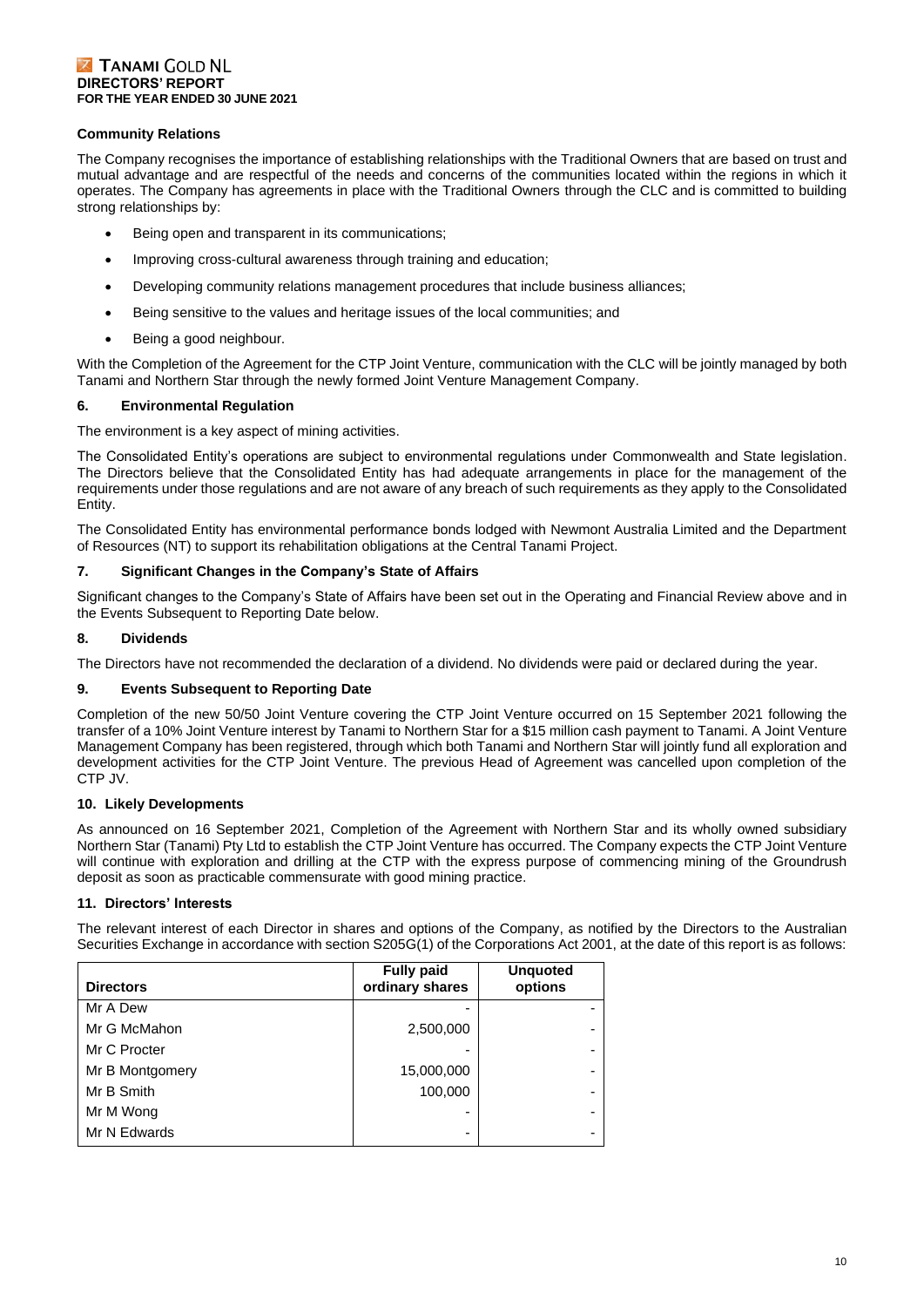#### **12. Share Options**

#### **Options granted to Directors and Executives of the Company**

During or since the end of the financial year, the Company has not granted any options over unissued ordinary shares in the Company to any of the Directors and Executives as part of their remuneration.

#### **Unissued shares under option**

At the date of this report, there were no unissued ordinary shares in the Company.

During the year, there were no options forfeited due to performance criteria not being achieved or cessation of employment.

#### **Shares issued**

Since the end of the financial year, there were no shares issued.

#### **Shares issued on exercise of options**

During the financial year, no shares were issued by the Company as a result of the exercise of options.

#### **13. Remuneration Report – audited**

Remuneration is referred to as compensation throughout this report.

Key management personnel ("KMP") have authority and responsibility for planning, directing, and controlling the activities of the Company and the Consolidated Entity. KMP comprise the Directors and Executives of the Company and the Consolidated Entity.

Compensation levels for KMP of the Company and Consolidated Entity are competitively set to attract and retain appropriately qualified and experienced Directors and Executives. The compensation structures explained below are designed to attract suitably qualified candidates, reward the achievement of strategic objectives, and to achieve the broader outcome of creation of value for shareholders. Compensation packages may include a mix of fixed compensation and equity-based compensation as well as employer contributions to superannuation funds.

Shares and options may only be issued to Director's subject to approval by shareholders in a general meeting.

The Board has no established retirement or redundancy schemes.

#### **13.1.1 Fixed Compensation**

Fixed compensation consists of base compensation (which is calculated on a total cost basis and includes any FBT charges related to employee benefits), as well as employer contributions to superannuation funds.

Compensation levels are reviewed regularly through a process that considers individual performance and the overall performance of the Consolidated Entity.

#### **13.1.2 Performance-linked Compensation (short-term incentive bonus)**

The Company has not paid any performance linked short-term incentives to KMP during the financial year ended 30 June 2021 (2020: nil).

#### **13.1.3 Equity-based Compensation (long-term incentive bonus)**

The Remuneration and Nomination Committee may use equity-based long-term incentives ("LTI") where appropriate to promote continuity of employment and to provide additional incentive to increase shareholder wealth. LTI's can include options over ordinary shares of the Company, with various exercise dates, to KMP based on their level of seniority and position within the Company.

LTI's shall be in such form and content and with such terms and conditions as the Board determines, including exercise price, vesting conditions, disposal conditions and terms of expiry.

If the option holder ceases to be a KMP of the Company during the vesting period for any reason, the options will expire six months after cessation (subject to the exercise of discretion by the Board) and cease to carry any rights or benefits unless otherwise approved by the Remuneration and Nomination Committee.

There are no voting or dividend rights attached to the options. Voting rights will be attached to the ordinary issued shares when the options have been exercised.

There were no LTI's granted during the year and there were no LTI's in existence during or at the end of the financial year.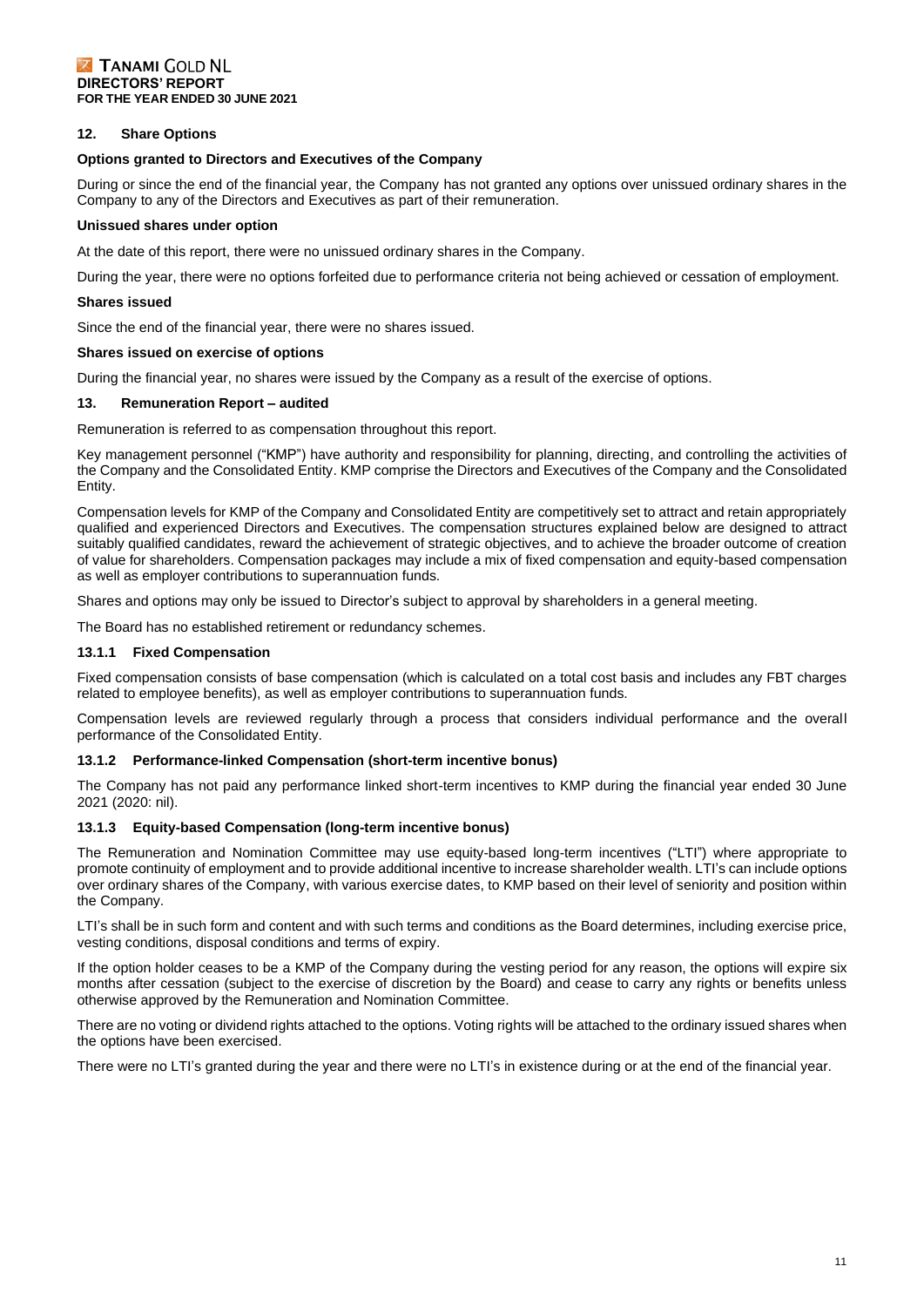#### **13. Remuneration Report – audited (continued)**

#### **13.1.4 Consequences of Performance on Shareholder Wealth**

The Company continues to focus on enhancing shareholder value through its recently announced Agreement with Northern Star to establish the CTP JV. To assist shareholders in assessing the Consolidated Entity's performance and benefits for shareholder wealth, the Company reports the following data for the current financial year and the previous five financial years:

|                                                        | 2021<br>\$'000 | 2020<br>\$'000 | 2019<br>\$'000 | 2018<br>\$'000 | 2017<br>\$'000 |
|--------------------------------------------------------|----------------|----------------|----------------|----------------|----------------|
| (Loss)/profit attributable to<br>owners of the Company | (1, 332)       | 193            | 17.181         | 12.411         | (4,699)        |
| Dividends paid                                         |                |                |                |                |                |
| Share price at 30 June                                 | \$0.069        | \$0.062        | \$0.045        | \$0.036        | \$0.051        |

#### **13.1.5 Service Contracts**

Compensation and other terms of employment for KMP are formalised in contracts of employment. The major provisions of the agreements relating to compensation are set out below.

*Mr Daniel Broughton – Chief Financial Officer*

Mr Broughton is employed on a contract basis as Chief Financial Officer. The arrangement can be terminated by either party without notice and without a termination payment. Mr Broughton has been Chief Financial Officer since 8 September 2014.

No remuneration consultants were engaged by the Company during the year.

#### **13.2 Non-Executive Directors**

Non-Executive Directors do not receive performance related compensation. Directors' fees cover all main board activities and membership of any committee. The Board has not established retirement or redundancy schemes in relation to Non-Executive Directors. Non-Executive Director, Mr Brett Montgomery, continues to have a significantly expanded role in the day-to-day running of the Company.

#### **13.3 Directors' and Executive Officers' remuneration**

Details of the nature and amounts of each major element of the remuneration of each Director of the Company and each of the named officers of the Company and the Consolidated Entity:

| 2021                             | Short-term               | Post-<br>employment   |                                     |                                                                                     |
|----------------------------------|--------------------------|-----------------------|-------------------------------------|-------------------------------------------------------------------------------------|
|                                  | <b>Salary &amp; Fees</b> | <b>Superannuation</b> | <b>Total</b><br><b>Remuneration</b> | <b>Proportion of</b><br><b>Remuneration</b><br><b>Performance</b><br><b>Related</b> |
|                                  | \$                       | \$                    | \$                                  | $\%$                                                                                |
| <b>Directors - Non-executive</b> |                          |                       |                                     |                                                                                     |
| Mr A Dew                         | 25,000                   | 2,375                 | 27,375                              |                                                                                     |
| Mr G McMahon                     | 40,000                   | 3,800                 | 43,800                              |                                                                                     |
| Mr C Procter                     | 40,000                   | 3,800                 | 43,800                              |                                                                                     |
| Mr B Montgomery                  | 120,000                  |                       | 120,000                             |                                                                                     |
| Mr B Smith                       | 40,000                   | 3,800                 | 43,800                              |                                                                                     |
| Mr N Edwards                     | 3,641                    | 346                   | 3,987                               |                                                                                     |
|                                  |                          |                       |                                     |                                                                                     |
| <b>Executives</b>                |                          |                       |                                     |                                                                                     |
| Mr D Broughton                   | 99,000                   |                       | 99,000                              |                                                                                     |
| Total                            | 367,641                  | 14,121                | 381,762                             |                                                                                     |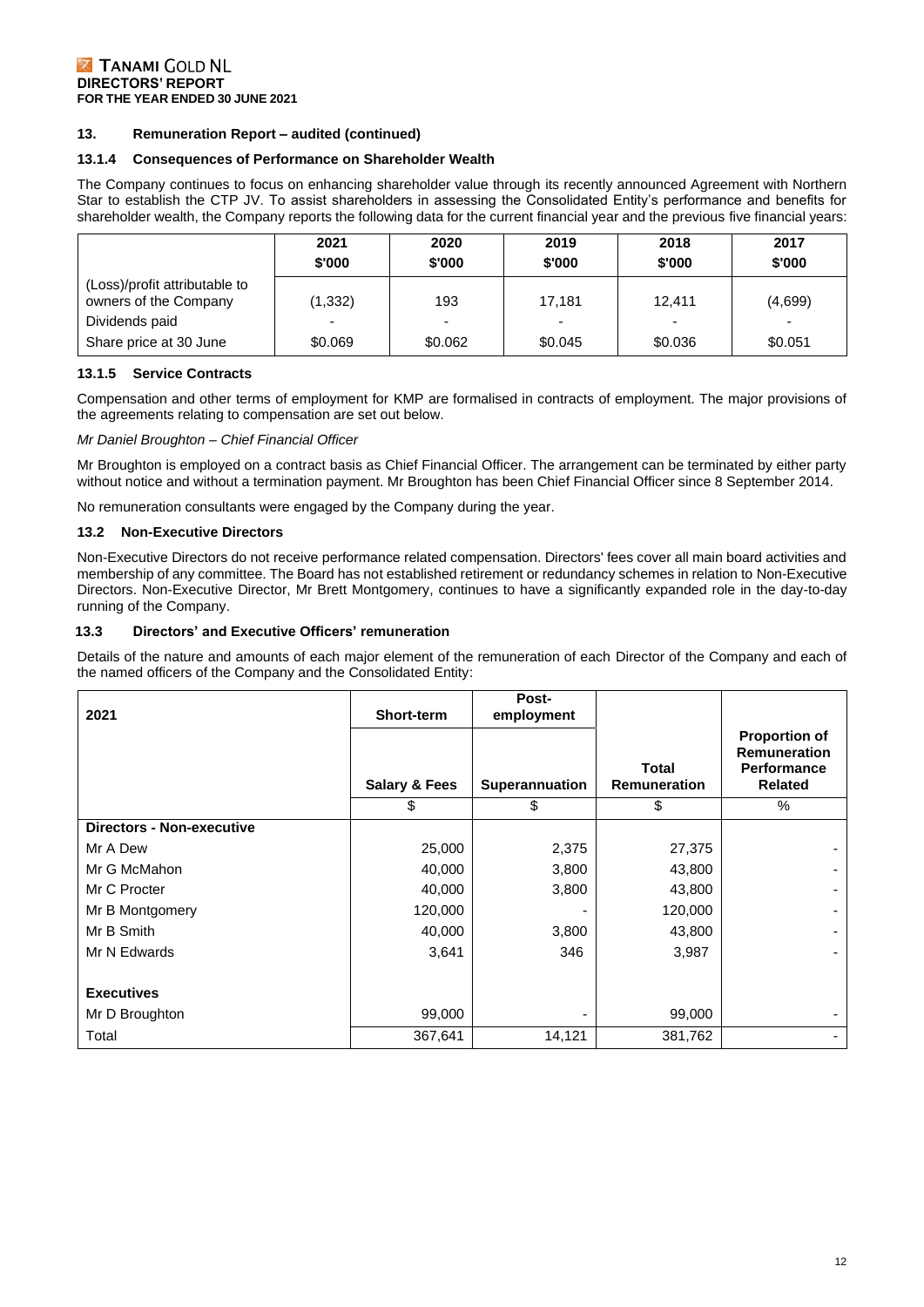#### **13. Remuneration Report – audited (continued)**

| 2020                             | Short-term               | Post-<br>employment |                                     |                                                                                     |
|----------------------------------|--------------------------|---------------------|-------------------------------------|-------------------------------------------------------------------------------------|
|                                  | <b>Salary &amp; Fees</b> | Superannuation      | <b>Total</b><br><b>Remuneration</b> | <b>Proportion of</b><br><b>Remuneration</b><br><b>Performance</b><br><b>Related</b> |
|                                  | \$                       | \$                  | \$                                  | $\%$                                                                                |
| <b>Directors - Non-executive</b> |                          |                     |                                     |                                                                                     |
| Mr G McMahon                     | 40,000                   | 3,800               | 43,800                              |                                                                                     |
| Mr A Dew                         | 25,000                   | 2,375               | 27,375                              |                                                                                     |
| Mr C Procter                     | 40,000                   | 3,800               | 43,800                              |                                                                                     |
| Mr B Montgomery                  | 120,000                  |                     | 120,000                             |                                                                                     |
| Mr B Smith                       | 20,000                   | 1,900               | 21,900                              |                                                                                     |
|                                  |                          |                     |                                     |                                                                                     |
| <b>Executives</b>                |                          |                     |                                     |                                                                                     |
| Mr D Broughton                   | 99,000                   |                     | 99,000                              |                                                                                     |
|                                  |                          |                     |                                     |                                                                                     |
| Total                            | 344,000                  | 11,875              | 355,875                             |                                                                                     |

#### **13.4 Equity instruments**

#### **13.4.1 Options over equity instruments granted as compensation**

No options over ordinary shares in the Company were granted as compensation to KMP during the reporting period and no options vested during the reporting period.

#### **13.4.2 Modifications of terms of equity-settled share-based payment transactions**

No terms of equity-settled share-based payment transactions (including options and rights granted as compensation to KMP) have been altered or modified by the issuing entity during the reporting period or the prior period.

#### **13.4.3 Exercise of options granted as compensation**

During the financial year, no shares were issued on the exercise of options previously granted as compensation to KMP.

#### **13.4.4 Analysis of options and rights over equity instruments granted as compensation**

No options have been issued, granted, or will vest to KMP of the Company.

#### **13.4.5 Analysis of movements in options and rights**

There were no options granted during the financial years' ended 30 June 2021 and 30 June 2020 to KMP.

#### **13.4.6 Shareholdings of Directors and Executives**

| <b>Ordinary Fully Paid Shares</b> | <b>Balance 1 July</b><br>2020 | <b>Granted as</b><br><b>Remuneration</b> | <b>On Market</b><br>Purchases /<br>(Sales) | <b>Balance 30</b><br><b>June 2021</b> |
|-----------------------------------|-------------------------------|------------------------------------------|--------------------------------------------|---------------------------------------|
| <b>Directors - Non-executive</b>  |                               |                                          |                                            |                                       |
| Mr A Dew                          |                               |                                          |                                            |                                       |
| Mr G McMahon                      | 2,500,000                     |                                          |                                            | 2,500,000                             |
| Mr C Proctor                      |                               |                                          |                                            |                                       |
| Mr B Montgomery <sup>1</sup>      | 20,000,000                    |                                          | (5,000,000)                                | 15,000,000                            |
| Mr B Smith                        | 100,000                       |                                          |                                            | 100,000                               |
| Mr N Edwards                      |                               |                                          |                                            |                                       |
|                                   |                               |                                          |                                            |                                       |
| <b>Executives</b>                 |                               |                                          |                                            |                                       |
| Mr D Broughton                    |                               |                                          |                                            |                                       |
|                                   |                               |                                          |                                            |                                       |
| Total                             | 22,600,000                    |                                          | (5,000,000)                                | 17,600,000                            |

<sup>1</sup> On 2 September 2020, Mr Brett Montgomery sold 5,000,000 Tanami shares.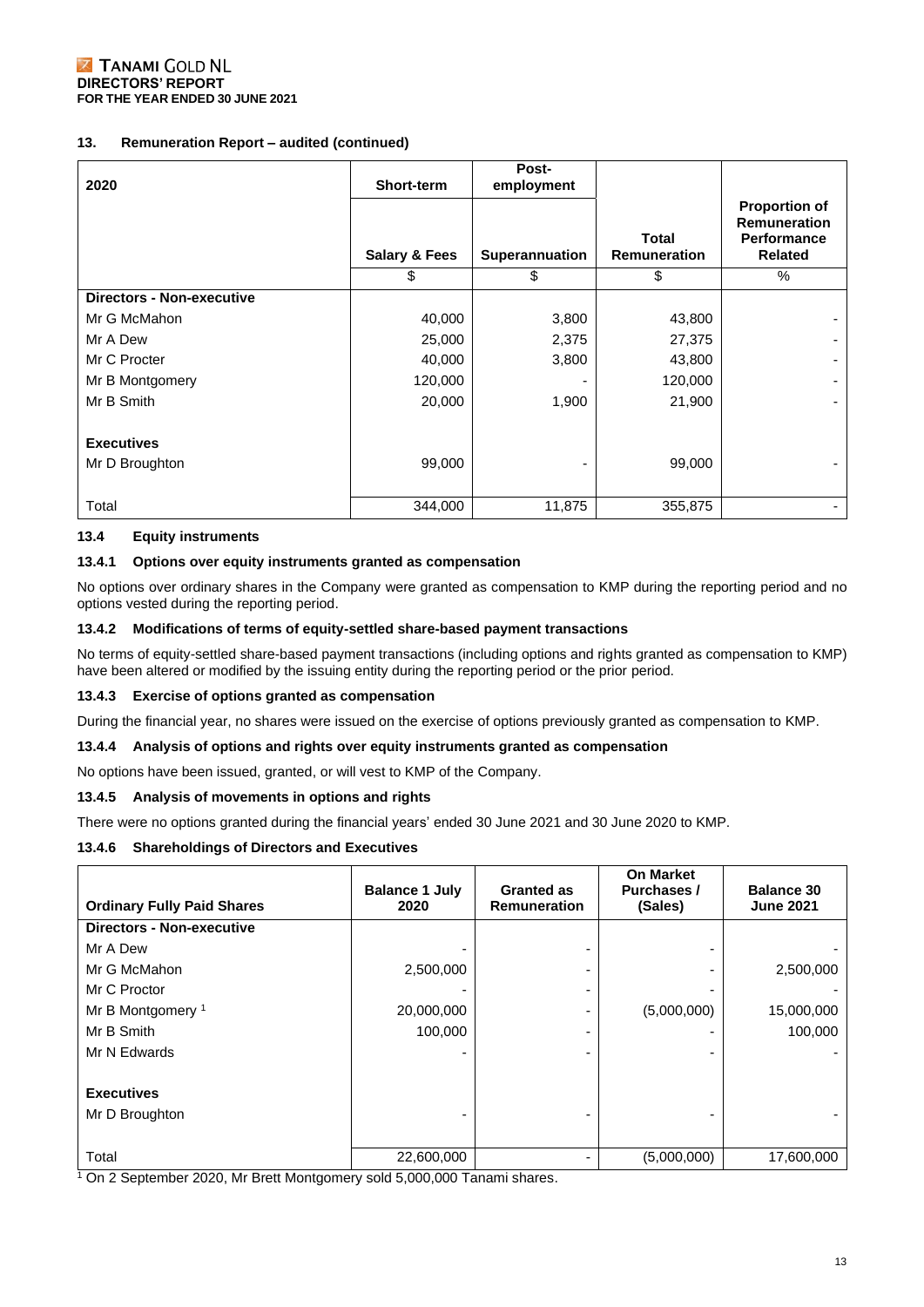#### **13. Remuneration Report – audited (continued)**

#### **13.4.7 Options of Directors and Executives**

No options were issued during the 2021 financial year (2020: nil).

This is the end of the audited information.

#### **14. Non-Audit Services**

During the year, KPMG, the Consolidated Entity's auditor, did not perform any other services in addition to their statutory duties.

The Board has established certain procedures to ensure that the provision of non-audit services are compatible with, and do not compromise, the auditor independence requirements of the Corporations Act 2001. These procedures include:

- a. Non-audit services will be subject to the corporate governance procedures adopted by the Company and will be reviewed by the Audit Committee to ensure they do not impact the integrity and objectivity of the auditor.
- b. Ensuring non-audit services do not involve the auditors reviewing or auditing their own work, acting in a management or decision-making capacity for the Company, acting as an advocate for the Company or jointly sharing risks and rewards.

Amounts paid or payable to the auditor of the Company, KPMG, and its related practices for audit services during the year was \$53,236 (2020: \$48,335).

#### **15. Indemnification and Insurance of Officers**

#### **Indemnification**

The Company has agreed to indemnify both the current directors of the Company and former directors against liability incurred to a third party (not being the Company or any related company) that may arise from their positions as directors or officers of the Company and its controlled entities, unless the liability arises out of conduct involving a lack of good faith.

The Company has also agreed to cover the costs and expenses incurred in successfully defending civil or criminal proceedings, or in connection with a successful application for relief under the Corporations Act 2001. The Company also provides indemnity against costs and expenses in connection with an application where a court grants relief to a director or officer under the Corporations Act 2001.

#### **Insurance Premiums**

The Company has paid insurance premiums in respect of directors' and officers' liability insurance, for the directors of the controlled entity. In accordance with subsection 300(9) of the Corporations Act 2001, further details have not been disclosed due to confidentiality provisions of the insurance contracts.

#### **16. Lead Auditor's Independence Declaration under Section 307C of the Corporations Act 2001**

The lead auditor's independence declaration is set out on page 15 and forms part of the directors' report for the financial year ended 30 June 2021.

#### **17. Rounding off**

The amounts contained in this report and in the financial report have been rounded to the nearest \$1,000 (unless otherwise stated) and where noted (\$'000) under the option available to the Company under ASIC Corporations (Rounding in Financial/Directors Report) Instrument 2016/191. The Company is an entity to which the instrument applies.

Dated at Perth, Western Australia this 23<sup>rd</sup> day of September 2021.

Signed in accordance with a resolution of the Directors.

 $\sim$   $\approx$ 

Arthur Dew **Non-Executive Chairman** Perth, Western Australia

23 September 2021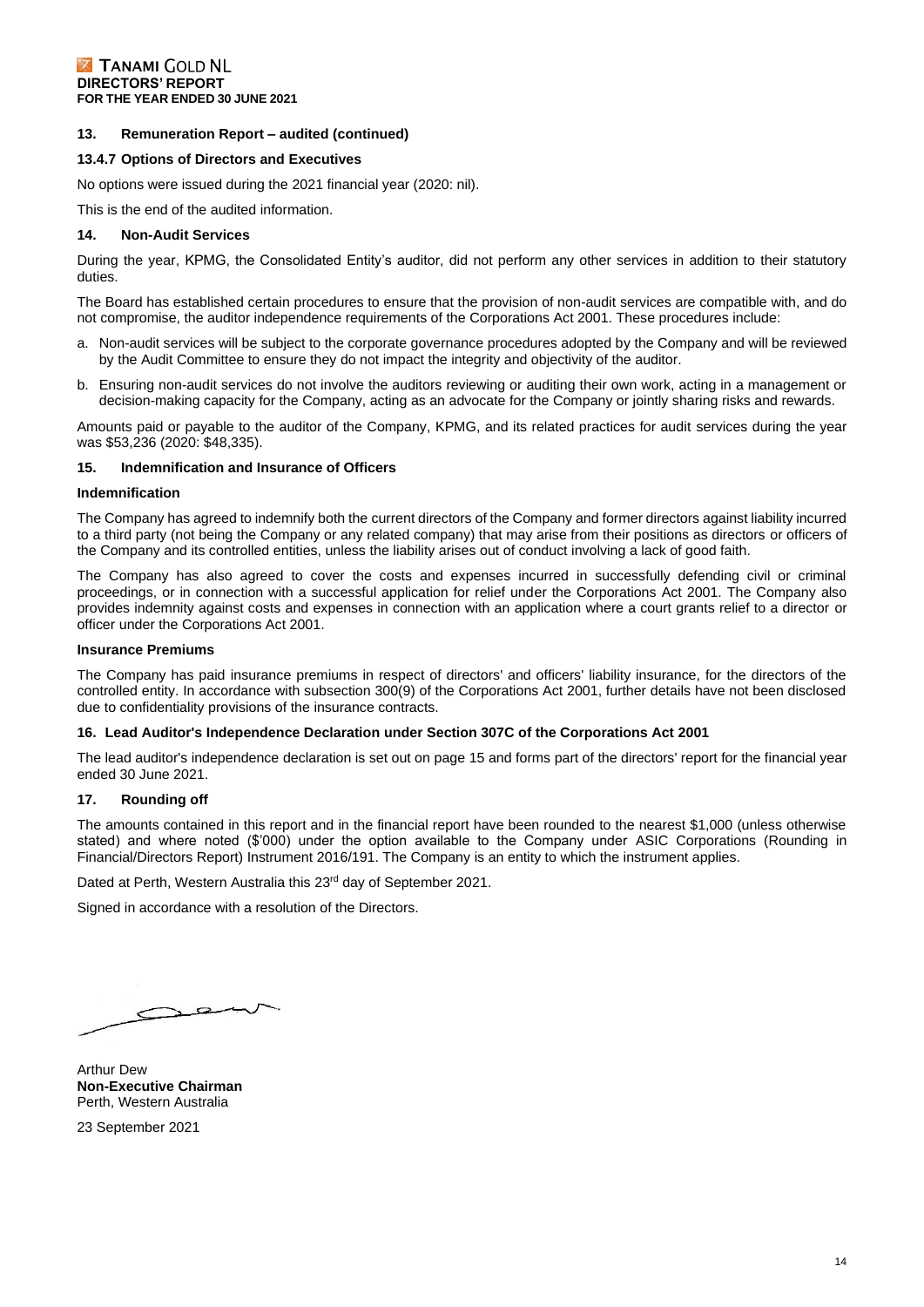![](_page_15_Picture_0.jpeg)

# Lead Auditor's Independence Declaration under Section 307C of the Corporations Act 2001

## To the Directors of Tanami Gold NL

I declare that, to the best of my knowledge and belief, in relation to the audit of Tanami Gold NL for the financial year ended 30 June 2021 there have been:

- i. no contraventions of the auditor independence requirements as set out in the Corporations Act 2001 in relation to the audit; and
- ii. no contraventions of any applicable code of professional conduct in relation to the audit.

KPMG

 $64 + 177$ 

KPMG Graham Hogg Partner Perth 23 September 2021

KPMG, an Australian partnership and a member firm of the KPMG global organisation of independent member firms affiliated with KPMG International Limited, a private English company limited by guarantee. All rights reserved. The KPMG name and logo are trademarks used under license by the independent member firms of the KPMG global organisation. Liability limited by a scheme approved under Professional Standards Legislation.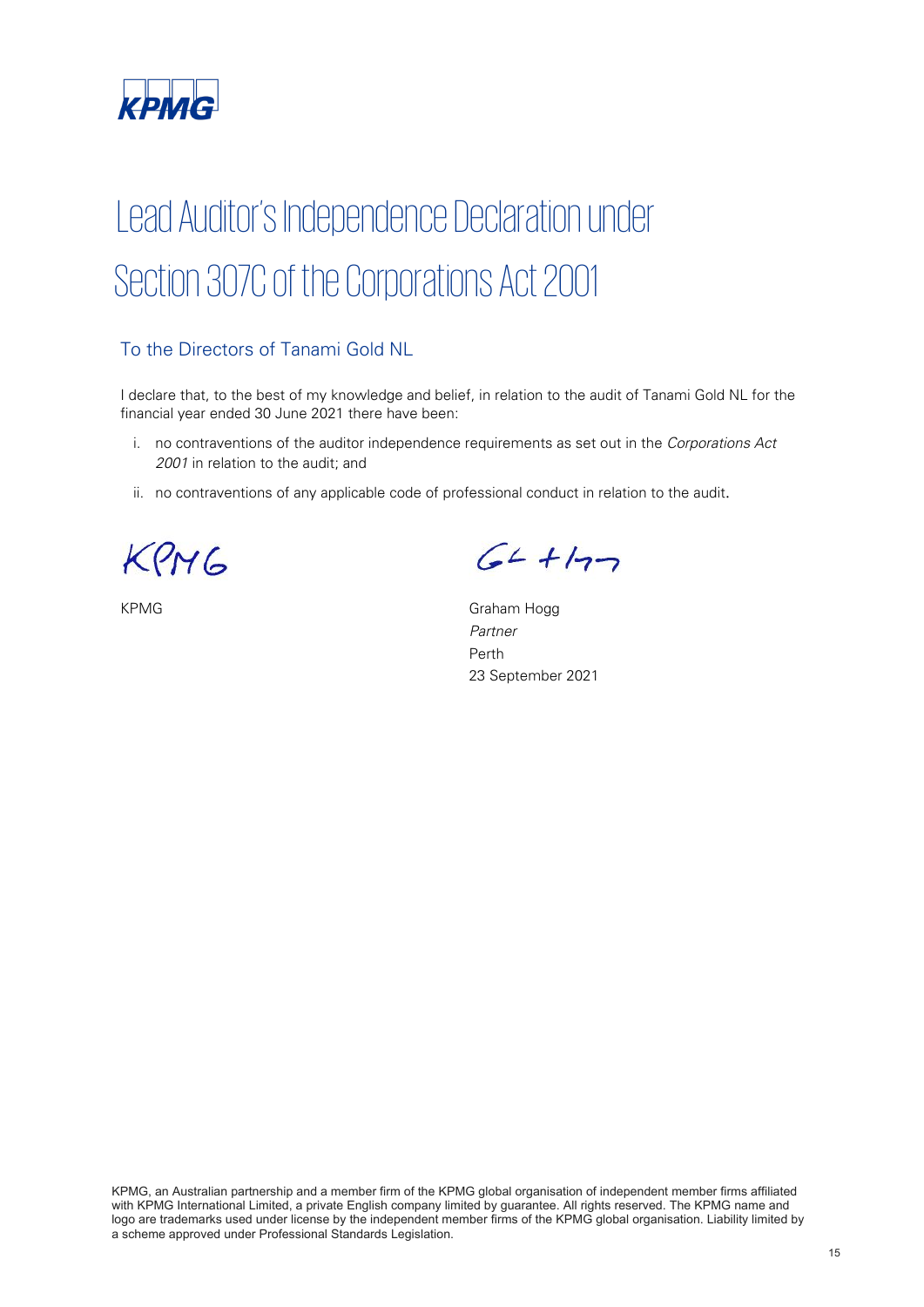#### TANAMI **CONSOLIDATED STATEMENT OF PROFIT OR LOSS AND OTHER COMPREHENSIVE INCOME FOR THE YEAR ENDED 30 JUNE 2021**

|                                                                                                    |                | 2021     | 2020    |
|----------------------------------------------------------------------------------------------------|----------------|----------|---------|
|                                                                                                    | <b>Note</b>    | \$'000   | \$'000  |
| <b>Continuing operations</b>                                                                       |                |          |         |
| Other income                                                                                       | 5              | 115      | 38      |
| Corporate and other expenses                                                                       | 5              | (1, 100) | (854)   |
| <b>Results from operating activities</b>                                                           |                | (985)    | (816)   |
| Financial income                                                                                   |                | 150      | 500     |
| Net finance income                                                                                 |                | 150      | 500     |
| Loss before income tax                                                                             |                | (835)    | (316)   |
| Income tax (expense)/benefit                                                                       | 6              | (497)    | 509     |
| (Loss)/profit from operations                                                                      |                | (1, 332) | 193     |
| (Loss)/profit for the year                                                                         |                | (1, 332) | 193     |
| <b>Discontinued operations</b>                                                                     |                |          |         |
| Profit from discontinued operations                                                                |                |          |         |
| (Loss)/profit for the year after tax                                                               |                | (1, 332) | 193     |
| Other comprehensive income (OCI)<br>Items that may be reclassified subsequently to profit or loss: |                |          |         |
| Net loss on financial assets at fair value through OCI (net of tax)                                |                | (1, 159) | (1,042) |
| Other comprehensive loss for the year (net of income tax)                                          |                | (1, 159) | (1,042) |
| Total comprehensive loss for the year attributable to owners of<br>the Company                     |                | (2, 491) | (849)   |
| Basic and diluted (loss)/earnings per share from continuing<br>operations                          |                |          |         |
| Basic and diluted (loss)/profit per share (cents per share)                                        | $\overline{7}$ | (0.113)  | 0.016   |

The consolidated statement of profit or loss and other comprehensive income is to be read in conjunction with the accompanying notes to the consolidated financial statements.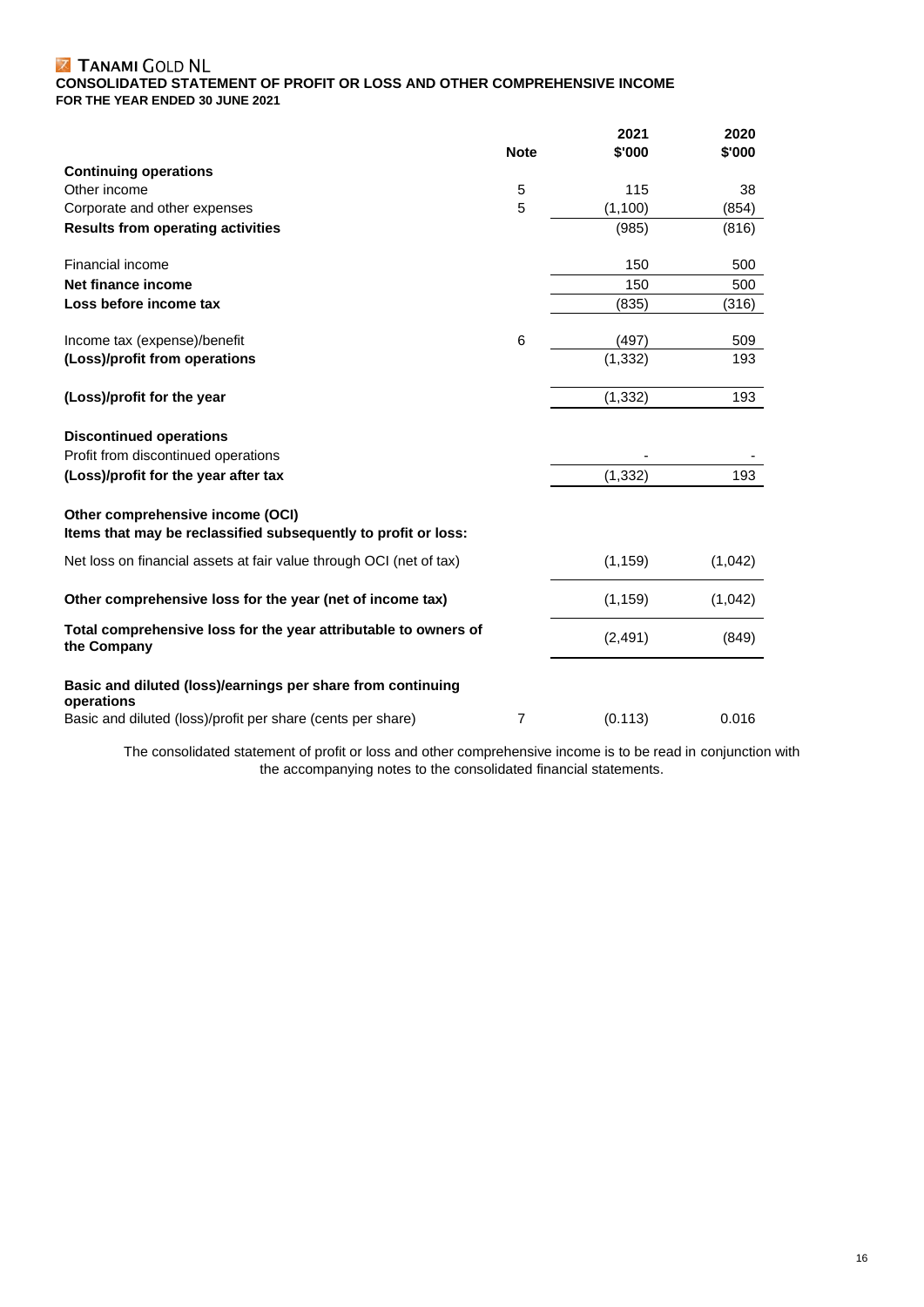#### TANAMI **CONSOLIDATED STATEMENT OF FINANCIAL POSITION FOR THE YEAR ENDED 30 JUNE 2021**

|                                                            |             | 2021       | 2020       |
|------------------------------------------------------------|-------------|------------|------------|
| <b>Assets</b>                                              | <b>Note</b> | \$'000     | \$'000     |
| <b>Current assets</b>                                      |             |            |            |
| Cash and cash equivalents                                  | 8           | 28,318     | 28,945     |
| Other receivables                                          |             | 26         | 63         |
| Financial assets at fair value through OCI                 | 9           | 4,890      | 6,630      |
| Assets classified as held for sale                         | 10          | 2,085      |            |
| <b>Total current assets</b>                                |             | 35,319     | 35,638     |
| <b>Non-current assets</b>                                  |             |            |            |
| Other receivables                                          | 11          | 2,513      | 2,513      |
| Property, plant, and equipment                             |             | 423        | 438        |
| Right of use assets                                        |             | 32         | 60         |
| Acquired exploration and evaluation                        | 12          | 10,359     | 12,431     |
| <b>Total non-current assets</b>                            |             | 13,327     | 15,442     |
| <b>Total assets</b>                                        |             | 48,646     | 51,080     |
| <b>Liabilities</b>                                         |             |            |            |
| <b>Current liabilities</b>                                 |             |            |            |
| Trade and other payables                                   |             | 144        | 68         |
| Lease liability                                            |             | 13         | 13         |
| <b>Total current liabilities</b>                           |             | 157        | 81         |
| <b>Non-current liabilities</b>                             |             |            |            |
| Lease liability                                            |             | 29         | 48         |
| Provisions                                                 | 13          | 1,663      | 1,663      |
| <b>Total non-current liabilities</b>                       |             | 1,692      | 1,711      |
| <b>Total liabilities</b>                                   |             | 1,849      | 1,792      |
|                                                            |             |            |            |
| <b>Net assets</b>                                          |             | 46,797     | 49,288     |
| <b>Equity</b>                                              |             |            |            |
| Issued capital                                             | 14          | 317,637    | 317,637    |
| <b>Accumulated losses</b>                                  |             | (271, 338) | (270, 650) |
| Reserves                                                   | 15          | 498        | 2,301      |
| Total equity attributable to equity holders of the Company |             | 46,797     | 49,288     |

The consolidated statement of financial position is to be read in conjunction with the accompanying notes to the consolidated financial statements.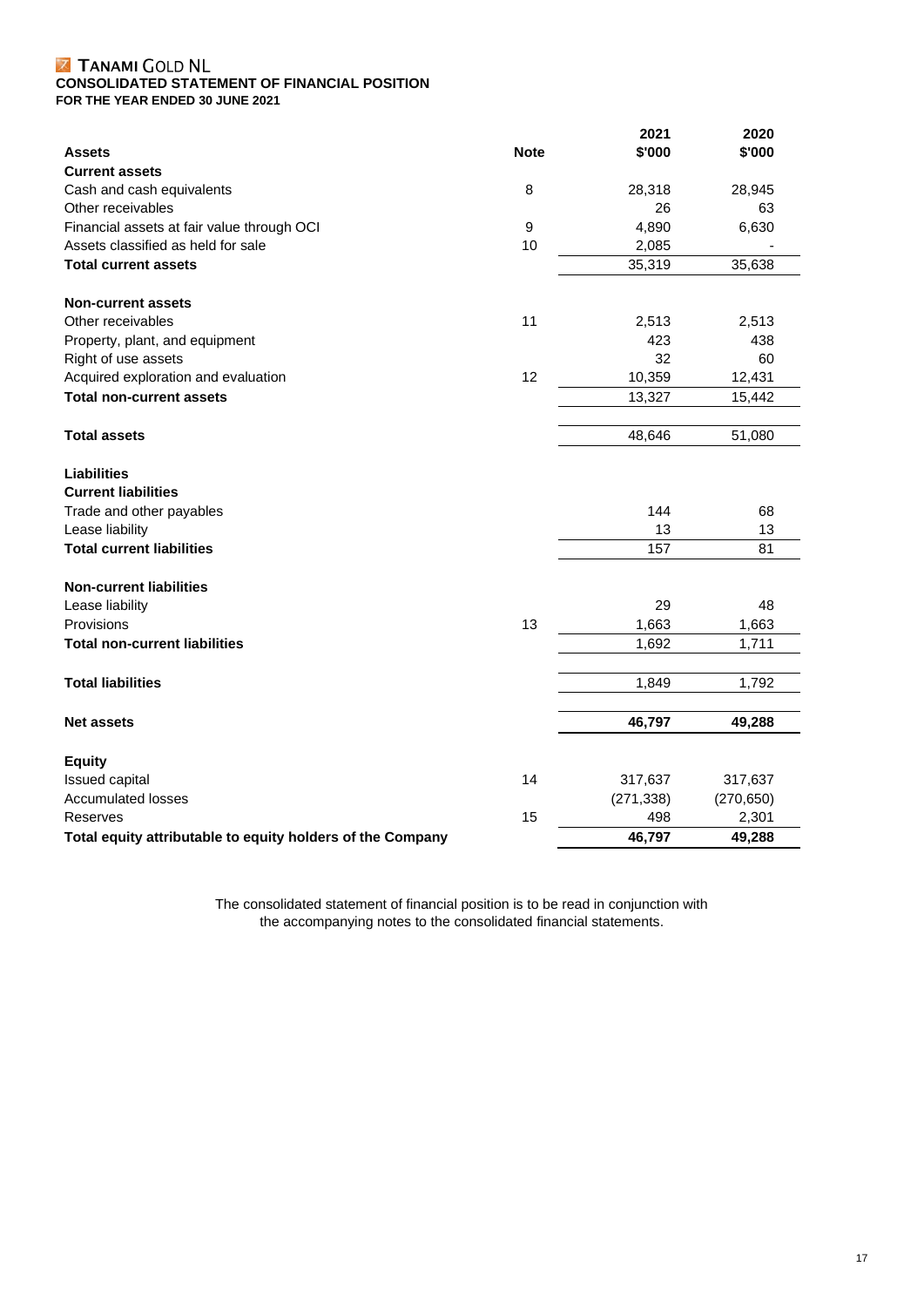#### TANAMI **CONSOLIDATED STATEMENT OF CHANGES IN EQUITY FOR THE YEAR ENDED 30 JUNE 2021**

|                                                                         | <b>Issued</b> | Accumulated | <b>Financial</b><br><b>Assets Fair</b><br>Value |              |
|-------------------------------------------------------------------------|---------------|-------------|-------------------------------------------------|--------------|
|                                                                         | Capital       | Losses      | <b>Reserve</b>                                  | <b>Total</b> |
|                                                                         | \$'000        | \$'000      | \$'000                                          | \$'000       |
| Balance at 1 July 2019                                                  | 317,637       | (273, 074)  | 3,343                                           | 47,906       |
| Profit for the period<br>Reclassify OCI to retained earnings on sale of |               | 193         |                                                 | 193          |
| shares                                                                  |               | 2,231       | (2, 231)                                        |              |
| Net change in fair value of financial assets through<br>OCI             |               |             | 1,189                                           | 1,189        |
| Total comprehensive profit for the period                               |               | 2,424       | (1,042)                                         | 1,382        |
| Balance at 30 June 2020                                                 | 317,637       | (270, 650)  | 2,301                                           | 49,288       |
| Balance at 1 July 2020                                                  | 317,637       | (270, 650)  | 2,301                                           | 49,288       |
| Loss for the period                                                     |               | (1, 332)    |                                                 | (1, 332)     |
| Reclassify OCI to retained earnings on sale of<br>shares                |               | 644         | (644)                                           |              |
| Net change in fair value of financial assets through<br>OCI             |               |             | (1, 159)                                        | (1, 159)     |
| Total comprehensive profit for the period                               |               | (688)       | (1,803)                                         | (2, 491)     |
| Balance at 30 June 2021                                                 | 317,637       | (271, 338)  | 498                                             | 46.797       |
|                                                                         |               |             |                                                 |              |

The consolidated statement of changes in equity is to be read in conjunction with the accompanying notes to the consolidated financial statements.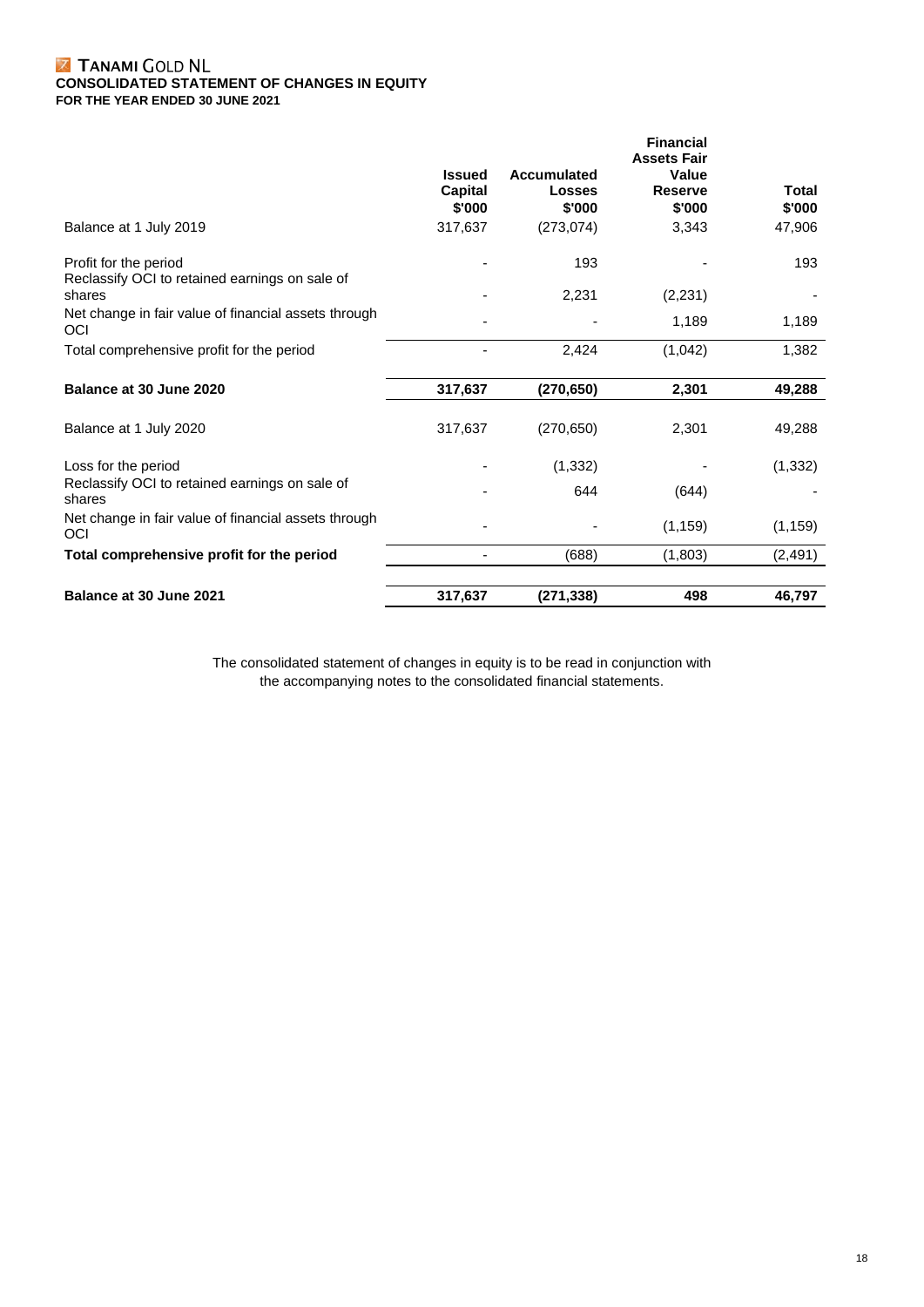#### TANAMI **CONSOLIDATED STATEMENT OF CASH FLOWS FOR THE YEAR ENDED 30 JUNE 2021**

|                                                              | <b>Note</b> | 2021<br>\$'000 | 2020<br>\$'000 |
|--------------------------------------------------------------|-------------|----------------|----------------|
| Cash flows from operating activities                         |             |                |                |
| Cash payments in the course of operations                    |             | (994)          | (874)          |
| Interest received                                            |             | 193            | 541            |
| Net cash used by operating activities                        | 8           | (801)          | (333)          |
| Cash flows from investing activities                         |             |                |                |
| Proceeds from sale of financial assets                       |             | 2,774          | 4,242          |
| Purchase of financial assets                                 |             | (2,691)        | (3,349)        |
| Dividends received                                           |             | 91             | 38             |
| Net cash from investing activities                           |             | 174            | 931            |
| Cash flows from financing activities                         |             |                |                |
| Net cash (used)/provided from financing activities           |             |                |                |
| Net increase in cash and cash equivalents held               |             | (627)          | 598            |
| Cash and cash equivalents at beginning of the financial year |             | 28,945         | 28,347         |
| Cash and cash equivalents at the end of the financial year   | 8           | 28,318         | 28,945         |

The consolidated statement of cash flows is to be read in conjunction with the accompanying notes to the consolidated financial statements.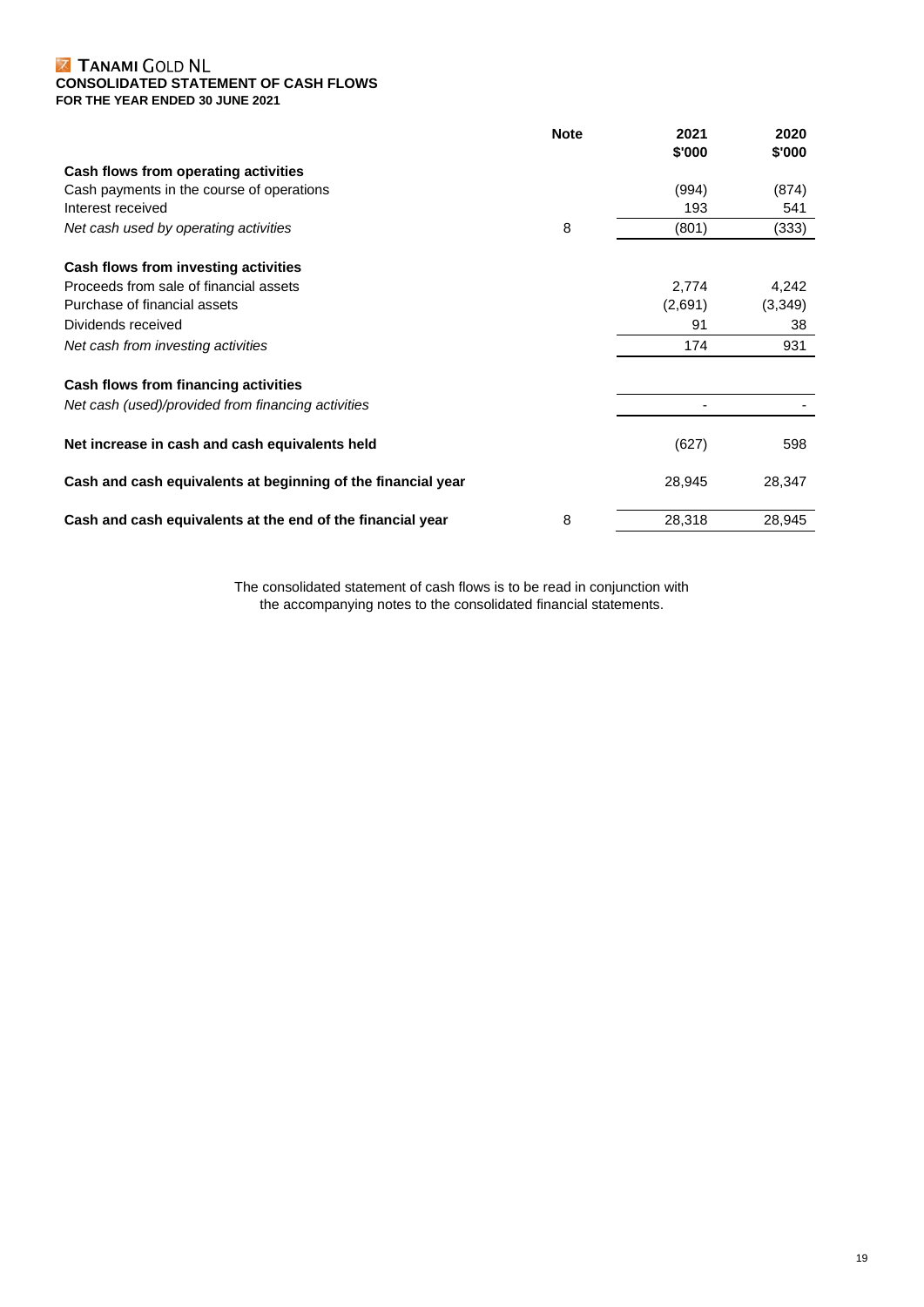**FOR THE YEAR ENDED 30 JUNE 2021**

#### **BASIS OF PREPARATION**

This section of the financial report sets out the Group's (being the Company and its subsidiaries) accounting policies that relate to the consolidated financial statements. Where an accounting policy is specific to one note, the policy is described in the note to which it relates.

The notes include information which is required to understand the consolidated financial statements and is material and relevant to the financial position and performance of the Group. Information is considered relevant and material if:

- the amount is significant due to its size or nature;
- the amount is important in understanding the results of the Group;
- it helps to explain the impact of significant changes in the Group's business; and
- it relates to an aspect of the Group's operations that is important to its future performance.

#### **1. CORPORATE INFORMATION**

The financial report of the Company for the year ended 30 June 2021 was authorised for issue in accordance with a resolution of the Directors on 23 September 2021. The Board of Directors has the power to amend the consolidated financial statements after issue.

The Company is a for-profit company limited by shares whose shares are publicly traded on the Australian Securities Exchange. The Company and its subsidiaries are incorporated and domiciled in Australia. The registered office and principal place of business of the Company is Unit 2, Level 2, 39 Mends Street, South Perth, Western Australia 6151.

The nature of the operations and principal activities of the Company are disclosed in the directors' report.

The amounts contained in the financial report have been rounded to the nearest \$1,000 (unless otherwise stated) pursuant to the option available to the Company under ASIC Instrument 2016/191. The Company is an entity to which this Instrument applies.

#### **2. REPORTING ENTITY**

The consolidated financial statements are for the Group, a list of the Group's subsidiaries is provided in note 17.

#### **3. BASIS OF PREPARATION**

These consolidated financial statements have been prepared in accordance with Australian Accounting Standards and Interpretations issued by the Australian Accounting Standards Board ("AASB") and the Corporations Act 2001. The consolidated financial statements of Tanami Gold NL also comply with International Financial Reporting Standards ("IFRS") as issued by the International Accounting Standards Board ("IASB").

These consolidated financial statements have been prepared under the historical cost convention except for certain financial assets and liabilities which are required to be measured at fair value.

#### a) Basis of consolidation

Subsidiaries are all entities over which the Group has control. The Group controls an entity when the Group is exposed to, or has rights to, variable returns from its involvement with the entity and has the ability to affect those returns through its power to direct the activities of the entity. Subsidiaries are fully consolidated from the date on which control is transferred to the Group. They are deconsolidated from the date that control ceases.

Intercompany transactions, balances, and unrealised gains on transactions between Group companies are eliminated. Unrealised losses are also eliminated unless the transaction provides evidence of an impairment of the transferred asset. Accounting policies of subsidiaries have been changed where necessary to ensure consistency with the policies adopted by the Group.

#### b) Functional and presentation currency

Both the functional and presentation currency of Tanami is Australian Dollars. Each entity in the Group determines its own functional currency and items included in the Financial Statements of each entity are measured using that currency.

Cash flows are included in the statement of cash flows on a gross basis and the GST component of cash flows arising from investing and financing activities, which is recoverable from, or payable to, the taxation authority are classified as operating cash flows. Commitments and contingencies are disclosed net of the amount of GST recoverable from, or payable to, the taxation authority.

#### c) Comparatives

When required by Accounting Standards, comparative figures have been adjusted to conform to changes in presentation for the current financial year.

#### **PERFORMANCE FOR THE YEAR**

This section provides additional information about those individual line items in the consolidated statement of comprehensive income that the Directors consider most relevant in the context on the operations of the entity.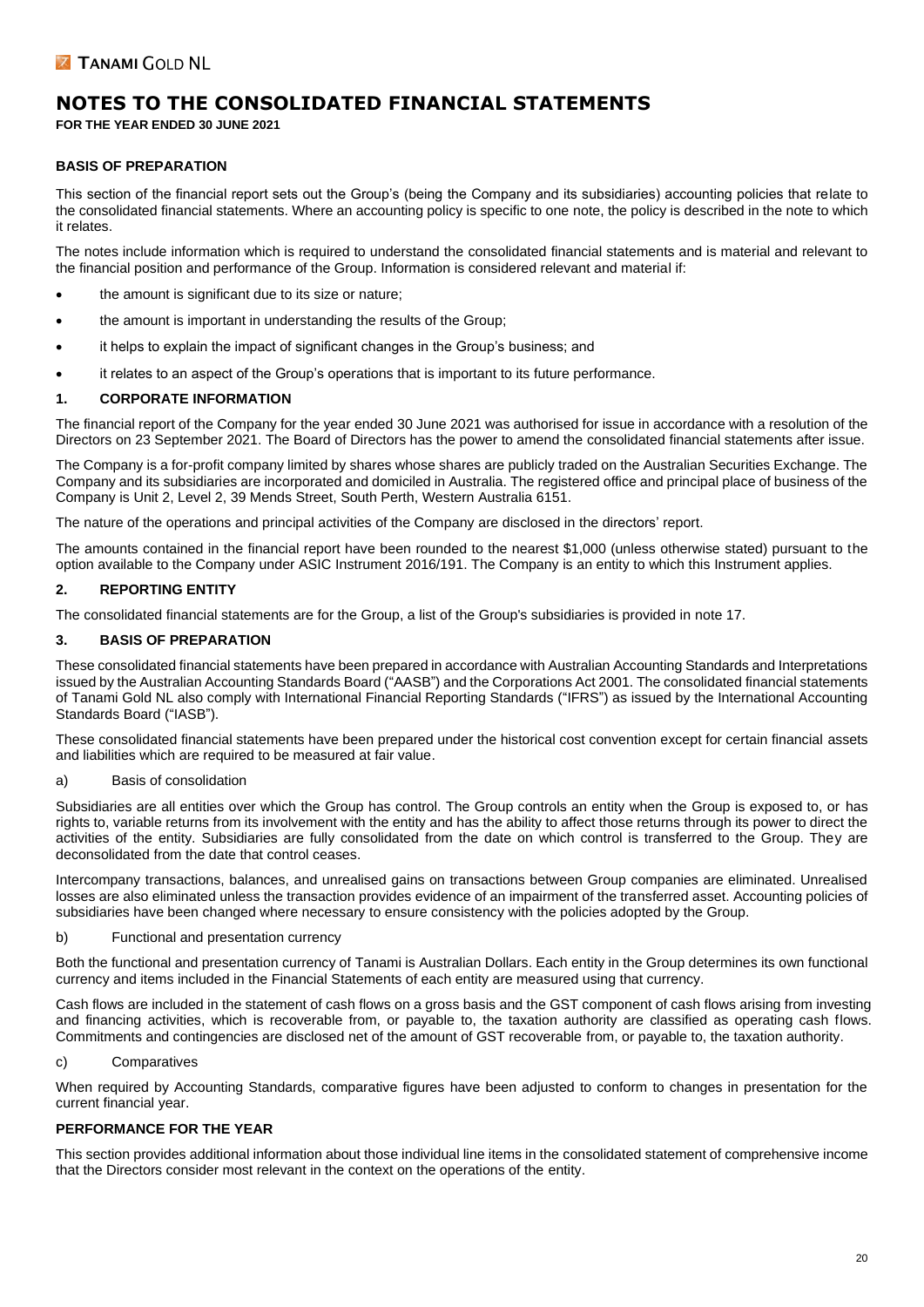**FOR THE YEAR ENDED 30 JUNE 2021**

#### **4. SEGMENT INFORMATION**

#### **Identification of reportable segments**

Management has determined the operating segments based on the reports reviewed and used by the Board of Directors (the chief operating decision maker) that are used to make strategic decisions.

Reportable segments disclosed are based on aggregating operating segments where the segments are considered to have similar economic characteristics and are also similar with respect to the following:

- external regulatory requirements
- geographical and geological styles

#### **Operations**

The Consolidated Entity operates predominantly in the gold exploration industry.

#### **Accounting policies developed**

Unless stated otherwise, all amounts reported to the Board of Directors as chief decision maker with respect to operating segments are determined in accordance with accounting policies that are consistent to those adopted in the consolidated financial statements of the Group.

#### **Information about reportable segments**

|                                           | <b>Exploration</b> |                          | Total  |        |
|-------------------------------------------|--------------------|--------------------------|--------|--------|
|                                           | 2021               | 2020                     | 2021   | 2020   |
|                                           | \$'000             | \$'000                   | \$'000 | \$'000 |
| Revenues                                  |                    | $\overline{\phantom{0}}$ |        |        |
| Depreciation and amortisation             |                    | $\overline{\phantom{0}}$ |        |        |
| Reportable segment loss before income tax | 115                | 38                       | 115    | 38     |
| Reportable segment other income           | 115                | 38                       | 115    | 38     |
| Reportable segment assets                 | 20,270             | 22.012                   | 20,270 | 22,012 |
| Reportable segment liabilities            | 1,663              | 1,663                    | 1,663  | 1,663  |

Reconciliation of reportable segment revenues, profit or loss, assets and liabilities and other material items:

|                                                        | 2021   | 2020   |
|--------------------------------------------------------|--------|--------|
|                                                        | \$'000 | \$'000 |
| Revenue and other income                               |        |        |
| Total revenue and other income for reportable segments | 115    | 38     |
| Consolidated revenue and other income                  | 115    | 38     |
| <b>Profit or loss</b>                                  |        |        |
| Total profit for reportable segments                   | 115    | 38     |
| Unallocated amounts: other corporate expenses          | (950)  | (354)  |
| Consolidated loss before income tax                    | (835)  | (316)  |
| <b>Assets</b>                                          |        |        |
| Total assets for reportable segments                   | 20,270 | 22,012 |
| Other unallocated amounts                              | 28,376 | 29,068 |
| Consolidated total assets                              | 48,646 | 51,080 |
| Liabilities                                            |        |        |
| Total liabilities for reportable segments              | 1,663  | 1,663  |
| Other unallocated amounts                              | 186    | 129    |
| Consolidated total liabilities                         | 1,849  | 1.792  |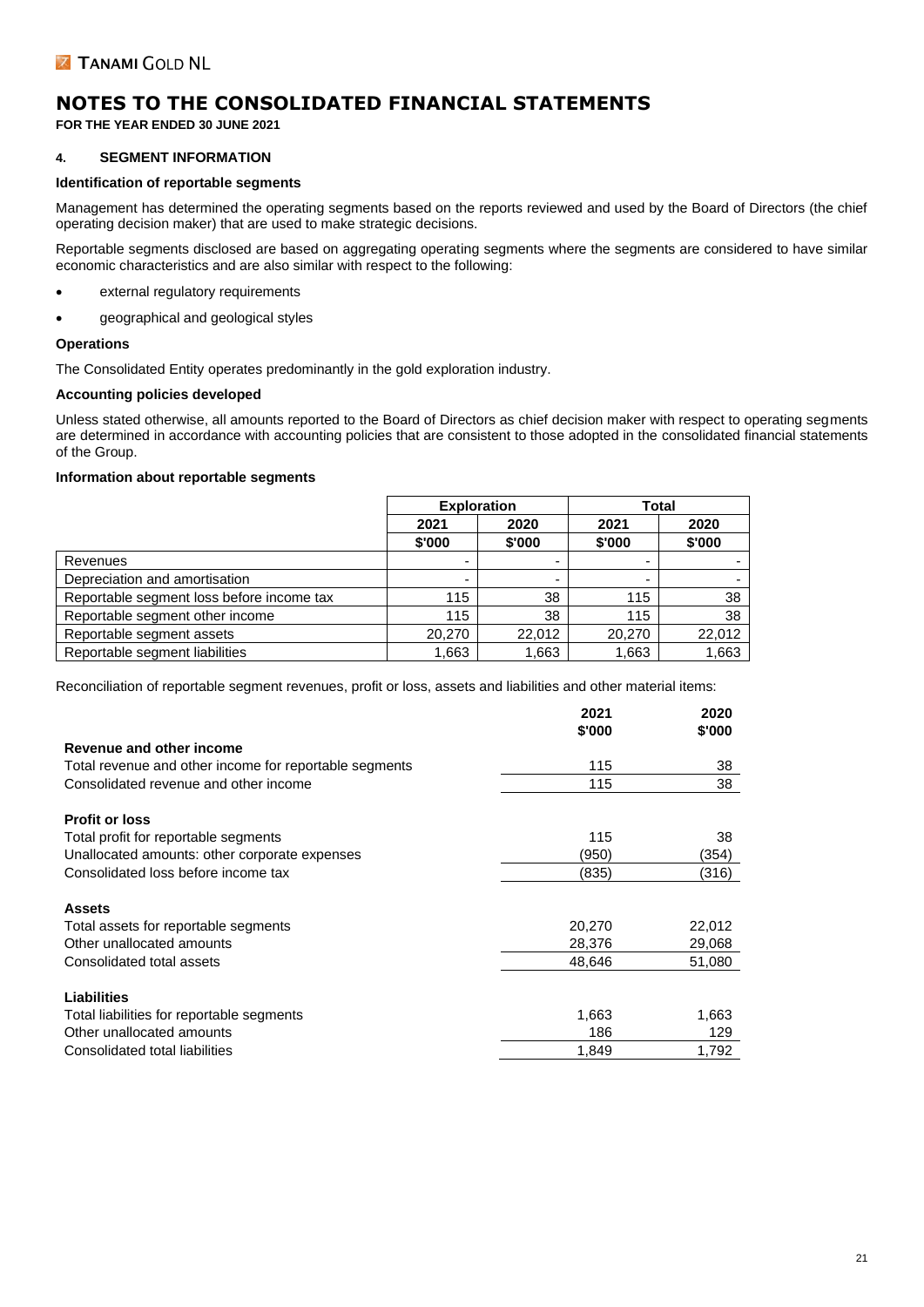**FOR THE YEAR ENDED 30 JUNE 2021**

#### **5. REVENUE & EXPENSES**

|                              | 2021   | 2020<br>\$'000 |
|------------------------------|--------|----------------|
|                              | \$'000 |                |
| <b>Continuing operations</b> |        |                |
| Dividends                    | 91     | 38             |
| Other income                 | 24     | -              |
|                              | 115    | 38             |

During the year, the Company received \$0.091 million from dividends on its Northern Star shares. Other income represents amounts reimbursed by the Australian Tax Office.

|                                     | 2021   | 2020   |
|-------------------------------------|--------|--------|
|                                     | \$'000 | \$'000 |
| <b>Corporate and other expenses</b> |        |        |
| Consulting fees                     | 346    | 266    |
| Directors' fees                     | 283    | 257    |
| Insurance and legal fees            | 41     | 38     |
| Legal fees                          | 203    | 32     |
| Statutory and compliance costs      | 80     | 86     |
| Rent and outgoings                  | 9      | 33     |
| <b>Financial services</b>           | 80     | 99     |
| <b>Depreciation PPE</b>             | 3      | 5      |
| Amortisation right of use assets    | 28     | 8      |
| Other                               | 27     | 30     |
|                                     | 1,100  | 854    |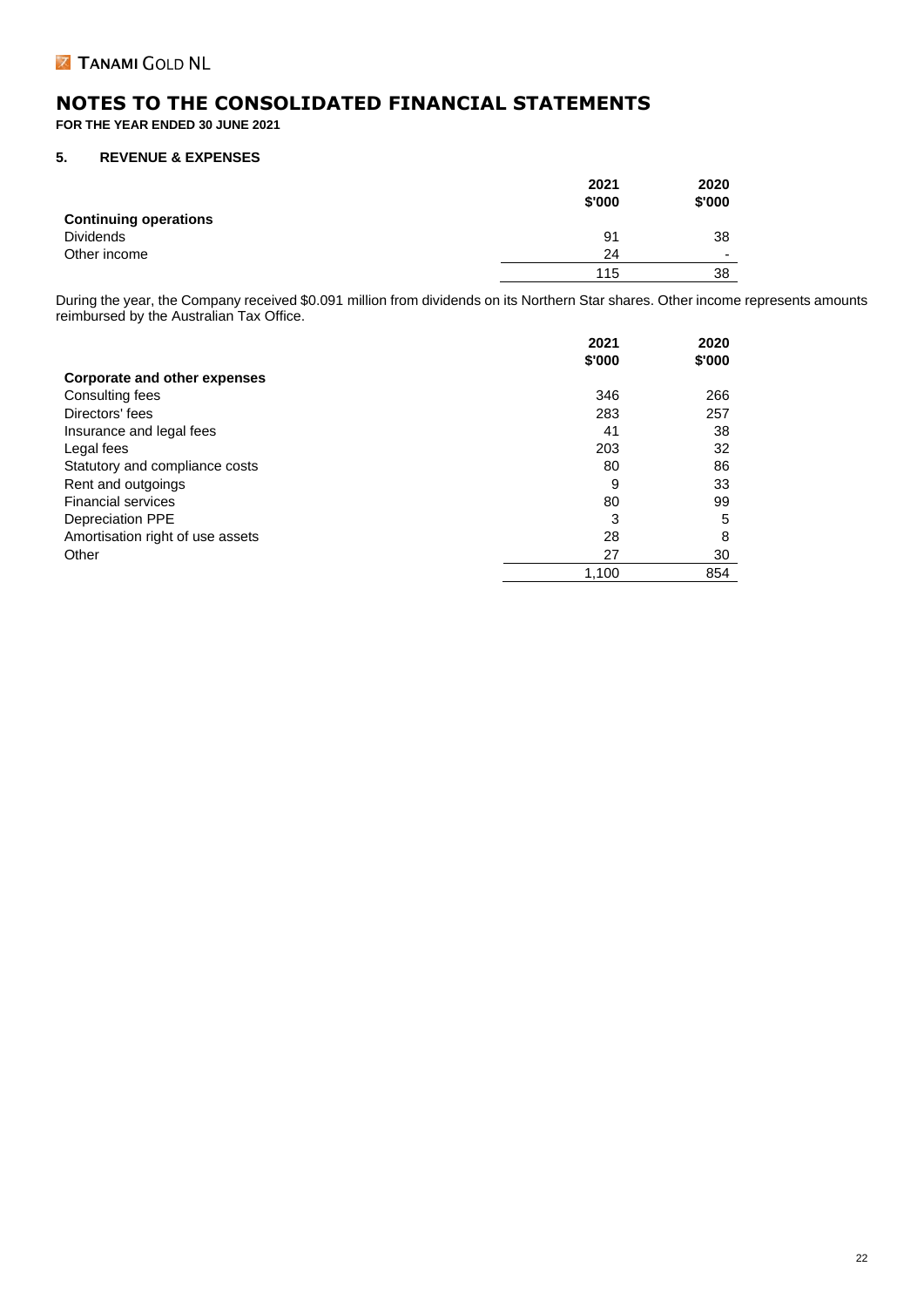**FOR THE YEAR ENDED 30 JUNE 2021**

#### **6. TAXATION**

The prima facie income tax expense on pre-tax accounting loss from operations reconciles to the income tax expense in the consolidated financial statements as follows:

|                                                                            | 2021<br>\$'000 | 2020<br>\$'000 |
|----------------------------------------------------------------------------|----------------|----------------|
| Income statement                                                           |                |                |
| Relating to origination and reversal of temporary differences              | (1,643)        | 1,248          |
| Deferred tax assets not recognised(recognised) in the current period       | 2,140          | (1,757)        |
| Income tax benefit reported in income statement                            | 497            | (509)          |
| The components of recognised deferred tax balance are as                   |                |                |
| follows:<br><b>CONSOLIDATED</b>                                            |                |                |
| Exploration                                                                | 3,108          | 3,729          |
| Accrued income                                                             | 2              | 14             |
| Right of use asset                                                         | 10             |                |
| Investments                                                                | 838            | 1,832          |
| Deferred tax asset offset against deferred tax liability                   | (3,958)        | (5, 575)       |
| Gross deferred income tax liabilities                                      |                |                |
| Reconciliation to income tax expense/(benefit) on account<br>profit/(loss) |                |                |
| Profit/(loss) before income tax                                            | (835)          | (316)          |
| Prima facie tax (receivable)/payable at the statutory income tax rate      | (251)          | (95)           |
| Tax loss on disposal of assets                                             | 277            | 956            |
| Non-taxable franked dividend                                               | (27)           | (11)           |
| Prior period adjustment                                                    | 26             |                |
| Deferred tax assets not recognised                                         | (1, 391)       | 1,355          |
| Deferred tax assets not previously recognised                              | 2,140          | (1,757)        |
| Tax losses recouped not previously booked                                  | (277)          | (956)          |
| Income tax benefit                                                         | 497            | (509)          |
| Deferred tax asset (30%) not recognised arising on:                        |                |                |
| Income losses                                                              | 65,832         | 63,913         |
| Capital losses                                                             | 2,139          | 2,415          |
|                                                                            | 67,971         | 66,328         |

Income tax expense comprises current and deferred tax. Income tax expense is recognised in profit or loss except to the extent that it relates to items recognised directly in equity, in which case it is recognised in equity.

Current tax is the expected tax payable on the taxable income for the year, using tax rates enacted or substantively enacted at the reporting date, and any adjustment to tax payable in respect of previous years.

Deferred tax is recognised using the balance sheet method, providing for temporary differences between the carrying amounts of assets and liabilities for financial reporting purposes and the amounts used for taxation purposes. Deferred tax is not recognised for the following temporary differences: the initial recognition of goodwill, the initial recognition of assets and liabilities in a transaction that is not a business combination and that affects neither accounting nor taxable profit, and differences relating to investments in subsidiaries and jointly controlled entities to the extent that they probably will not reverse in the foreseeable future. Deferred tax is measured at the tax rates that are expected to be applied to the temporary differences when they reverse, based on laws that have been enacted or substantively enacted by the reporting date.

In determining the amount of current and deferred tax, the Consolidated Entity considers the impact of uncertain tax positions and whether additional taxes and interest may be due. The Consolidated Entity believes its accruals for tax liabilities are adequate for all open tax years based on its assessment of many factors, including interpretations of tax law and prior experience. This assessment relies on estimates and assumptions and may involve a series of judgments about future events. New information may become available that causes the Consolidated Entity to change its judgment regarding the adequacy of existing tax liabilities; such changes to tax liabilities will impact tax expense in the period that such a determination is made.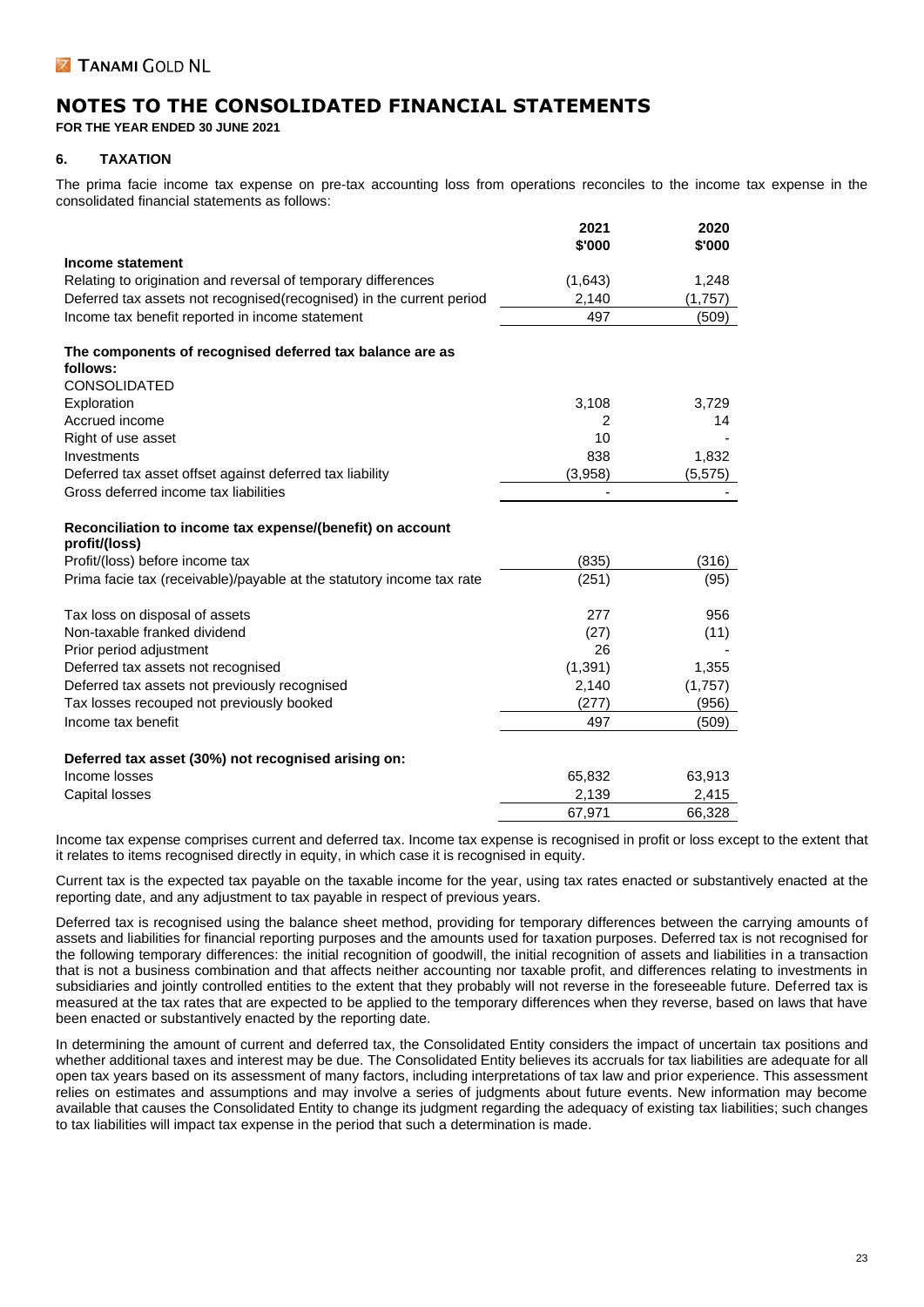**FOR THE YEAR ENDED 30 JUNE 2021**

#### **6. TAXATION (Continued)**

A deferred tax asset is recognised to the extent that it is probable that future taxable profits will be available against which temporary differences can be utilised. Deferred tax assets are reviewed at each reporting date and are reduced to the extent that it is no longer probable that the related tax benefit will be realised. The Company recognises deferred tax assets arising from unused tax losses of the tax-consolidated group to the extent that it is probable that future taxable profits of the tax-consolidated group will be available against which the asset can be utilised.

#### *Tax Consolidation*

The Company and its wholly owned Australian resident entities have formed a tax-consolidated group with effect from 1 July 2002 and are therefore taxed as a single entity from that date. The head entity within the tax-consolidated group is Tanami Gold NL.

#### *Goods and services tax ('GST')*

Revenues, expenses, and assets are recognised net of the amount of GST except:

- when the GST incurred on a purchase of goods and services is not recoverable from the taxation authority, in which case the GST is recognised as part of the cost of acquisition of the asset or as part of the expense item as applicable; and
- receivables and payables, which are stated with the amount of GST included.

The net amount of GST recoverable from, or payable to, the taxation authority is included as part of receivables or payables in the consolidated statement of financial position.

#### **7. EARNINGS PER SHARE**

#### **Basic and diluted (loss)/earnings per share**

The calculation of basic and diluted (loss)/earnings per share at 30 June 2021 was based on the loss attributable to ordinary shareholders of \$1.332 million (2020: profit \$0.193 million) and a weighted average number of ordinary shares outstanding of 1,175,097,046 (2020: 1,175,097,046).

The Consolidated Entity presents basic and diluted earnings per share data for its ordinary shares. Basic and diluted earnings per share is calculated by dividing the (loss)/profit attributable to ordinary shareholders of the Company by the weighted average number of ordinary shares outstanding during the period. Diluted earnings per share is determined by adjusting the profit attributable to ordinary shareholders and the weighted average number of ordinary shares outstanding, adjusted for shares held by the Company's sponsored employee share plan trust, for the effects of all dilutive potential ordinary shares, which comprise share options granted to employees.

#### **ASSETS**

This section provides additional information about those individual line items in the consolidated statement of financial position that the Directors consider most relevant in the context of the operations of the entity.

#### **8. CASH AND CASH EQUIVALENTS**

|                           | 2021<br>\$'000 | 2020<br>\$'000 |
|---------------------------|----------------|----------------|
| Cash and cash equivalents | 28,318         | 28,945         |
|                           | 28,318         | 28,945         |

The Consolidated Entity's exposure to interest rate risk and a sensitivity analysis for financial assets and liabilities are disclosed in note 16.

Cash and short-term deposits in the balance sheet comprise cash at bank and in hand and short-term deposits with an original maturity of three months or less.

For the consolidated statement of cash flows, cash and cash equivalents consist of cash and cash equivalents as defined above, net of outstanding bank overdrafts.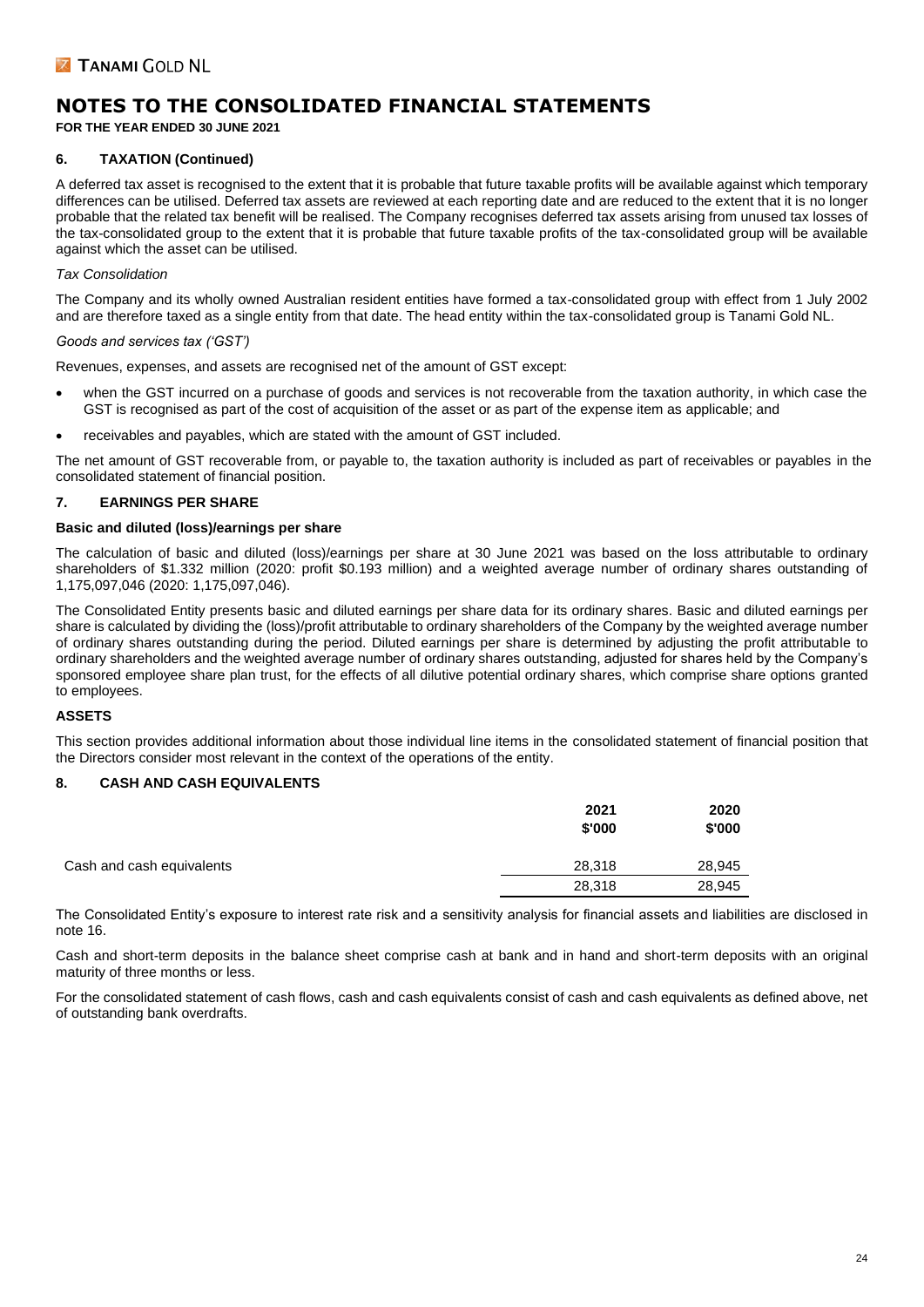**FOR THE YEAR ENDED 30 JUNE 2021**

#### **8. CASH AND CASH EQUIVALENTS (Continued)**

Cash as at the end of the financial year as shown in the consolidated statement of cash flows is reconciled to the related items in the consolidated statement of financial position as follows:

|                                                                                   | 2021<br>\$'000 | 2020<br>\$'000 |
|-----------------------------------------------------------------------------------|----------------|----------------|
| Net (loss)/profit                                                                 | (1, 332)       | 193            |
| Add/(less) non-cash items                                                         |                |                |
| Income tax benefit                                                                | 497            | (509)          |
| Depreciation of property, plant, and equipment                                    | 3              | 5              |
| Amortisation of right of use assets                                               | 28             | 8              |
| Add/(less) items classified as investing/financing activities                     |                |                |
| Dividends received                                                                | (91)           | (38)           |
| Net cash used by operating activities before changes in assets<br>and liabilities | (895)          | (349)          |
| Changes in assets and liabilities during the financial year:                      |                |                |
| Decrease in receivables                                                           | 37             | 36             |
| (Decrease)/increase in trade and other payables                                   | 57             | (20)           |
| Net cash flows used by operating activities                                       | (801)          | (333)          |
| 9.<br><b>FINANCIAL ASSETS</b>                                                     |                |                |
|                                                                                   | 2021           | 2020           |
|                                                                                   | \$'000         | \$'000         |
| Quoted equity shares                                                              | 4,890          | 6,630          |
|                                                                                   | 4,890          | 6,630          |

During the year ended 30 June 2021, the Group sold 175,000 shares in Northern Star for \$2.774 million and purchased 175,000 shares in Northern Star for \$2.691 million. At 30 June 2021, the Company has a remaining investment of 500,000 listed equity shares in Northern Star. After initial recognition, these shares are measured at fair value being the published price quotation in an active market. Changes therein are recognised in Other Comprehensive Income ("OCI") (unless it represents impairment) and presented as an unrealised gain/(loss) reserve in equity. The fair value movement in the asset during the period was a loss of \$1.159 million after recognition of deferred tax which has been recognised as the net change in the fair value of financial assets in OCI. A corresponding \$0.497 million deferred tax asset was recognised and then expensed in the Consolidated Statement of Profit or Loss and Other Comprehensive Income as recovery was not probable.

Financial assets are non-derivative financial assets that are classified as fair value through OCI. Financial assets are recognised initially at fair value plus any directly attributable transaction costs. After initial recognition, financial assets are measured at fair value and changes therein, other than impairment losses, are recognised in OCI and presented in the financial assets fair value reserve in equity. When an investment is derecognised, the cumulative net change in fair value of the financial asset through OCI is reclassified to retained earnings.

Financial assets comprise equity securities. The fair value of investments in quoted equity securities is determined by reference to their quoted closing bid price at the reporting date.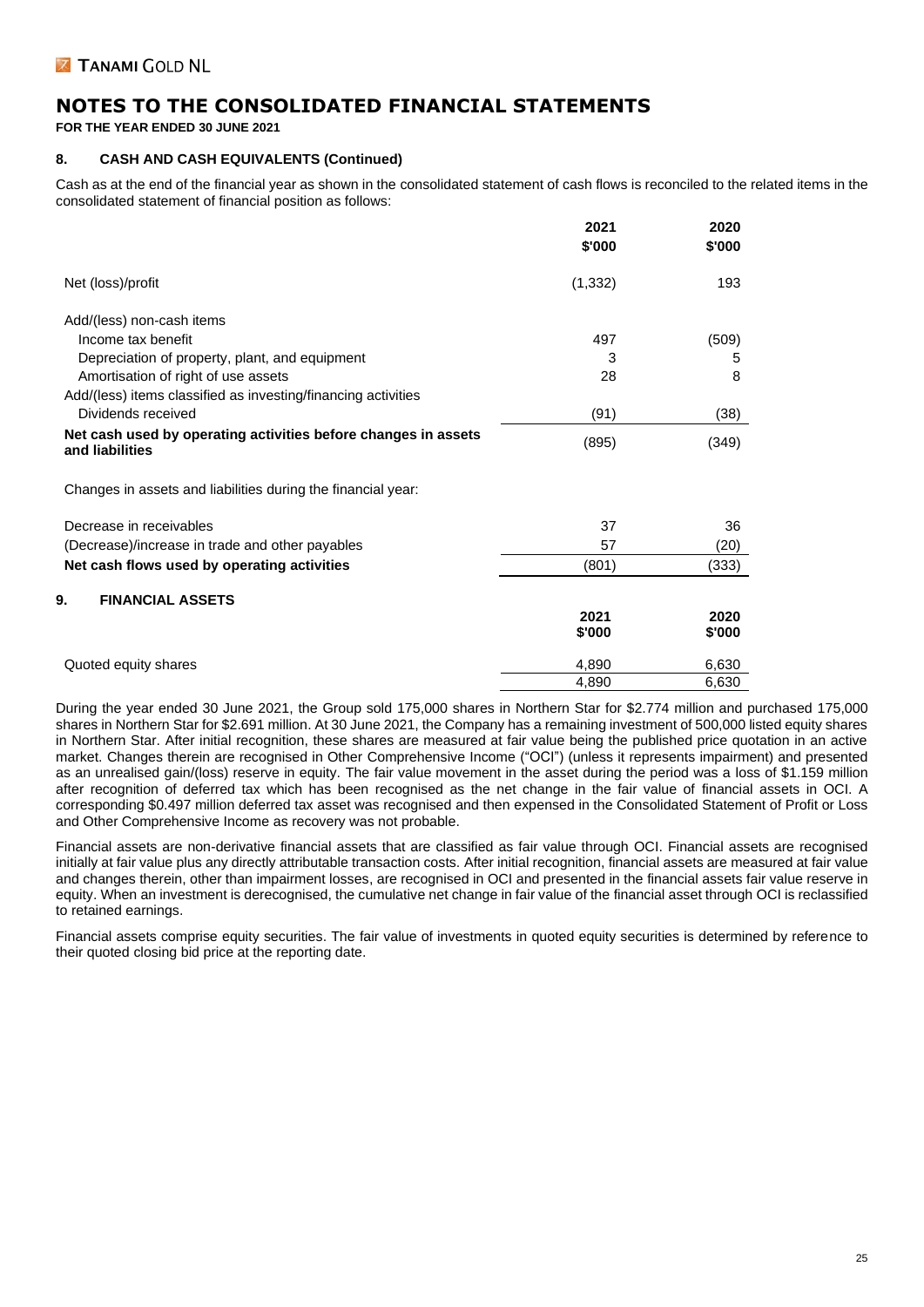**FOR THE YEAR ENDED 30 JUNE 2021**

#### **10. ASSETS CLASSIFIED AS HELD FOR SALE**

On 10 May 2021, the Company entered into a binding agreement ("Agreement") with Northern Star and its wholly owned subsidiary Northern Star (Tanami) Pty Ltd to establish a new 50/50 joint venture covering the CTP Joint Venture ("CTP"). Under the Agreement, Northern Star acquired a further 10% of the CTP for \$15 million cash ("Transaction"). The Transaction was subject to conditions and limited warranties that are customary and appropriate for transactions of this nature.

As at 30 June 2021, the CTP assets subject to the Agreement were available for immediate sale and the sale was considered highly probable within a 12-month period. The assets and liabilities were consequently presented as held for sale.

Assets and liabilities are remeasured at the lower of their carrying value and fair value less costs to sell. Any cumulative impairment losses recognised previously in accordance with IAS 36 Impairment of Assets should be reversed and allocated against the carrying value of each asset classified as held for sale. Any excess of carrying value over fair value less cost to sell should be recognised as an impairment. Once classified as held-for-sale, exploration and evaluation and property, plant, and equipment are no longer amortised or depreciated.

|                                                         |                              | 2021<br>\$'000          | 2020<br>\$'000               |
|---------------------------------------------------------|------------------------------|-------------------------|------------------------------|
| Assets held for sale                                    |                              | 2,085                   |                              |
| Disposal Group comprising 10% of the CTP carrying value | <b>Carrying Value</b><br>60% | <b>Less AHFS</b><br>10% | <b>Carrying Value</b><br>50% |
| Exploration and evaluation asset                        | 12,431                       | 2,072                   | 10,359                       |
| Property, plant, and equipment                          | 438                          | 13                      | 425                          |
|                                                         | 12,869                       | 2,085                   | 10,784                       |
| <b>OTHER RECEIVABLES</b><br>11.                         |                              |                         |                              |
|                                                         | 2021                         | 2020                    |                              |
|                                                         | \$'000                       | \$'000                  |                              |
| <b>Non-current</b>                                      |                              |                         |                              |
| Other debtors                                           | 2,513                        | 2,513                   |                              |
|                                                         | 2,513                        | 2,513                   |                              |

Non-current other debtors represent term deposits placed in support of environmental performance bonds lodged with Newmont Australia Limited \$0.850 million (2020: \$0.850 million) and the Department of Resources (NT) \$1.663 million (2020: \$1.663 million).

Other receivables are initially recorded at the amount of proceeds due and are subsequently measured at amortised cost.

All trade receivables are due and payable within 30 days.

#### **12. ACQUIRED EXPLORATION AND EVALUATION EXPENDITURE**

|                                                 | 2021    | 2020   |
|-------------------------------------------------|---------|--------|
|                                                 | \$'000  | \$'000 |
| Carrying amount at beginning of period          | 12.431  | 12.431 |
| Reclassify 10% interest in CTP as held for sale | (2.072) | -      |
|                                                 | 10.359  | 12.431 |

The remaining acquired exploration and evaluation costs carried forward in respect of areas of interest represents the purchase price for CTP. Acquisition costs and acquired exploration and evaluation expenditure which are acquired are capitalised, until such times as an impairment is considered (see note 24 (ii)).

Pre-licence costs are expensed in the period in which they are incurred. Once the legal right to explore has been acquired, exploration and evaluation expenditure incurred on licenses where the technical feasibility and commercial viability of extracting mineral resources has not yet been established is expensed as incurred. The Directors of the Company generally consider a project to be economically viable on the satisfactory completion of a feasibility study and a JORC reserve estimate.

Exploration and evaluation expenditure incudes the costs of acquiring and maintaining the rights to explore, investigate, examine, and evaluate an area of mineralisation, and assessing the technical feasibility and commercial viability of extracting the mineral resources from that area.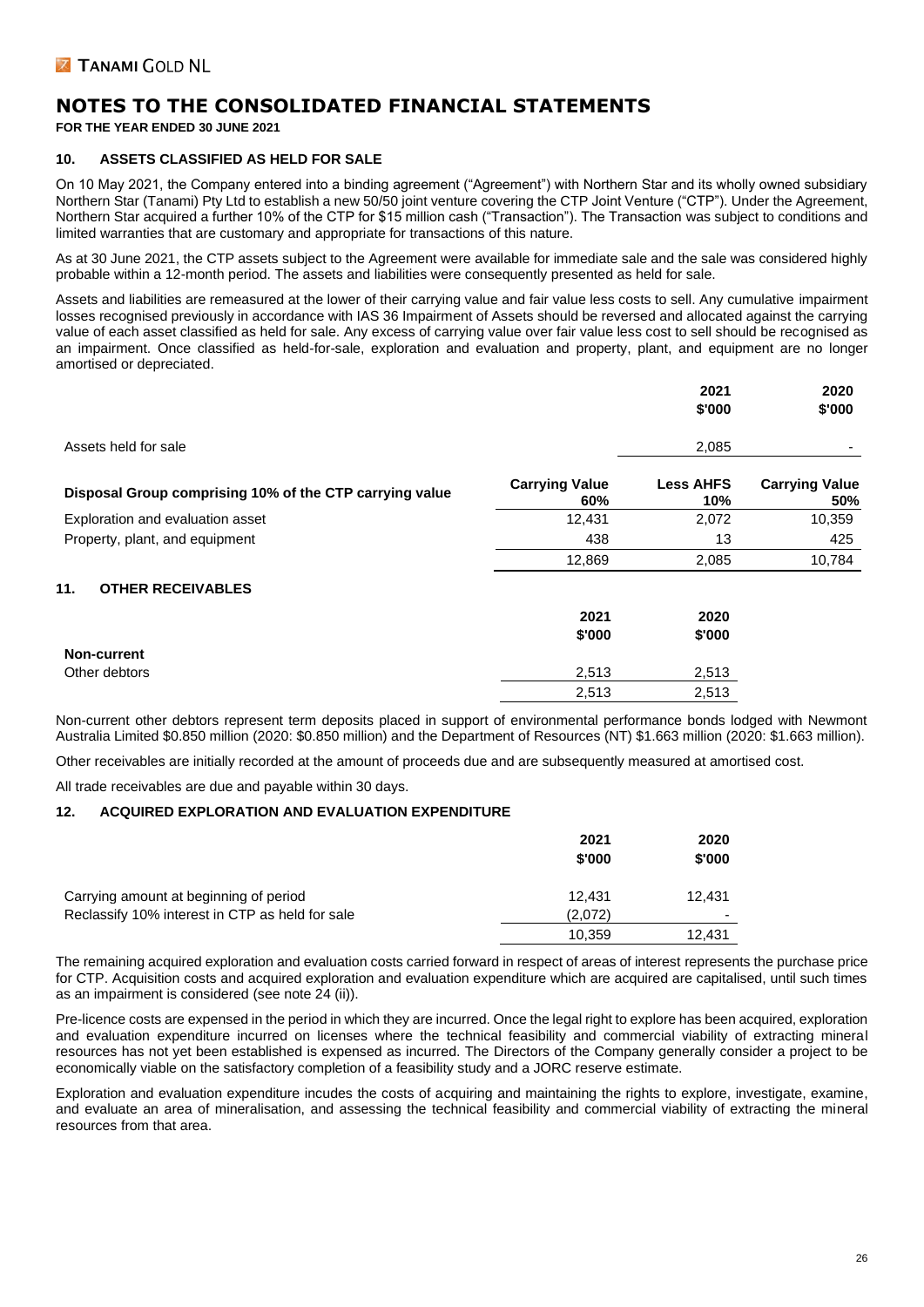**FOR THE YEAR ENDED 30 JUNE 2021**

#### **LIABILITIES AND EQUITY**

This section provides additional information about those individual line items in the consolidated statement of financial position that the Directors consider most relevant in the context of the operations of the entity.

#### **13. PROVISIONS**

|                                             | 2021                     | 2020   |
|---------------------------------------------|--------------------------|--------|
|                                             | \$'000                   | \$'000 |
| Reconciliation of site and mine restoration |                          |        |
| Opening balance 1 July 2020                 | 1.663                    | 1,663  |
| Reassessment of provision                   | $\overline{\phantom{0}}$ | -      |
| Balance at 30 June 2021                     | 1.663                    | 1,663  |
|                                             |                          |        |

#### **Site and mine restoration**

A provision is recognised if, as a result of a past event, the Consolidated Entity has a present legal or constructive obligation that can be measured reliably, and it is probable that an outflow of economic benefits will be required to settle the obligation. Provisions are determined by discounting the expected future cash flows at a pre-tax rate that reflects current market assessments of the time value of money and the risks specific to the liability.

A provision is made for the estimated cost of rehabilitation relating to areas disturbed during the mine's operation up to reporting date but not yet rehabilitated. Provision has been made in full for all disturbed areas at the reporting date based on current estimates of costs to rehabilitate such areas, discounted to their present value based on expected future cash flows. The estimated cost of rehabilitation includes the current cost of re-contouring, topsoiling and revegetation, employing legislative requirements. Changes in estimates are dealt with on a prospective basis as they arise.

Uncertainty exists as to the amount of rehabilitation obligations which will be incurred due to the impact of changes in environmental legislation. The amount of the provision relating to rehabilitation of mine infrastructure and dismantling obligations is recognised at the commencement of the mining project and/or construction of the assets where a legal or constructive obligation exists at that time. The provision is recognised as a non-current liability with a corresponding asset included in property, plant, and equipment.

At each reporting date the rehabilitation liability is re-measured in line with changes in discount rates and timing or amount of costs to be incurred. Changes in the liability relating to rehabilitation of mine infrastructure and dismantling obligations are added to or deducted from the related asset, other than the unwinding of the discount which is recognised as finance costs in profit or loss as it occurs.

If the change in liability results in a decrease in the liability that exceeds the carrying amount of the asset, the asset is written down to nil and the excess is recognised immediately in the income statement. If the change in the liability results in an addition to the cost of the asset, the recoverability of the new carrying amount is considered. Where there is an indication that the new carrying amount is not fully recoverable, an impairment test is performed with the write-down recognised in profit or loss in the period in which it occurs.

#### **14. ISSUED CAPITAL AND MANAGEMENT**

|                                                                 | 2021<br>\$'000 | 2020<br>\$'000 |
|-----------------------------------------------------------------|----------------|----------------|
| <b>Share capital</b>                                            |                |                |
| 1,175,097,046 (2020: 1,175,097,046) ordinary shares, fully paid | 317.637        | 317,637        |
|                                                                 |                |                |
| Movements in issued capital                                     |                |                |
| Balance at 1 July 2020                                          | 317.637        | 317,637        |
| Balance at 30 June 2021                                         | 317.637        | 317.637        |

Issued and paid-up capital is recognised at the fair value of the consideration received by the Company. Any transaction costs arising on the issue of ordinary shares are recognised directly in equity as a reduction of the proceeds received.

#### **Capital management**

The Group manages its capital to ensure that entities in the Group will be able to continue as a going concern while maximising the return to stakeholders through the optimisation of the debt and equity balance. The Group's overall strategy remains unchanged from prior year. The capital structure of the Group consists of cash and cash equivalents, debt, and equity attributable to equity holders of the Group, comprising issued capital, reserves and retained earnings. None of the Group's entities are subject to externally imposed capital requirements.

Operating cash flows are used to maintain and expand operations, as well as to make routine expenditures such as tax, dividends, and general administrative outgoings. Gearing levels are reviewed by the Board on a regular basis in line with its target gearing ratio, the cost of capital and the risks associated with each class of capital.

Ordinary shares are classified as equity. Incremental costs directly attributable to the issue of new shares or options are shown in equity as a deduction, net of tax, from the proceeds.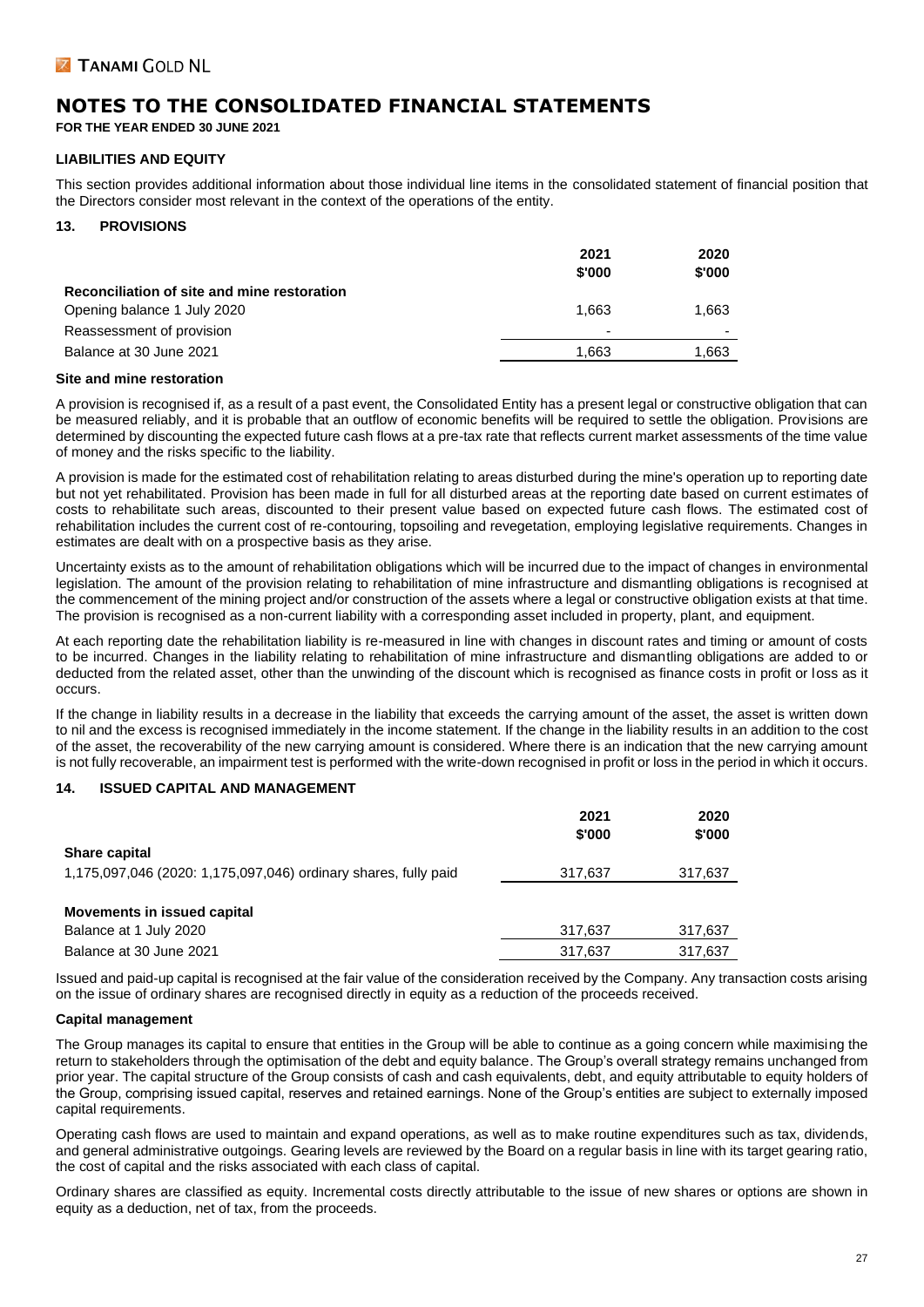**FOR THE YEAR ENDED 30 JUNE 2021**

#### **15. RESERVES**

Financial assets fair value reserve records movements in the fair value of financial assets. The balance as at 30 June 2021 was \$0.498 million (2020: \$2.301 million).

#### **FINANCIAL INSTRUMENTS**

This section of the notes discusses the Group's exposure to various risks and shows how these could affect the Group's financial position and performance.

#### **16. FINANCIAL INSTRUMENTS – FAIR VALUE AND RISK MANAGEMENT**

The Group's principal financial instruments comprise cash, receivables, and payables.

The Group monitors and manages its exposure to key financial risks in accordance with the Group's financial management policy. The objective of the policy is to support the delivery of the Group's financial targets whilst protecting future financial security.

The main risks arising from the Group's financial instruments are interest risk, credit risk, commodity risk, equity risk and liquidity risk. The Group does not enter into, or trade financial instruments, including derivative financial instruments, for speculative purposes.

#### **(a) Credit Risk**

Credit risk is the risk of financial loss to the Consolidated Entity if a customer or counterparty to a financial instrument fails to meet its contractual obligations. The Consolidated Entity is exposed to credit risk from its operating activities (primarily for trade receivables) and from its financing activities, including deposits with banks and financial institutions, foreign exchange transactions and other financial instruments.

Presently, the Consolidated Entity undertakes exploration and evaluation activities exclusively in Australia. At the balance sheet date, the Company's term deposits were held with a reputable Australian financial institution.

#### *Cash and cash equivalents*

The Consolidated Entity limits its exposure to credit risk by only investing in liquid securities and only with counterparties that have an acceptable credit rating.

#### *Other receivables*

Non-current other receivables includes term deposits place in support of environmental performance bonds lodged with Newmont Australia Limited and the Department of Resources (NT). Management does not consider either of these amounts to be subject to credit risk.

#### **(b) Liquidity risk**

Liquidity risk is the risk that the Consolidated Entity will not be able to meet its financial obligations as and when they fall due. The Consolidated Entity's approach to managing liquidity is to ensure, as far as possible, that it will have sufficient liquidity to meet its liabilities when due, under both normal and stressed conditions.

The Consolidated Entity manages liquidity risk by maintaining adequate reserves and by continuously monitoring forecast and actual cash flows.

The Group had trade and other payables as at 30 June 2021 of \$0.144 million (2020: \$0.068 million) due within 6 months. The carrying amount of the trade and other payables equalled their contractual cash flows due to the short-term nature.

#### **(c) Interest Rate Risk**

.

The Consolidated Entity is exposed to interest rate risk on its cash and cash equivalents, which is the risk that a financial instrument's value will fluctuate as a result of changes in the market interest rate on interest-bearing financial instruments. The Consolidated Entity does not use derivatives to mitigate these exposures.

|                               | 2021<br>\$'000 | 2020<br>\$'000 |
|-------------------------------|----------------|----------------|
| Variable rate instruments     |                |                |
| Cash and cash equivalents     | 28,318         | 28,945         |
| Current other receivables     | 26             | 63             |
| Non-current other receivables | 2.513          | 2,513          |
|                               | 30,857         | 31,521         |

Non-current other debtors represent term deposits placed in support of environmental performance bonds lodged with Newmont Australia Limited of \$0.850 million (2020: \$0.850 million) and the Department of Resources (NT) \$1.663 million (2020: \$1.663 million).

Other receivables are initially recorded at the amount of proceeds due and are subsequently measured at amortised cost.

All trade and other receivables and other debtors are due and payable within 30 days.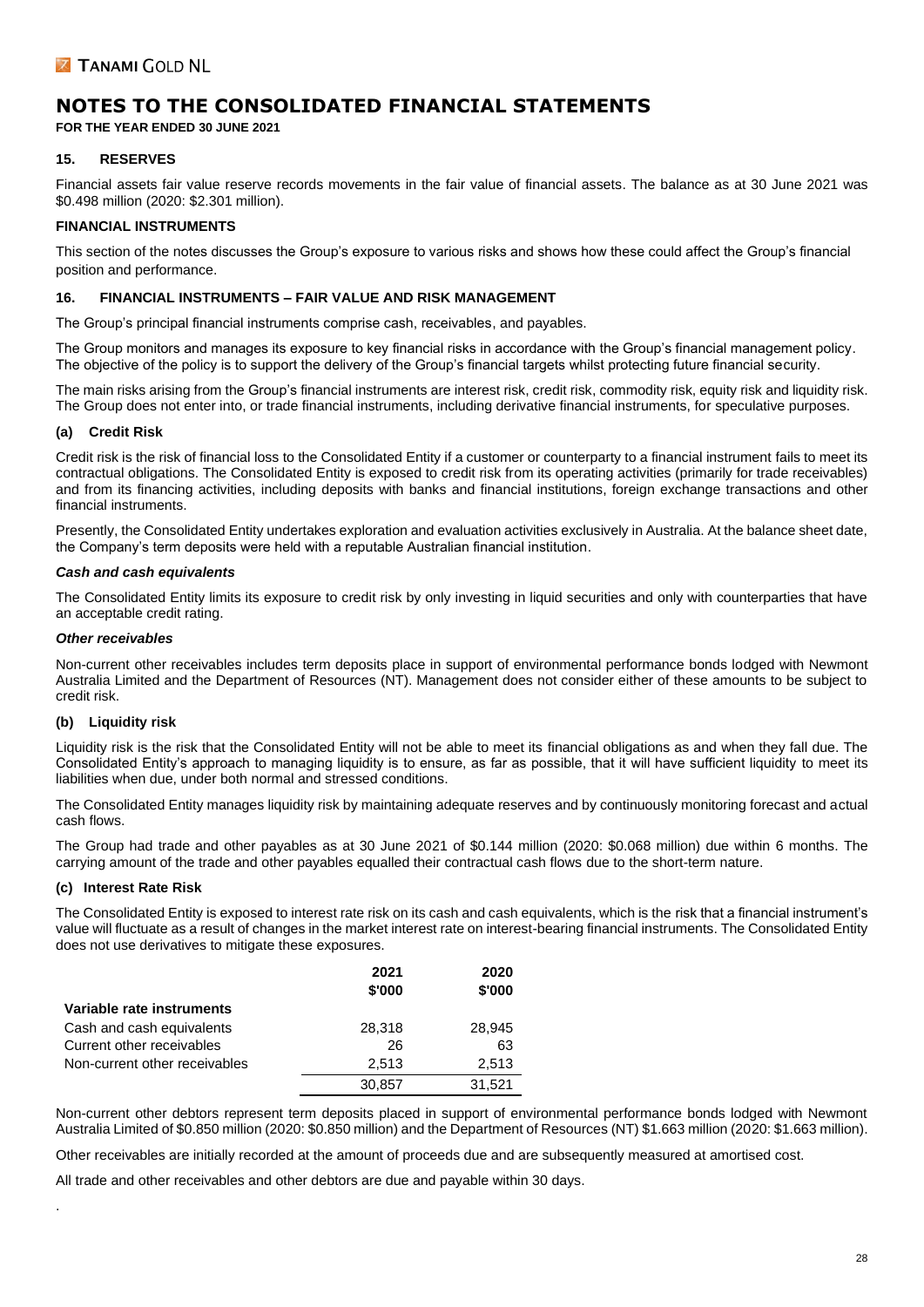**FOR THE YEAR ENDED 30 JUNE 2021**

#### *Fair value sensitivity analysis for fixed instruments*

The Consolidated Entity does not account for any fixed rate financial assets and liabilities at fair value through profit or loss. Therefore, a change in interest rates at the reporting date would not affect profit or loss.

#### *Cash flow sensitivity analysis for variable rate instruments*

A change of 100 basis points in interest rates at the reporting date would have increased/(decreased) equity and profit or loss by + / - \$0.309 million (2020: + / - \$0.315 million). This analysis assumes that all other variables remain constant. The analysis is performed on the same basis for 2020.

#### **(d) Fair Value**

#### *Fair value versus carrying amounts*

The fair values of financial assets and liabilities, together with the carrying amounts shown in the balance sheet, are as follows:

| <b>Consolidated</b>       | 30-Jun-21          |                   | 30-Jun-20          |                   |
|---------------------------|--------------------|-------------------|--------------------|-------------------|
|                           | Carrying<br>amount | <b>Fair value</b> | Carrying<br>amount | <b>Fair value</b> |
|                           | \$'000             | \$'000            | \$'000             | \$'000            |
| Cash and cash equivalents | 28.318             | 28.318            | 28.945             | 28,945            |
| <b>Financial assets</b>   | 4,890              | 4,890             | 6,630              | 6,630             |
| Other receivables         | 2,539              | 2,539             | 2,576              | 2,576             |
| Trade and other payables  | (144)              | (144)             | (68)               | (68)              |

#### **(e) Fair Value Hierarchy**

The table below analyses financial instruments carried at fair value, by valuation method. The different levels have been defined as follows:

- Level 1: Quoted market prices (unadjusted) in active markets for identical assets or liabilities;
- Level 2: Inputs other than quoted market prices included within Level 1 that are observable for the asset or liability, either directly (i.e., as prices) or indirectly (i.e., derived from prices); and
- Level 3: Inputs for the assets or liabilities that are not based on observable market data (unobservable inputs).

For years ending 30 June 2021 and 30 June 2020 financial assets were valued using level 1 methods.

#### **(f) Commodity Price Risk**

The Consolidated Entity is a gold exploration company which has an indirect exposure to the gold price.

#### **(g) Equity Risk**

The Consolidated Entity is exposed to equity price risk, which arises from the remaining 500,000 (2020: 500,000) Northern Star shares.

These shares are listed on the ASX and classified as Financial Assets with which are initially recognised at fair value plus any directly attributable transaction costs. After initial recognition, they are measured at fair value and changes therein, other than impairment losses are recognised in other comprehensive income and presented in the financial assets fair value reserve in equity. When an investment is derecognised, the cumulative gain or loss in equity is reclassified to retained earnings. A 10% movement in the 30 June 2021 share price would result in an +/- \$0.484 million (2020: +/- \$0.668 million) movement in the value of the financial assets.

#### **GROUP COMPOSITION**

This section of the notes includes information that must be disclosed to comply with accounting standards and other pronouncements relating to the structure of the Group, but that is not immediately related to individual line items in the consolidated financial statements.

#### **17. LIST OF SUBSIDIARIES**

Tanami (NT) Pty Ltd is a wholly owned subsidiary of Tanami Gold NL.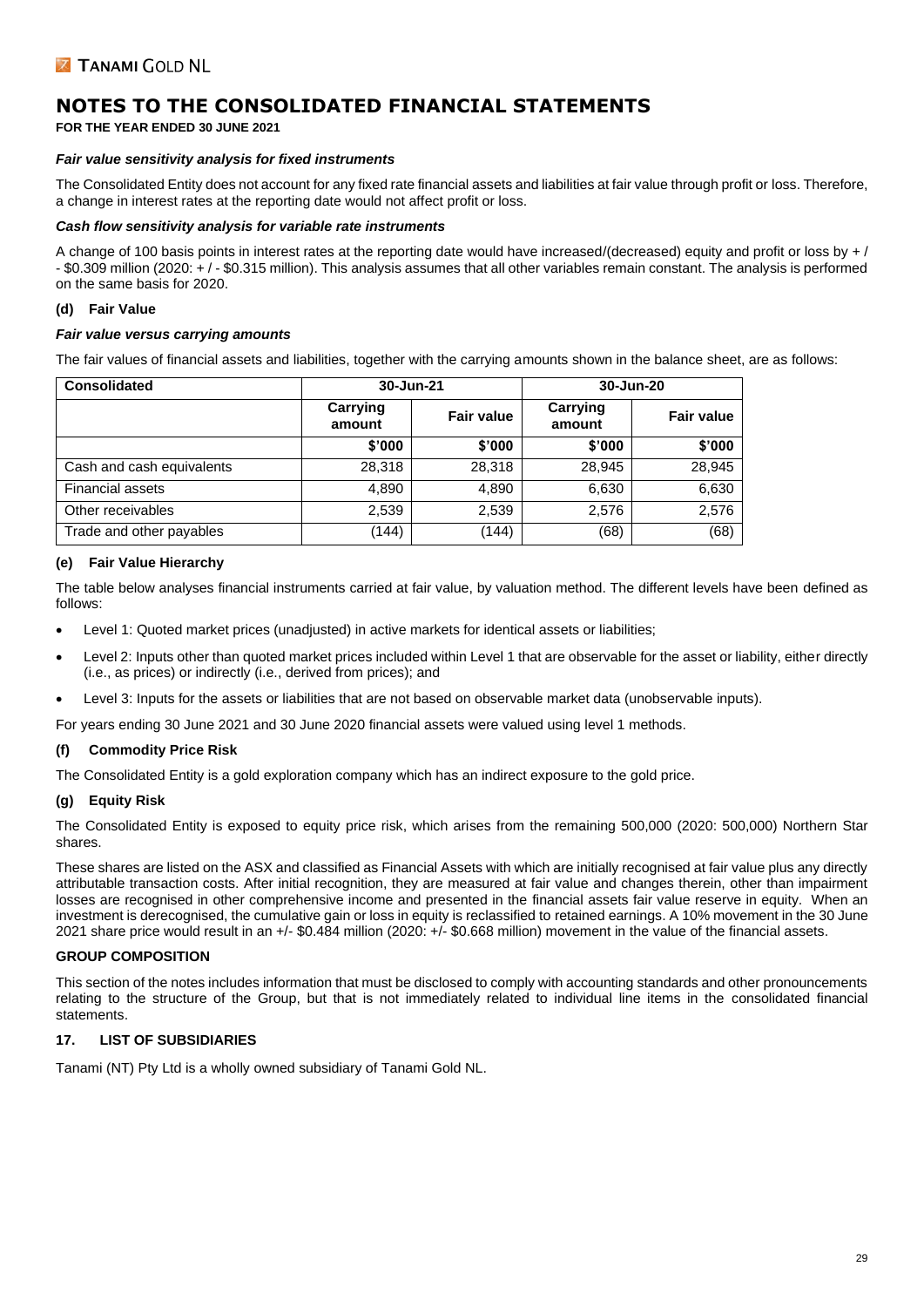**FOR THE YEAR ENDED 30 JUNE 2021**

#### **18. PARENT ENTITY INFORMATION**

As at, and throughout, the financial year ended 30 June 2021 the parent company of the Consolidated Entity was Tanami Gold NL.

|                                                     | 2021<br>\$'000 | 2020<br>\$'000 |
|-----------------------------------------------------|----------------|----------------|
| <b>Parent Entity</b>                                |                |                |
| <b>Result of the parent entity</b>                  |                |                |
| Profit for the year                                 | 770            | 259            |
| Total comprehensive profit for the year             | 770            | 259            |
| Financial position of the parent entity at year end |                |                |
| <b>Current assets</b>                               | 30,734         | 31,560         |
| Total assets                                        | 30,767         | 31,620         |
| <b>Current liabilities</b>                          | 142            | 68             |
| <b>Total liabilities</b>                            | 12,535         | 11,695         |
| Total equity of the parent entity comprising of:    |                |                |
| Issued capital                                      | 317,637        | 317,637        |
| <b>Accumulated losses</b>                           | (298.661)      | (298,202)      |
|                                                     | 18,976         | 19,429         |

#### **OTHER INFORMATION**

This section of the notes includes other information that must be disclosed to comply with accounting standards and other pronouncements, but that is not immediately related to individual line items in the consolidated financial statements.

The Company has no material guarantees, contingent liabilities or contractual commitments.

#### **19. CONTINGENT LIABILITIES**

The Group has no contingent liabilities as at 30 June 2021 (2020: nil).

#### **20. REMUNERATION OF AUDITORS**

|                                                            | 2021   | 2020   |
|------------------------------------------------------------|--------|--------|
|                                                            |        |        |
| <b>Audit services</b>                                      |        |        |
| Amounts paid, or due and payable, to the auditor KPMG for: |        |        |
| Audit and review of the consolidated financial statements  | 53.236 | 48.335 |
|                                                            |        |        |

#### **21. RELATED PARTY TRANSACTIONS**

#### **Other transactions with the Company or its controlled entities**

Specified Directors hold positions in other entities that resulted in them having control or significant influence over the financial or operating policies of those entities. These entities transacted with the Company or its subsidiaries during the financial year, including consulting fees of \$127,223 (2020: \$118,569) and lease charges of \$8,865 (2020: \$58,709). The terms and conditions of those transactions were no more favourable than those available, or which might reasonably be expected to be available, on similar transactions to unrelated entities on an arm's length basis.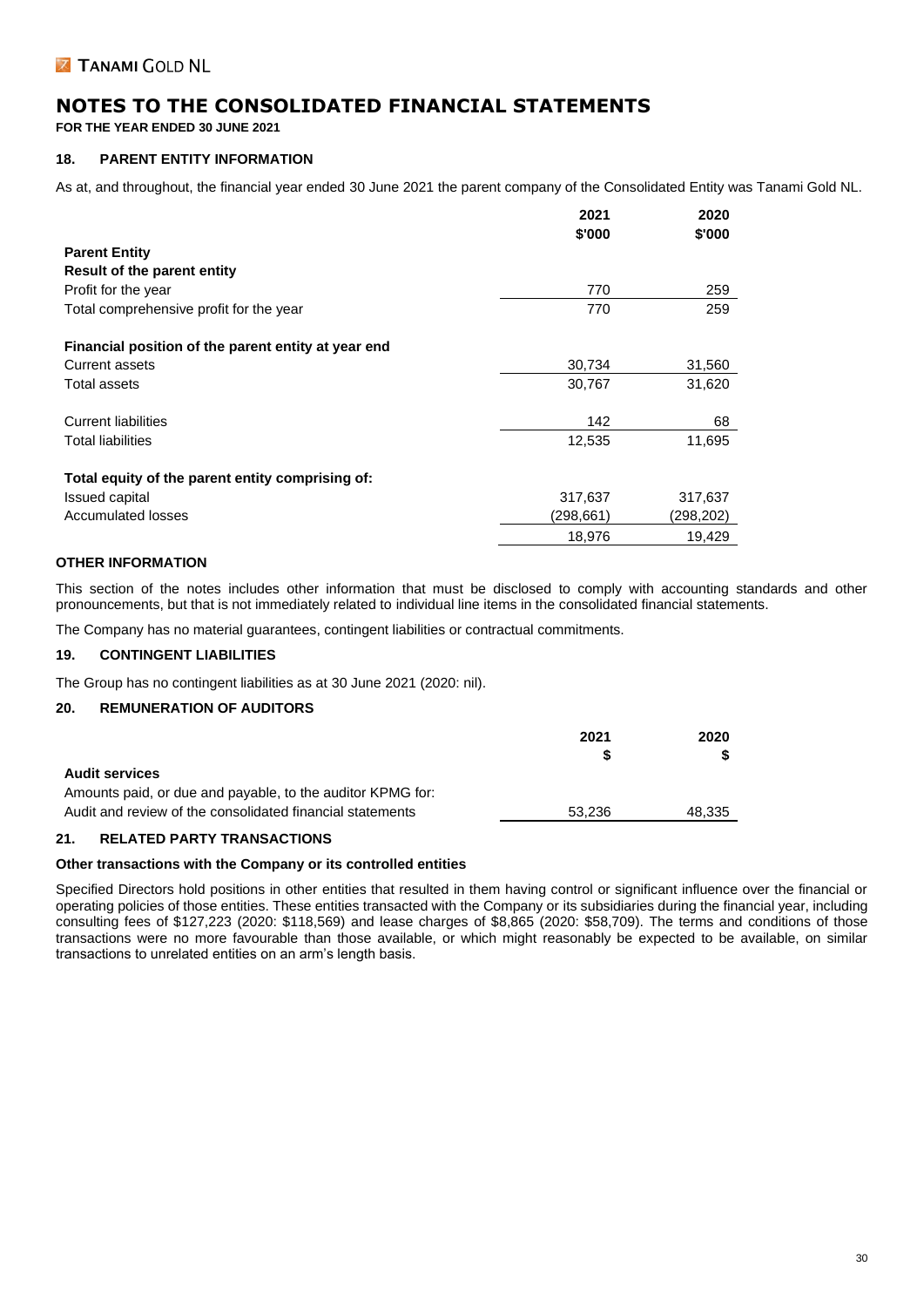#### **22. KEY MANAGEMENT PERSONNEL**

## *Specified Directors* Arthur Dew (Non-Executive Chairman) appointed December 2011 Gerard McMahon (Non-Executive Director) appointed April 2013 Carlisle Procter (Non-Executive Director) appointed December 2011 Brett Montgomery (Non-Executive Director) appointed February 2013 Brett Smith (Non-Executive Director) appointed November 2018 Neale Edwards (Non-Executive Director) and appointed May 2021 *Specified Executives* Daniel Broughton (Chief Financial Officer) appointed 8 September 2014 The key management personnel compensation included in 'Corporate and Other Expenses" is as follows:

|                              | 2021    | 2020    |
|------------------------------|---------|---------|
|                              | S       |         |
| Short-term employee benefits | 367.641 | 344,000 |
| Post-employment benefits     | 14.121  | 11.875  |
|                              | 381,762 | 355,875 |

#### **23. EVENTS OCCURRING AFTER THE REPORTING PERIOD**

On 10 May 2021, the Company entered into a binding Agreement with Northern Star and its wholly owned subsidiary Northern Star (Tanami) Pty Ltd to establish a new 50/50 Joint Venture covering the CTP Joint Venture.

Completion of the 50/50 Joint Venture covering the CTP Joint Venture occurred on 15 September 2021 following the transfer of a 10% Joint Venture interest by Tanami to Northern Star for a \$15 million cash payment to Tanami. A Joint Venture Management Company has been registered, through which both Tanami and Northern Star will jointly fund all exploration and development activities for the CTP Joint Venture. The previous Head of Agreement was cancelled upon completion of the CTP Joint Venture.

#### **ACCOUNTING POLICIES**

This section of the notes includes information that must be disclosed to comply with accounting standards and other pronouncements, but that is not immediately related to individual line items in the consolidated financial statements.

#### **24. CRITICAL ACCOUNTING ESTIMATES AND ASSUMPTIONS**

The preparation of the Group's consolidated financial statements requires management to make judgements, estimates and assumptions that affect the reported amounts of assets and liabilities at the date of the consolidated financial statements, and the reported amounts of revenues and expenses during the reporting period. Estimates and assumptions are continuously evaluated and are based on management's experience and other factors, including expectations of future events, which are believed to be reasonable under the circumstances. However, actual outcomes would differ from these estimates if different assumptions were used, and different conditions existed.

The Group has identified the following areas where significant judgements, estimates and assumptions are required, and where actual results were to differ, may materially affect the financial position or financial results reported in future periods.

#### *Accounting estimates and judgements*

Management discussed with the Audit Committee the development, selection and disclosure of the Consolidated Entity's critical accounting policies and estimates and the application of these policies, estimates and judgements. The estimates and judgements that may have a significant impact on the carrying amount of assets and liabilities are discussed below.

#### *(i) Mine rehabilitation and site restoration provision*

Significant judgement is required in determining the provision for mine rehabilitation and site restoration as there are many transactions and other factors that will affect the ultimate liability payable to rehabilitate and restore the mine sites and related assets. Factors that will affect this liability include future development, changes in technology, price increases and changes in interest rates. When these factors change or become known in the future, such differences will impact the site restoration provision and asset in the period in which they change or become known.

#### *(ii) Impairment of exploration and evaluation of assets, investment in subsidiary and loans to subsidiary*

The ultimate recoupment of the value of exploration and evaluation assets, the Company's investment in its subsidiaries and loans to its subsidiaries, is dependent on successful development and commercial exploitation or, alternatively, sale of the underlying mineral exploration properties.

The Consolidated Entity undertakes at least on an annual basis, a comprehensive review of indicators of impairment of these assets. There is significant estimation and judgement in determining the inputs and assumptions used in determining the recoverable amounts where there are impairment indicators.

The key areas of estimation and judgement that are considered in this review include: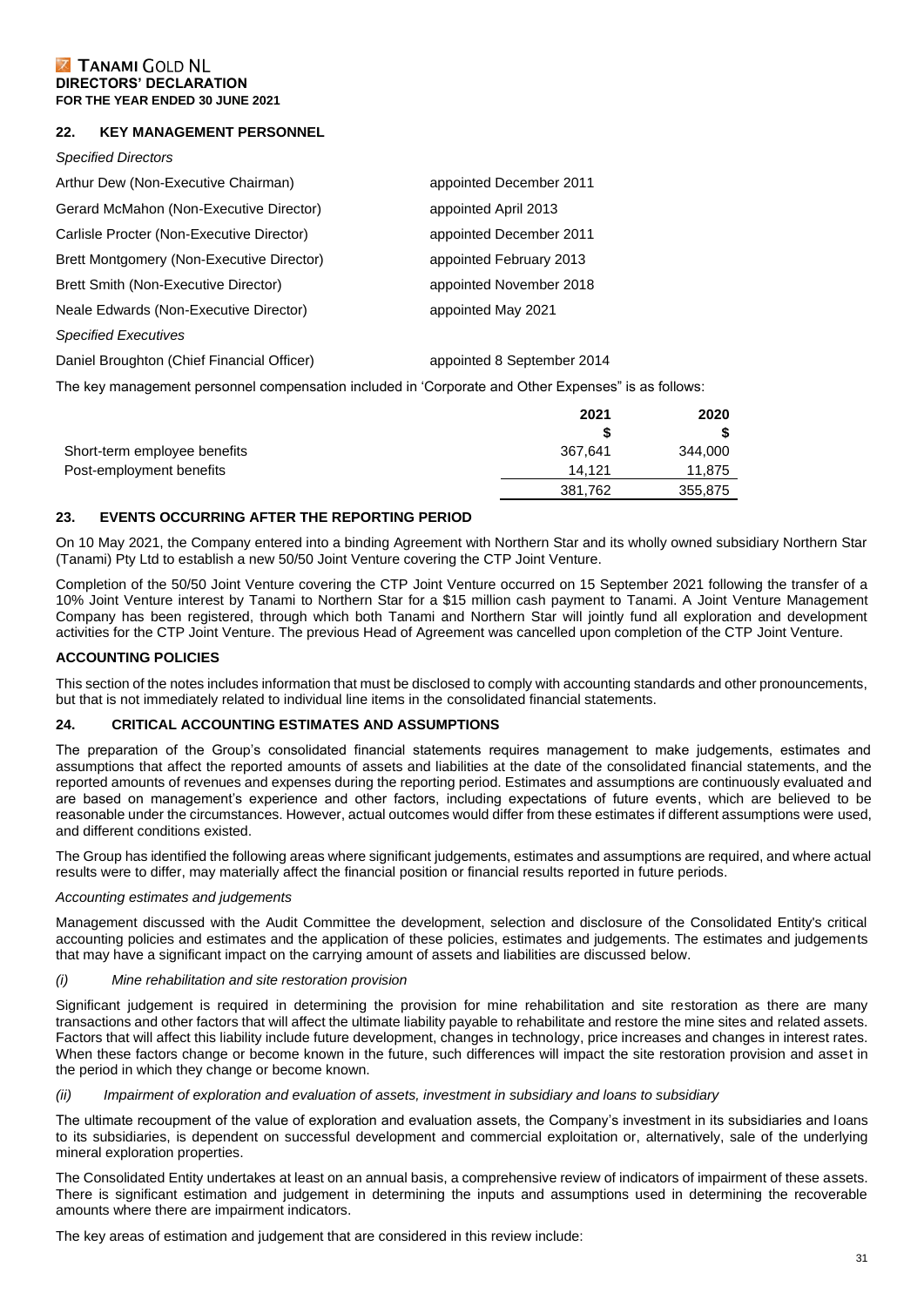- recent drilling results and reserves and resource estimates;
- environmental issues that may impact the underlying tenements;
- the estimated market value of assets at the review date;
- independent valuation of underlying assets that may be available;
- fundamental economic factors such as the gold price, exchange rates and current and anticipated operating costs in the industry; and
- the Consolidated Entity's market capitalisation compared to its net assets.

Information used in the review process is tested against externally available information as appropriate.

#### **25. CHANGES IN ACCOUNTING POLICIES**

The Group has adopted all new and amended Accounting Standards and Interpretations issued by the International Accounting Standards Board that are relevant to the Group and effective as at 1 July 2020.

The adoptions of these new and amended Accounting Standards and Interpretations did not impact the accounting policies or the consolidated financial statements of the Group.

#### **26. NEW ACCOUNTING STANDARDS AND INTERPRETATIONS**

There are no other standards that are not yet effective and that would be expected to have a material impact on the entity in the current or future reporting periods and on foreseeable future transactions.

#### *(a) Reference to the Conceptual Framework – Amendments to IFRS 3 – Business Combinations (effective 1 January 2022)*

The amendments add an exception to the recognition principle of IFRS 3 to avoid the issue of potential 'day 2' gains or losses arising for liabilities and contingent liabilities that would be within the scope of IAS 37 Provisions, Contingent Liabilities and Contingent Assets or IFRIC 21 Levies, if incurred separately. The exception requires entities to apply the criteria in IAS 37 or IFRIC 21, respectively, instead of the Conceptual Framework, to determine whether a present obligation exists at the acquisition date.

At the same time, the amendments add a new paragraph to IFRS 3 to clarify that contingent assets do not qualify for recognition at the acquisition date.

The amendments are intended to update a reference to the Conceptual Framework without significantly changing requirements of IFRS 3. The amendments will promote consistency in financial reporting and avoid potential confusion from having more than one version of the Conceptual Framework in use.

#### *(b) Property, Plant and Equipment: Proceeds before Intended Use – Amendments to IAS 16 (effective 1 January 2022)*

The amendment prohibits entities from deducting from the cost of an item of property, plant, and equipment (PP&E), any proceeds of the sale of items produced while bringing that asset to the location and condition necessary for it to be capable of operating in the manner intended by management. Instead, an entity recognises the proceeds from selling such items, and the costs of producing those items, in profit or loss.

#### *(c) Amendments to IAS 37 - Onerous Contracts – Costs of Fulfilling a Contract (effective 1 January 2022)*

The amendments to IAS 37 Provisions, Contingent Liabilities and Contingent Assets to specify which costs an entity needs to include when assessing whether a contract is onerous or loss-making. The amendments apply a 'directly related cost approach'. The costs that relate directly to a contract to provide goods or services include both incremental costs (e.g., the costs of direct labour and materials) and an allocation of costs directly related to contract activities (e.g., depreciation of equipment used to fulfil the contract as well as costs of contract management and supervision). General and administrative costs do not relate directly to a contract and are excluded unless they are explicitly chargeable to the counterparty under the contract.

The amendments are intended to provide clarity and help ensure consistent application of the standard. Entities that previously applied the incremental cost approach will see provisions increase to reflect the inclusion of costs related directly to contract activities, whilst entities that previously recognised contract loss provisions using the guidance from the former standard, IAS 11 Construction Contracts, will be required to exclude the allocation of indirect overheads from their provisions.

#### *(d) AIP IFRS 1 First-time Adoption of International Financial Reporting Standards – Subsidiary as a first-time adopter (effective 1 January 2022)*

The amendment permits a subsidiary that elects to apply paragraph D16(a) of IFRS 1 to measure cumulative translation differences using the amounts reported in the parent's consolidated financial statements, based on the parent's date of transition to IFRS if no adjustments were made for consolidation procedures and for the effects of the business combination in which the parent acquired the subsidiary. This amendment is also applied to an associate or joint venture that elects to apply paragraph D16(a) of IFRS 1.

#### *(e) AIP IFRS 9 Financial Instruments – Fees in the '10 per cent' test for derecognition of financial liabilities*

The amendment clarifies the fees that an entity includes when assessing whether the terms of a new or modified financial liability are substantially different from the terms of the original financial liability. These fees include only those paid or received between the borrower and the lender, including fees paid or received by either the borrower or lender on the other's behalf. There is no similar amendment proposed for IAS 39.

An entity applies the amendment to financial liabilities that are modified or exchanged on or after the beginning of the annual reporting period in which the entity first applies the amendment.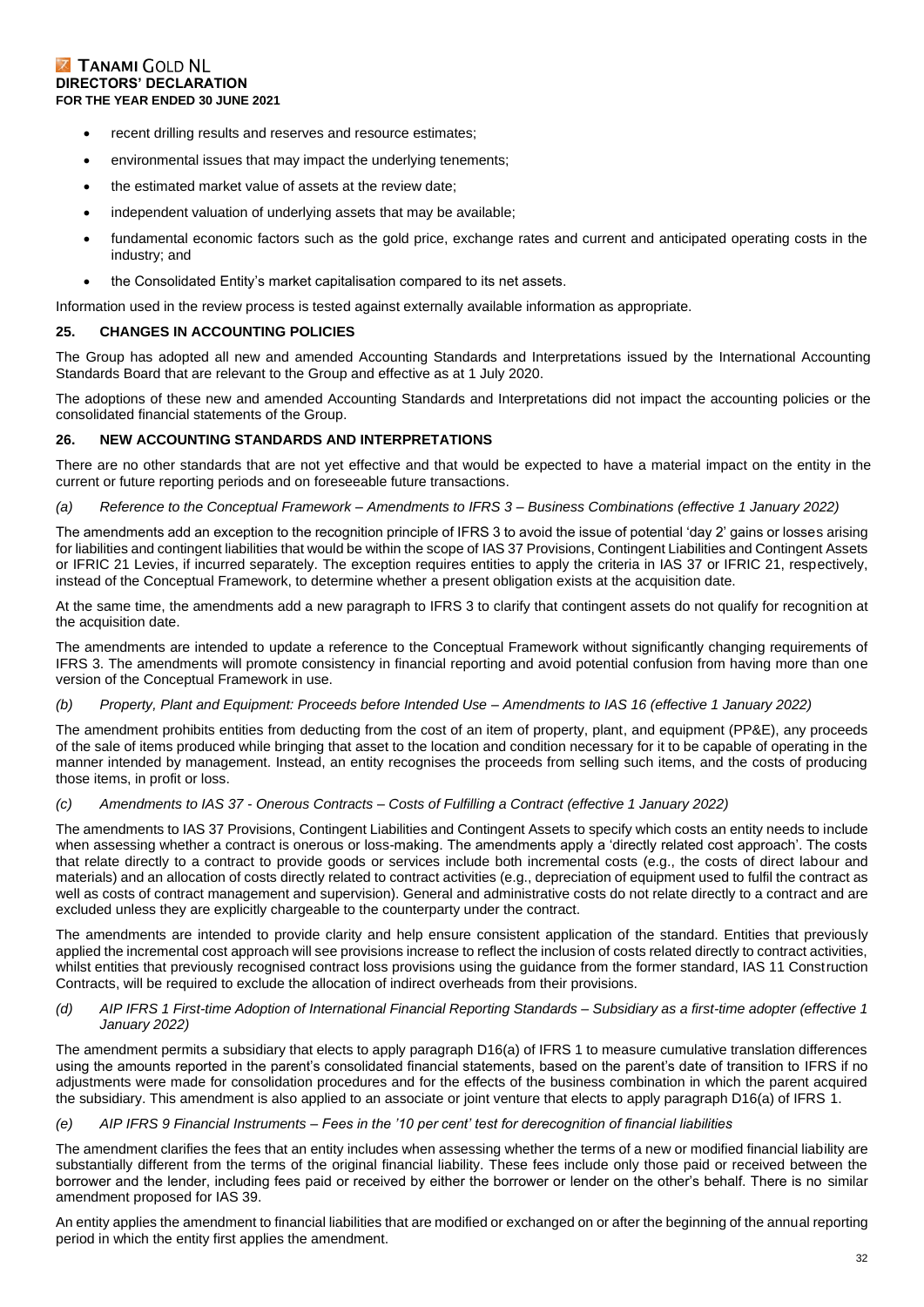#### *(f) Classification of Liabilities as Current or Non-current – Amendments to IAS 1 (effective 1 January 2023)*

The amendments clarify that if an entity's right to defer settlement of a liability is subject to the entity complying with specified conditions, the entity has a right to defer settlement of the liability at the end of the reporting period if it complies with those conditions at that date.

The amendments also clarify that the requirement for the right to exist at the end of the reporting period applies regardless of whether the lender tests for compliance at that date or later.

#### *(g) Amendments to IFRS 4, IFRS 16, IFRS 7, IFRS 9 and IAS 39 - Interest Rate Benchmark Reform – Phase 2*

The amendments provide temporary reliefs which address the financial reporting effects when an interbank offered rate is replaced with an alternative nearly risk-free interest rate.

*(h) Definition of Accounting Estimates - Amendments to IAS 8 (effective 1 January 2023)*

The amendments clarify the distinction between changes in accounting estimates and changes in accounting policies and the correction of errors. Also, they clarify how entities use measurement techniques and inputs to develop accounting estimates.

#### *(i) Disclosure of Accounting Policies - Amendments to IAS 1 and IFRS Practice Statement 2 (effective 1 January 2023)*

The amendments aim to help entities provide accounting policy disclosures that are more useful by replacing the requirement for entities to disclose their 'significant' accounting policies with a requirement to disclose their 'material' accounting policies and adding guidance on how entities apply the concept of materiality in making decisions about accounting policy disclosures.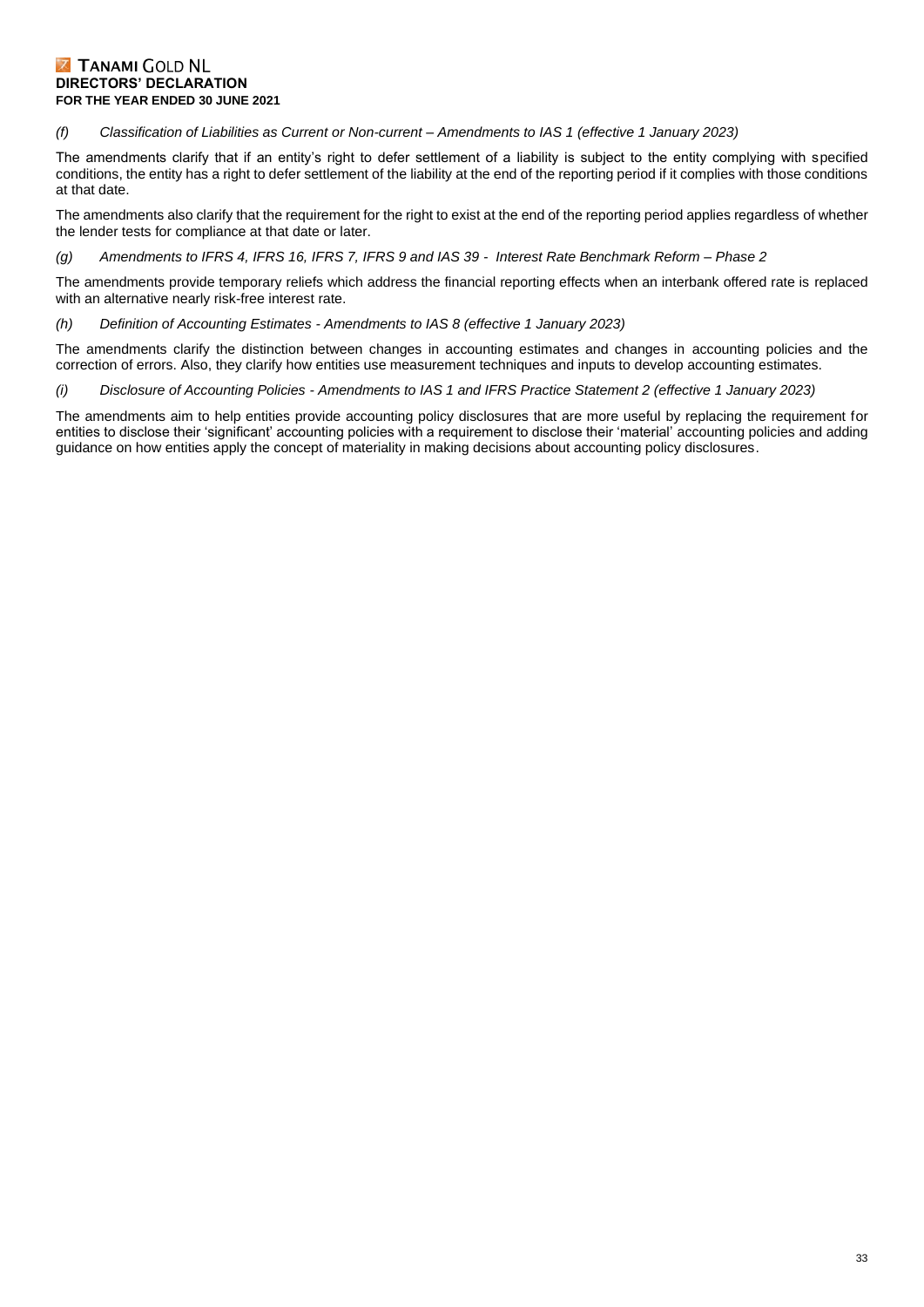In accordance with a resolution of the Directors of Tanami Gold NL (the Company), I state that:

- 1. In the opinion of the Directors:
	- a) the consolidated financial statements and notes and the Remuneration report set out in note 13 in the Directors' Report are in accordance with the Corporations Act 2001, including:
		- i. giving a true and fair view of the Consolidated Entity's financial position as at 30 June 2021 and of its performance for the financial year ended on that date; and
		- ii. complying with Australian Accounting Standards (including the Australian Accounting Interpretations) and the Corporations Regulations 2001; and
	- b) the consolidated financial statements and notes also comply with International Financial Reporting Standards as disclosed in note 3
	- c) there are reasonable grounds to believe that the Company will be able to pay its debts as and when they become due and payable
- 2. This declaration has been made after receiving the declarations required to be made to the Directors in accordance with section 295A of the *Corporations Act 2001* for the financial year ended 30 June 2021.

On behalf of the board

 $\overline{C}$  $\leq$ 

Arthur Dew **Non-Executive Chairman** Perth, Western Australia

23 September 2021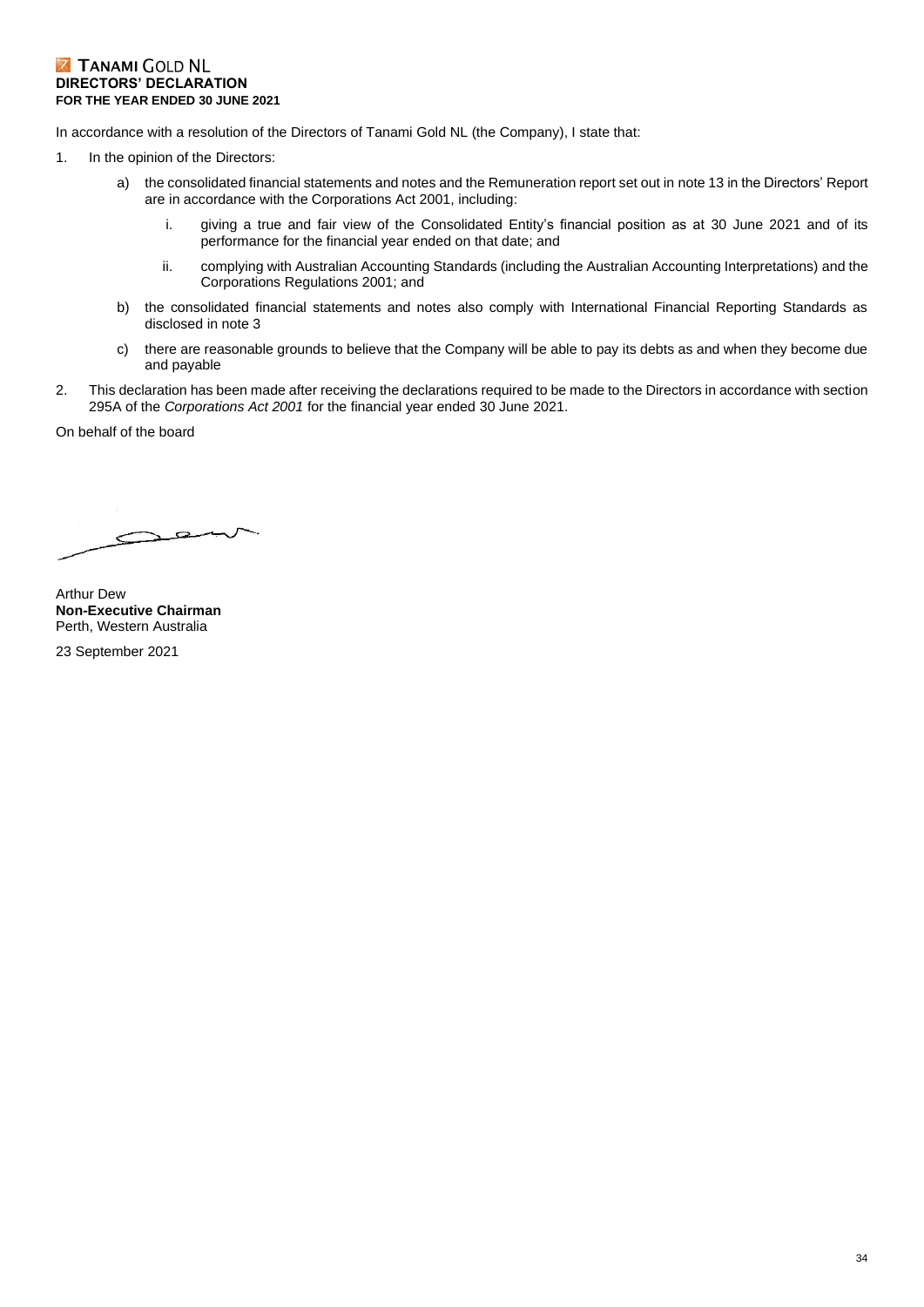![](_page_35_Picture_0.jpeg)

# Independent Auditor's Report

To the shareholders of Tanami Gold NL

#### **Report on the audit of the Financial Report**

#### **Opinion**

We have audited the **Financial Report** of Tanami Gold NL (the Company).

In our opinion, the accompanying Financial Report of the Company is in accordance with the Corporations Act 2001, including:

- Giving a true and fair view of the **Group's** financial position as at 30 June 2021 and of its financial performance for the year ended on that date; and
- Complying with Australian Accounting Standards and the Corporations Regulations 2001.

#### The **Financial Report** comprises:

- Consolidated statement of financial position as at 30 June 2021;
- Consolidated statement of profit or loss and other comprehensive income, Consolidated statement of changes in equity, and Consolidated statement of cash flows for the year then ended;
- Notes including a summary of significant accounting policies; and
- Directors' Declaration.

The **Group** consists of the Company and the entities it controlled at the year-end or from time to time during the financial year.

#### **Basis for opinion**

We conducted our audit in accordance with Australian Auditing Standards. We believe that the audit evidence we have obtained is sufficient and appropriate to provide a basis for our opinion.

Our responsibilities under those standards are further described in the Auditor's responsibilities for the audit of the Financial Report section of our report.

We are independent of the Group in accordance with the Corporations Act 2001 and the ethical requirements of the Accounting Professional and Ethical Standards Board's APES 110 Code of Ethics for Professional Accountants (including Independence Standards) (the Code) that are relevant to our audit of the Financial Report in Australia. We have fulfilled our other ethical responsibilities in accordance with the Code.

#### **Key Audit Matters**

Key Audit Matters are those matters that, in our professional judgement, were of most significance in our audit of the Financial Report of the current period.

This matter was addressed in the context of our audit of the Financial Report as a whole, and in forming our opinion thereon, and we do not provide a separate opinion on this matter.in our audit of the Financial Report of the current period.

KPMG, an Australian partnership and a member firm of the KPMG global organisation of independent member firms affiliated with KPMG International Limited, a private English company limited by guarantee. All rights reserved. The KPMG name and logo are trademarks used under license by the independent member firms of the KPMG global organisation. Liability limited by a scheme approved under Professional Standards Legislation.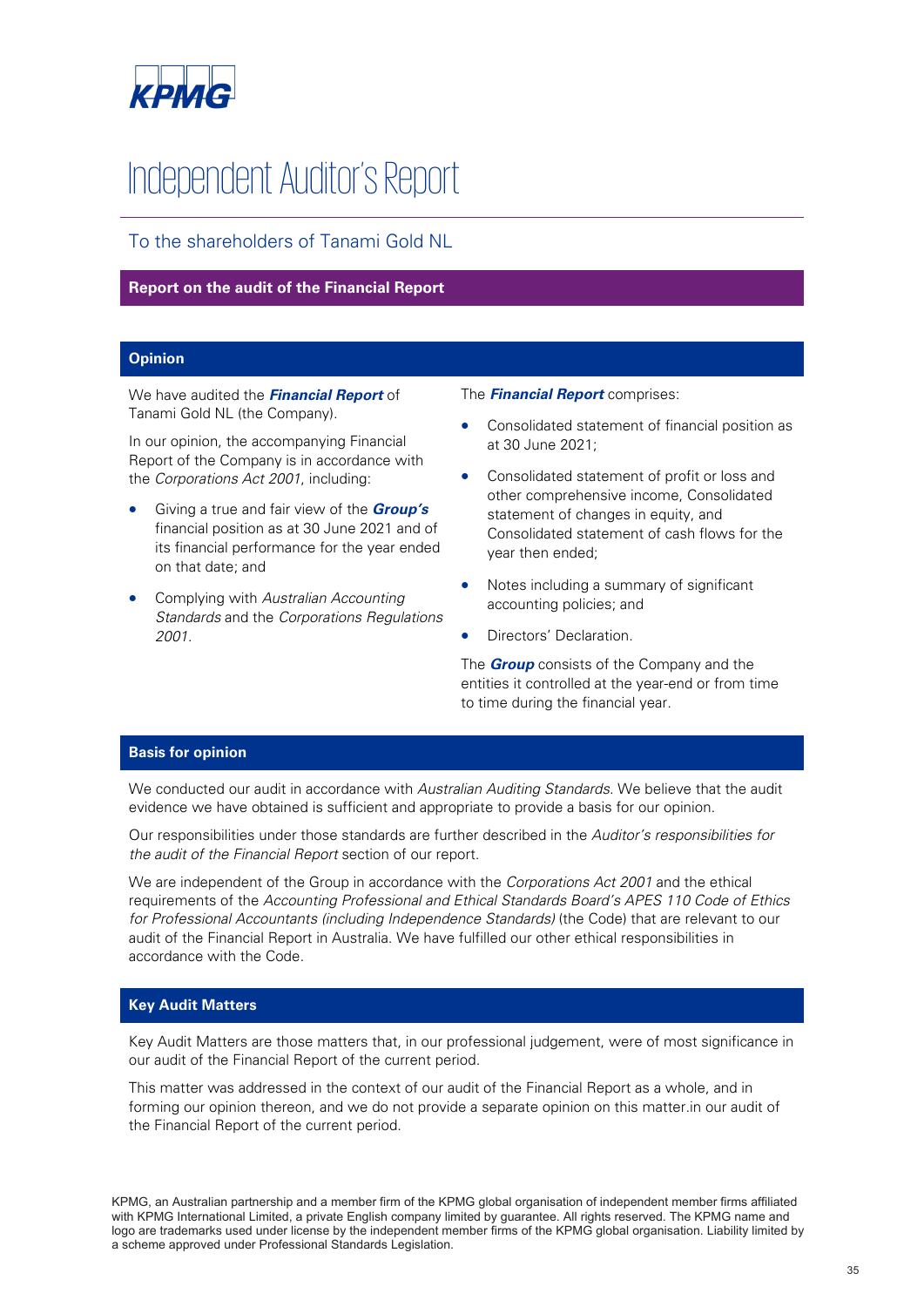![](_page_36_Picture_0.jpeg)

Operations and by inspecting underlying signed transaction agreements and evaluating

the status of the disposal.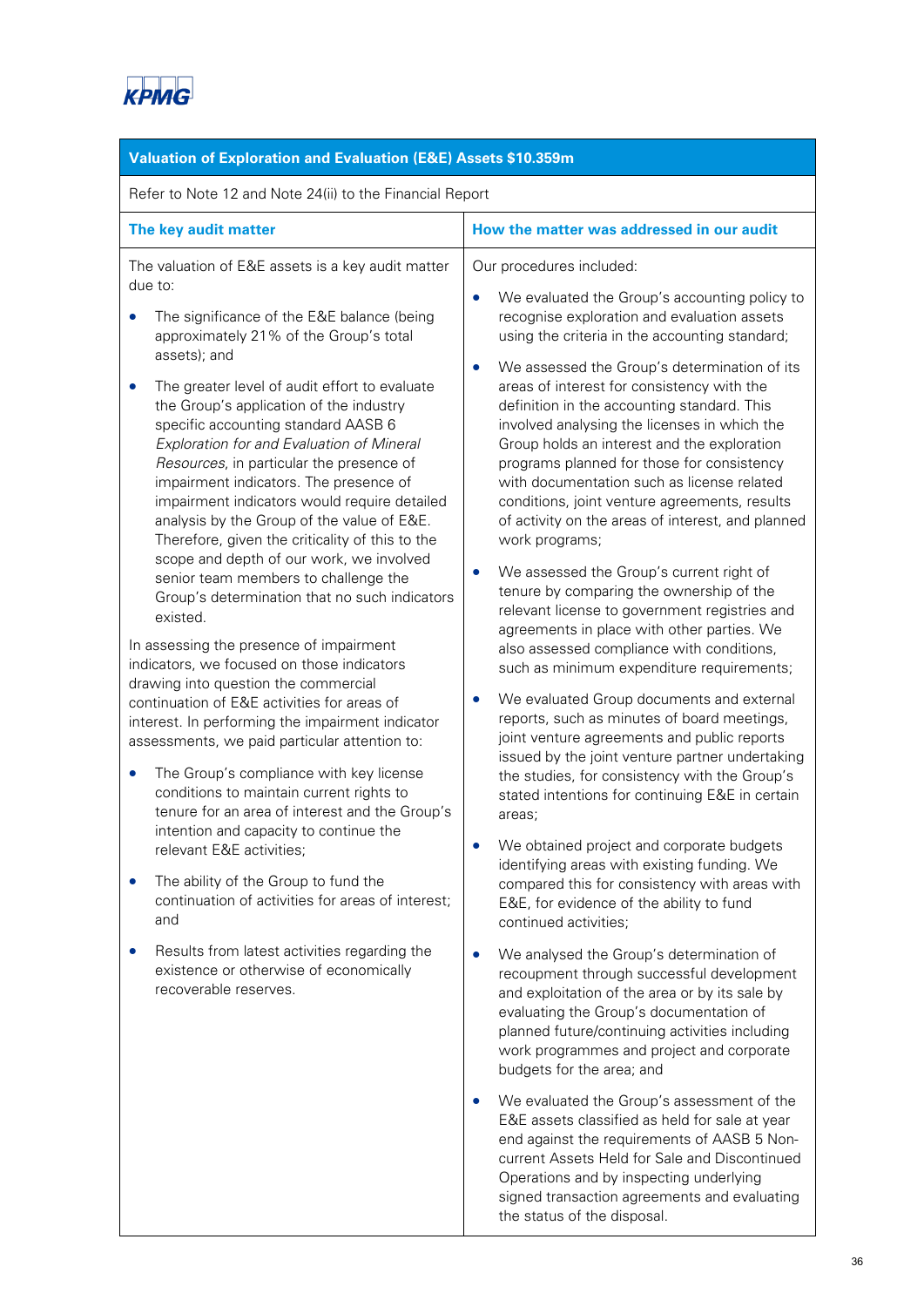![](_page_37_Picture_0.jpeg)

#### **Other Information**

Other Information is financial and non-financial information in Tanami Gold NL's annual reporting which is provided in addition to the Financial Report and the Auditor's Report. The Directors are responsible for the Other Information.

Our opinion on the Financial Report does not cover the Other Information and, accordingly, we do not express an audit opinion or any form of assurance conclusion thereon, with the exception of the Remuneration Report and our related assurance opinion.

In connection with our audit of the Financial Report, our responsibility is to read the Other Information. In doing so, we consider whether the Other Information is materially inconsistent with the Financial Report or our knowledge obtained in the audit, or otherwise appears to be materially misstated.

We are required to report if we conclude that there is a material misstatement of this Other Information, and based on the work we have performed on the Other Information that we obtained prior to the date of this Auditor's Report we have nothing to report.

#### **Responsibilities of the Directors for the Financial Report**

The Directors are responsible for:

- Preparing the Financial Report that gives a true and fair view in accordance with Australian Accounting Standards and the Corporations Act 2001;
- Implementing necessary internal control to enable the preparation of a Financial Report that gives a true and fair view and is free from material misstatement, whether due to fraud or error; and
- Assessing the Group and Company's ability to continue as a going concern and whether the use of the going concern basis of accounting is appropriate. This includes disclosing, as applicable, matters related to going concern and using the going concern basis of accounting unless they either intend to liquidate the Group and Company or to cease operations, or have no realistic alternative but to do so.

#### **Auditor's responsibilities for the audit of the Financial Report**

Our objective is:

- To obtain reasonable assurance about whether the Financial Report as a whole is free from material misstatement, whether due to fraud or error; and
- To issue an Auditor's Report that includes our opinion.

Reasonable assurance is a high level of assurance, but is not a guarantee that an audit conducted in accordance with Australian Auditing Standards will always detect a material misstatement when it exists.

Misstatements can arise from fraud or error. They are considered material if, individually or in the aggregate, they could reasonably be expected to influence the economic decisions of users taken on the basis of the Financial Report.

A further description of our responsibilities for the audit of the Financial Report is located at the Auditing and Assurance Standards Board website at:

https://www.auasb.gov.au/admin/file/content102/c3/ar1\_2020.pdf. This description forms part of our Auditor's Report.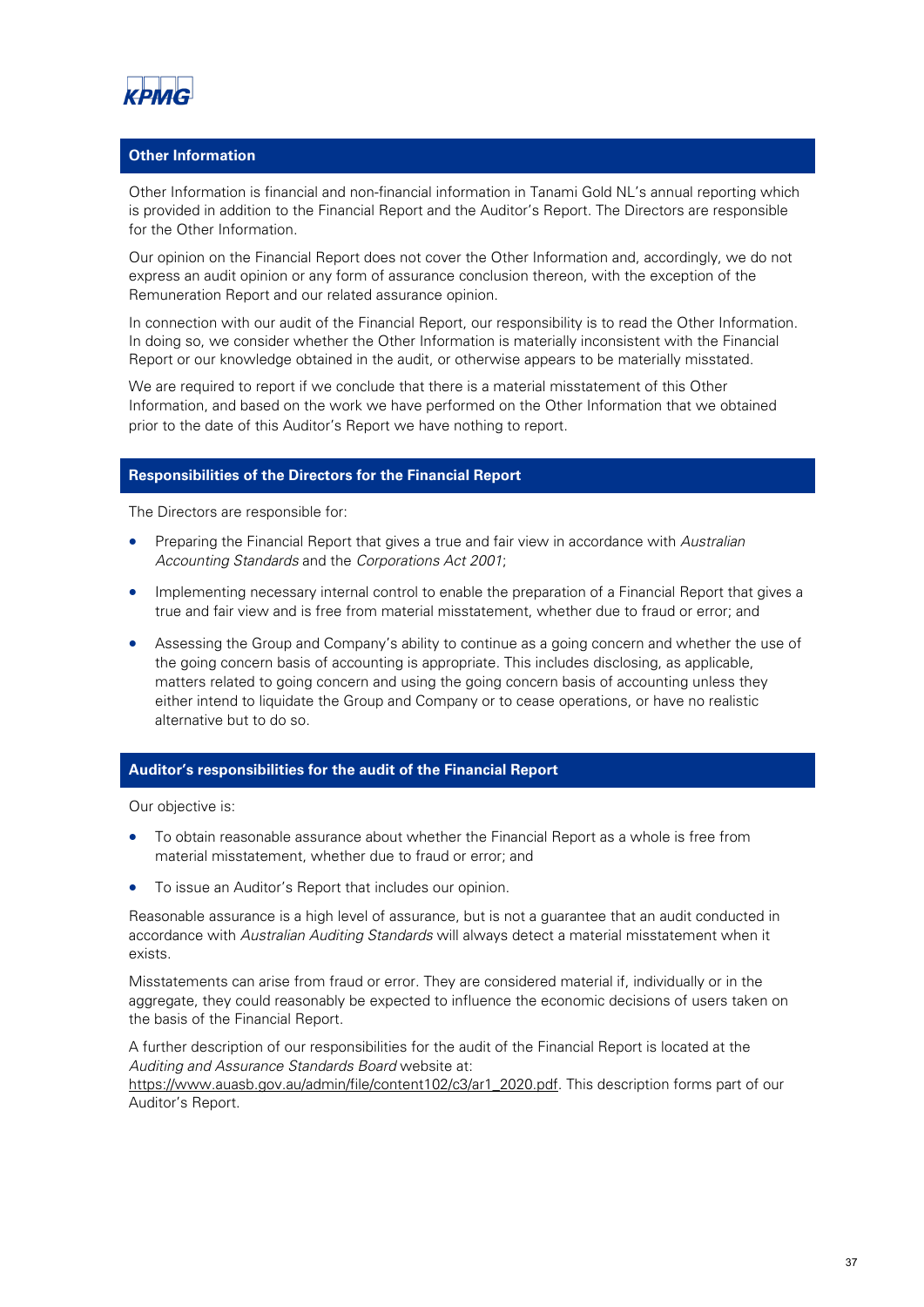![](_page_38_Picture_0.jpeg)

#### **Report on the Remuneration Report**

#### **Opinion**

In our opinion, the Remuneration Report of Tanami Gold NL for the year ended 30 June 2021, complies with Section 300A of the Corporations Act 2001.

#### **Directors' responsibilities**

The Directors of the Company are responsible for the preparation and presentation of the Remuneration Report in accordance with Section 300A of the Corporations Act 2001.

#### **Our responsibilities**

We have audited the Remuneration Report included in pages 11 to 14 of the Directors' Report for the year ended 30 June 2021.

Our responsibility is to express an opinion on the Remuneration Report, based on our audit conducted in accordance with Australian Auditing Standards.

KPMG

 $64 + 177$ 

KPMG Graham Hogg Partner Perth 23 September 2021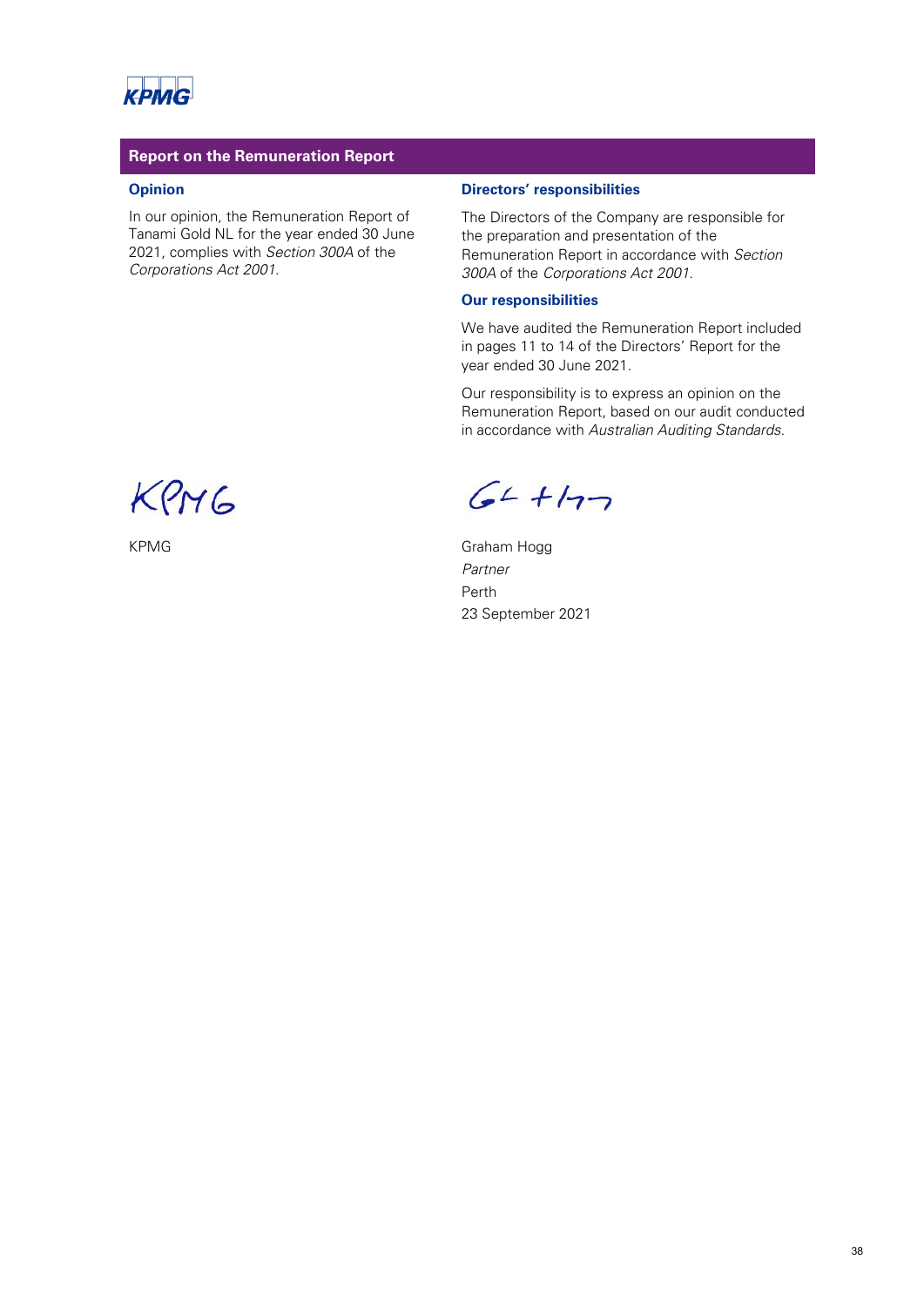#### **Z TANAMI GOLD NL CORPORATE GOVERNANCE STATEMENT**

The Board of Tanami Gold NL has adopted the spirit and intent of the 3<sup>rd</sup> Edition of the Corporate Governance Principles and Recommendations of the ASX Corporate Governance Council.

The Company's 2021 Corporate Governance Statement is available in the Corporate Governance section of the Company's website: [http://www.tanami.com.au/company/corporate-governance.html.](http://www.tanami.com.au/company/corporate-governance.html)

This document is reviewed regularly to address any changes in governance practices and the law.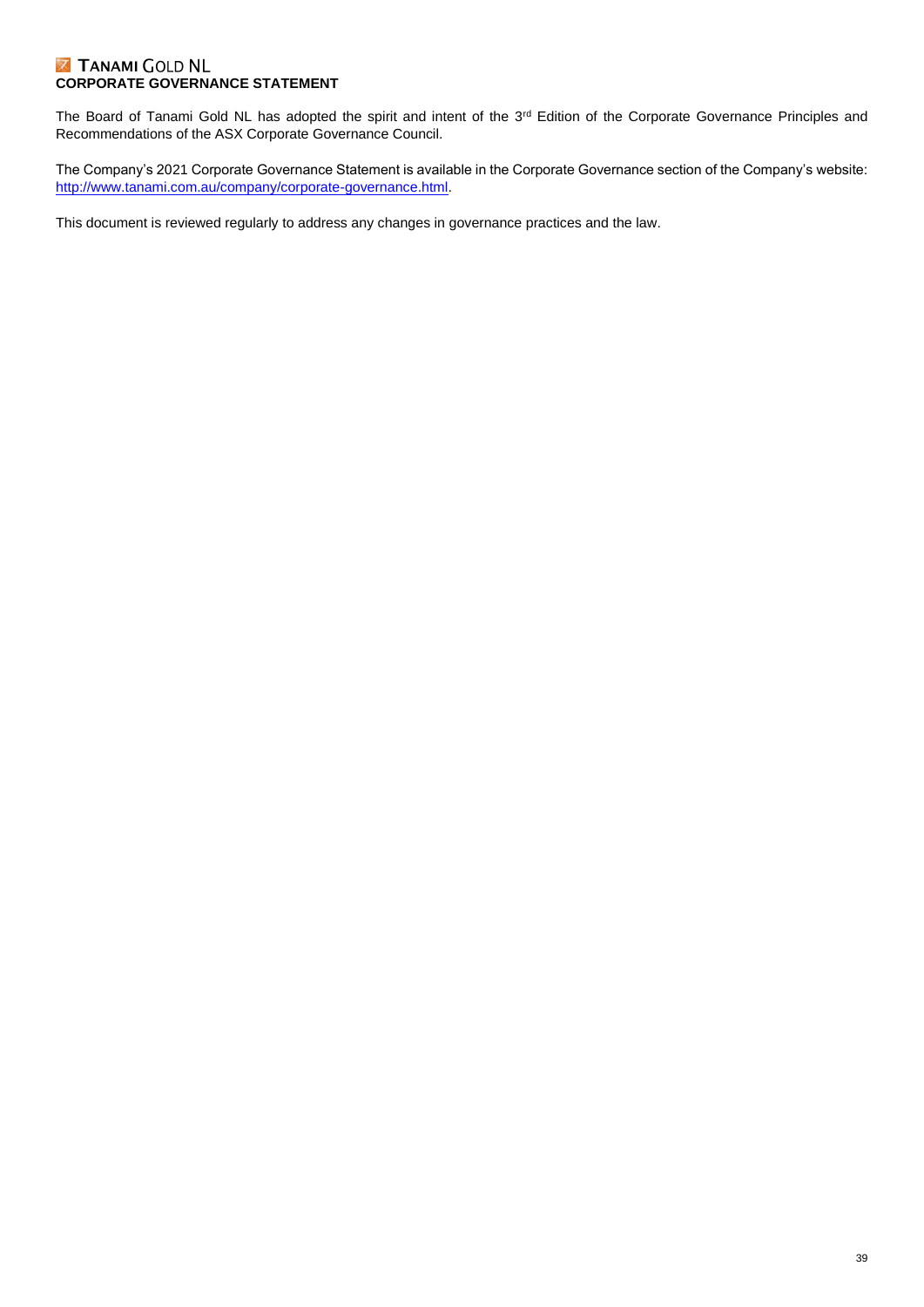#### **Z TANAMI GOLD NL SHAREHOLDER AND ADDITIONAL INFORMATION As at 21 September 2021**

Additional information required by the Australian Securities Exchange Limited and not shown elsewhere in this report is as follows. The information is current as at 17 September 2021.

#### **Issued Equity Capital**

|                   | <b>Ordinary Shares</b> | Options |
|-------------------|------------------------|---------|
| Number of holders | 4.378                  | Nil     |
| Number on issue   | i.175.097.046          | Nil     |

#### **Voting Rights**

Voting rights, on a show of hands, are one vote for every registered holder of Ordinary Shares and on a poll, are one vote for each share held by registered holders of Ordinary Shares. Options do not carry any voting rights.

#### **Distribution of Holdings of Equity Securities**

| <b>Holding ranges</b> | <b>Number of Equity Security Holders</b> |               |  |
|-----------------------|------------------------------------------|---------------|--|
|                       | <b>Total Holders</b>                     | <b>Units</b>  |  |
| 1 – 1.000             | 1.583                                    | 538,674       |  |
| $1,001 - 5,000$       | 950                                      | 2,276,884     |  |
| $5,001 - 10,000$      | 344                                      | 2,677,948     |  |
| $10,001 - 100,000$    | 997                                      | 38,724,237    |  |
| 100,001 and over      | 504                                      | 1,130,879,303 |  |
| <b>TOTAL</b>          | 4.378                                    | 1,175,097,046 |  |

#### **Unmarketable Parcels**

The number of shareholders holding less than a marketable parcel at 17 September 2021 is 2,651 shareholders holding a total of 3,541,148 shares.

#### **Substantial Shareholders**

|                     | <b>Number of Ordinary</b><br><b>Shares</b> | Percentage (%) |
|---------------------|--------------------------------------------|----------------|
| APAC RES MINING LTD | 509.851.522                                | 43.39%         |

#### **On Market Buy Back**

There is no current on-market buy-back.

#### **Top 20 Shareholders**

| Rank                    | <b>Name</b>                                                                                         | <b>Number of Ordinary</b><br><b>Shares</b> | Percentage (%) |
|-------------------------|-----------------------------------------------------------------------------------------------------|--------------------------------------------|----------------|
| $\mathbf{1}$            | APAC RES MINING LTD                                                                                 | 509,851,522                                | 43.39%         |
| $\overline{2}$          | PERTH SELECT SEAFOODS PTY LTD                                                                       | 45,000,000                                 | 3.83%          |
| $\overline{3}$          | SUN HUNG KAI INV SVCS LTD                                                                           | 36,169,922                                 | 3.08%          |
| $\overline{\mathbf{4}}$ | JEMAYA PTY LTD <jh a="" c="" featherby="" fund="" super=""></jh>                                    | 29,231,690                                 | 2.49%          |
| $\overline{5}$          | HSBC CUSTODY NOMINEES (AUSTRALIA) LIMITED - A/C 2                                                   | 29,211,622                                 | 2.49%          |
| $\overline{6}$          | ABN AMRO CLEARING SYDNEY NOMINEES PTY LTD<br><custodian a="" c=""></custodian>                      | 18,141,810                                 | 1.54%          |
| $\overline{7}$          | HSBC CUSTODY NOMINEES (AUSTRALIA) LIMITED                                                           | 18,022,203                                 | 1.53%          |
| $\overline{8}$          | HSBC CUSTODY NOMINEES (AUSTRALIA) LIMITED - GSCO<br><b>ECA</b>                                      | 16.239.068                                 | 1.38%          |
| 9                       | <b>GERISE PTY LTD</b>                                                                               | 15,000,000                                 | 1.28%          |
| 10                      | BLUEDALE PTY LTD < COMB SUPER FUND A/C>                                                             | 11,000,000                                 | 0.94%          |
| 11                      | MR GEOFFREY DONALD COULTAS <the coultas="" family<br="">A/C&gt;Q</the>                              | 10,750,000                                 | 0.91%          |
| 12                      | MR A R JOHNSTON <andrew a="" c="" johnston="" super=""></andrew>                                    | 9,200,000                                  | 0.78%          |
| 13                      | YANDAL INVESTMENTS PTY LTD                                                                          | 8,250,001                                  | 0.70%          |
| 14                      | <b>MAMMALIA LIMITED</b>                                                                             | 7,151,251                                  | 0.61%          |
| 15                      | MR K H ALLISTER & MRS R M ALLISTER                                                                  | 7,000,000                                  | 0.60%          |
| 16                      | MR NOEL ROSS WHITEHEAD & MS JENNIFER HILDA SMITH<br><whitehead a="" c="" s="" smith=""></whitehead> | 6.000.000                                  | 0.51%          |
| 17                      | CEN PTY LTD                                                                                         | 5,600,000                                  | 0.48%          |
| 17                      | JEMAYA PTY LTD <the a="" c="" family="" featherby=""></the>                                         | 5,600,000                                  | 0.48%          |
| 18                      | SILTON PTY LTD <silton a="" c="" f="" ltd="" pty="" s=""></silton>                                  | 5,300,000                                  | 0.45%          |
| 19                      | MR L R AND MRS C A RICKARDS <rickards a="" c="" super=""></rickards>                                | 5,260,000                                  | 0.45%          |
| 20                      | BNP PARIBAS NOMS PTY LTD <drp></drp>                                                                | 5,045,704                                  | 0.43%          |
|                         | <b>TOTAL</b>                                                                                        | 803,024,793                                | 68.34%         |